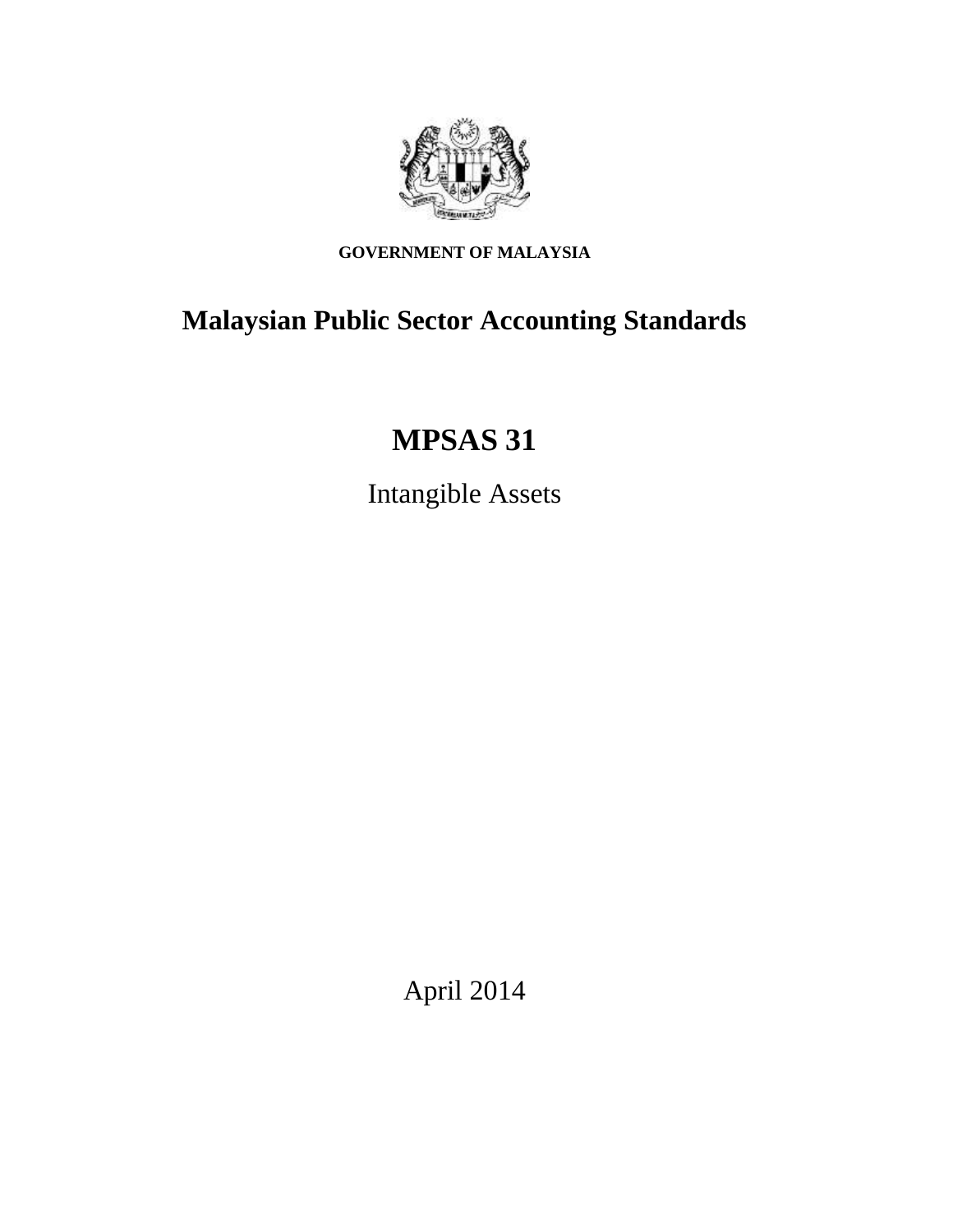# **MPSAS 31 - Intangible Assets**

#### **Acknowledgment**

The Malaysian Public Sector Accounting Standard (MPSAS) is based on International Public Sector Accounting Standard (IPSAS) 31, *Intangible Assets* from the *Handbook of International Public Sector Accounting Pronouncements* of the International Public Sector Accounting Standards Board, published by the International Federation of Accountants (IFAC) in June 2013 and is used with permission of IFAC.

*Handbook of International Public Sector Accounting Pronouncements* © 2013 by the International Federation of Accountants (IFAC). All rights reserved.

Issued by: Accountant General's Department No. 1, Persiaran Perdana Kompleks Kementerian Kewangan Presint 2, Pusat Pentadbiran Kerajaan Persekutuan 62594 Putrajaya

Tel : 03-88821000 Faks : 03-88891765 Web: http://www.anm.gov.my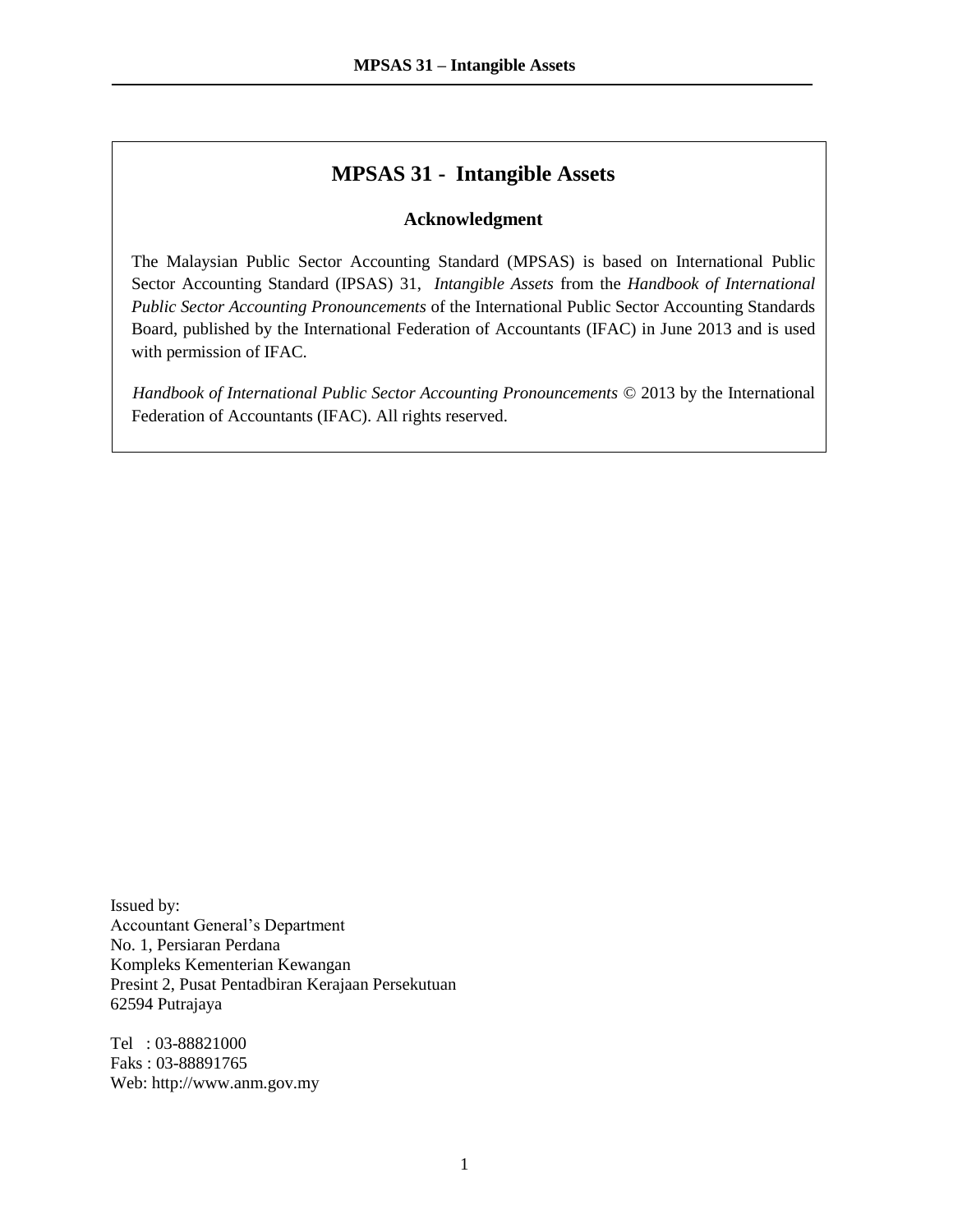# **MPSAS 31- INTANGIBLE ASSETS**

#### **CONTENTS**

|                                                              | Paragraph   |  |
|--------------------------------------------------------------|-------------|--|
|                                                              |             |  |
|                                                              | $2 - 15$    |  |
|                                                              | $11 - 15$   |  |
|                                                              | $16 - 25$   |  |
|                                                              | $17 - 20$   |  |
|                                                              | $21 - 24$   |  |
|                                                              | 25          |  |
|                                                              | $26 - 65$   |  |
|                                                              | $32 - 39$   |  |
| Subsequent Expenditure on an Acquired In-process             |             |  |
|                                                              | $40 - 41$   |  |
| Intangible Assets Acquired through Non-Exchange Transactions | $42 - 43$   |  |
|                                                              | $44 - 45$   |  |
|                                                              | $46 - 48$   |  |
|                                                              | $49 - 51$   |  |
|                                                              | $52 - 54$   |  |
|                                                              | $55 - 62$   |  |
|                                                              | $63 - 65$   |  |
|                                                              | $66 - 70$   |  |
|                                                              | 70          |  |
|                                                              | $71 - 86$   |  |
|                                                              | 73          |  |
|                                                              | $74 - 86$   |  |
|                                                              | $87 - 95$   |  |
|                                                              | $96 - 105$  |  |
|                                                              | 96-98       |  |
|                                                              | $99 - 102$  |  |
| Review of Amortization Period and Amortization Method        | $103 - 105$ |  |
|                                                              |             |  |
|                                                              | 108-109     |  |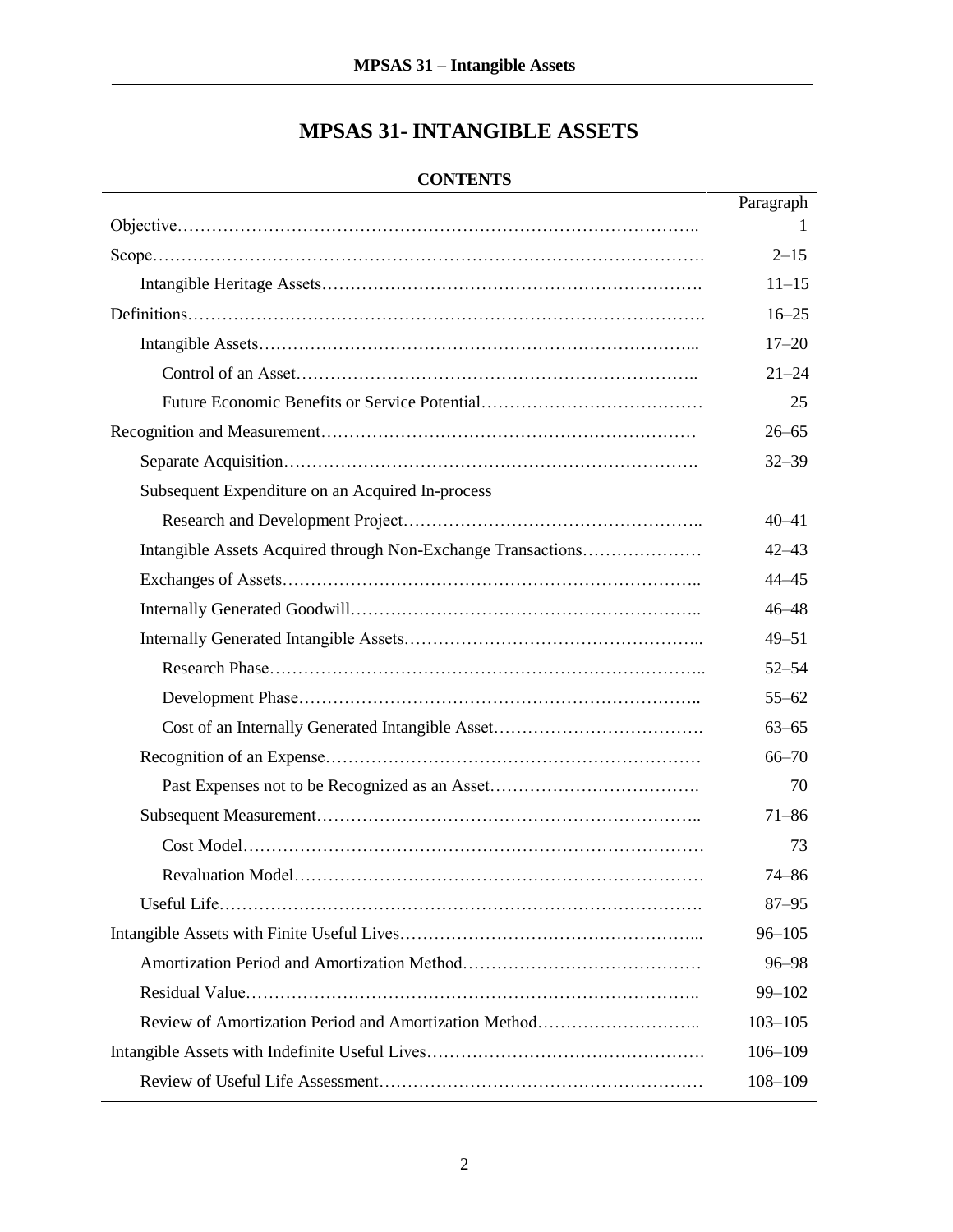|                                                        | 110         |  |  |
|--------------------------------------------------------|-------------|--|--|
|                                                        | $111 - 116$ |  |  |
|                                                        | $117 - 127$ |  |  |
|                                                        | $117 - 122$ |  |  |
| Intangible Assets Measured after Recognition using the |             |  |  |
|                                                        | 123–124     |  |  |
|                                                        | $125 - 126$ |  |  |
|                                                        | 127         |  |  |
|                                                        | 128–131     |  |  |
|                                                        | 132–133     |  |  |
| Appendix A: Application Guidance                       |             |  |  |
| <b>Illustrative Examples</b>                           |             |  |  |
| Comparison with IPSAS 31                               |             |  |  |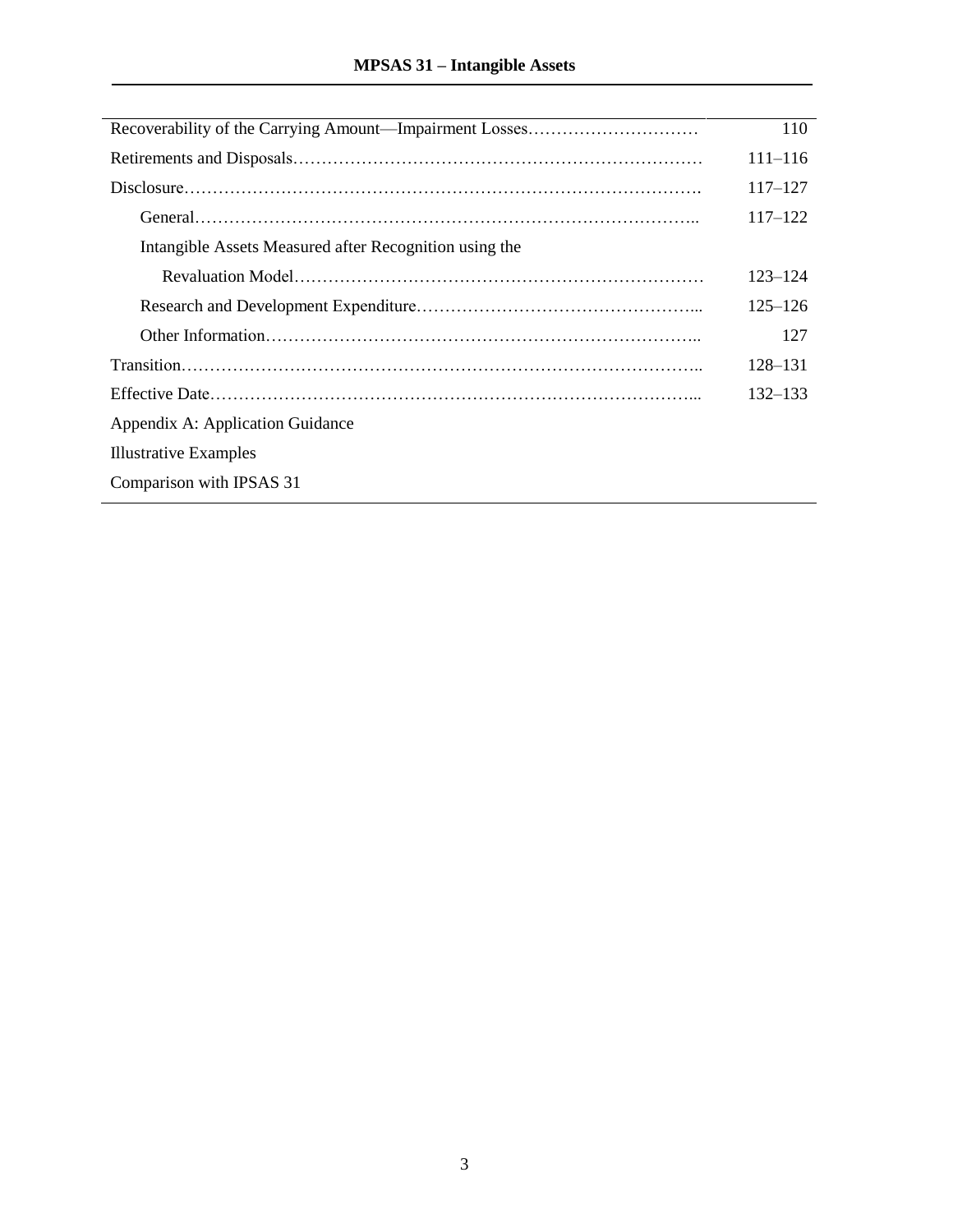Malaysian Public Sector Accounting Standard (MPSAS) 31, *Intangible Assets*, is set out in paragraphs 1–133. All the paragraphs have equal authority. MPSAS 31 should be read in the context of its objective, and the *Preface to Malaysian Public Sector Accounting Standards*. MPSAS 3, *Accounting Policies, Changes in Accounting Estimates and Errors*, provides a basis for selecting and applying accounting policies in the absence of explicit guidance.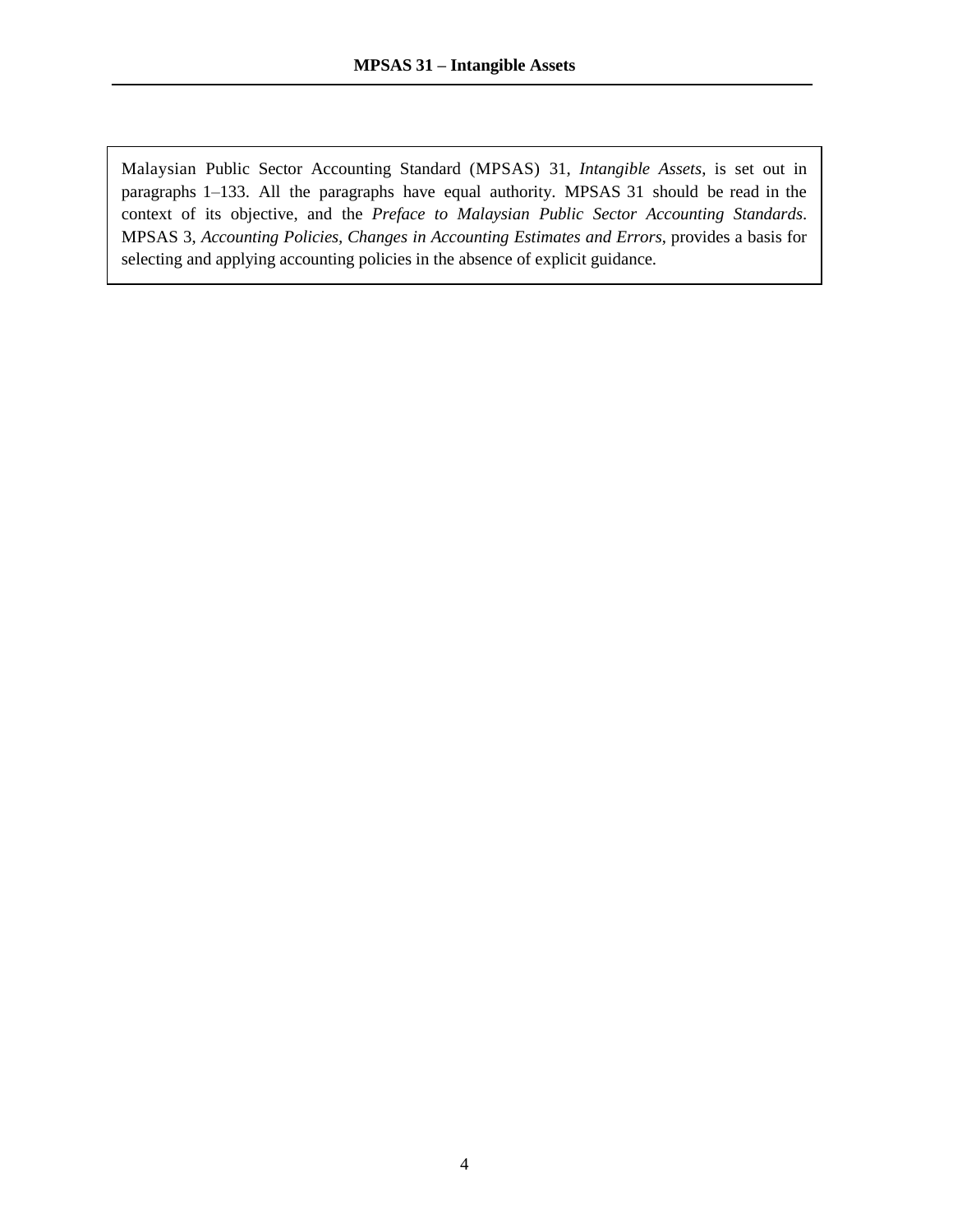# **Objective**

1. The objective of this Standard is to prescribe the accounting treatment for intangible assets that are not dealt with specifically in another Standard. This Standard requires an entity to recognize an intangible asset if, and only if, specified criteria are met. The Standard also specifies how to measure the carrying amount of intangible assets, and requires specified disclosures about intangible assets.

# **Scope**

- 2. **An entity that prepares and presents financial statements under the accrual basis of accounting shall apply this Standard in accounting for intangible assets.**
- 3. **This Standard shall be applied in accounting for intangible assets, except:**
	- (a) **Intangible assets that are within the scope of another Standard;**
	- (b) **Financial assets, as defined in MPSAS 28***, Financial Instruments: Presentation***;**
	- (c) **The recognition and measurement of exploration and evaluation assets (see the relevant international or national accounting standard dealing with exploration for, and evaluation of, mineral resources);**
	- (d) **Expenditure on the development and extraction of minerals, oil, natural gas and similar non-regenerative resources;**
	- (e) **Intangible assets acquired in a business combination (see the relevant international or national accounting standard dealing with business combinations);**
	- (f) **Goodwill acquired in a business combination (see the relevant international or national accounting standard dealing with business combinations);**
	- (g) **Powers and rights conferred by legislation, a constitution, or by equivalent means;**
	- (h) **Deferred tax assets (see the relevant international or national accounting standard dealing with income taxes);**
	- (i) **Deferred acquisition costs, and intangible assets, arising from an insurer's contractual rights under insurance contracts within the scope of the relevant international or national accounting standard dealing with insurance contracts. In cases where the relevant international or national accounting standard does not set**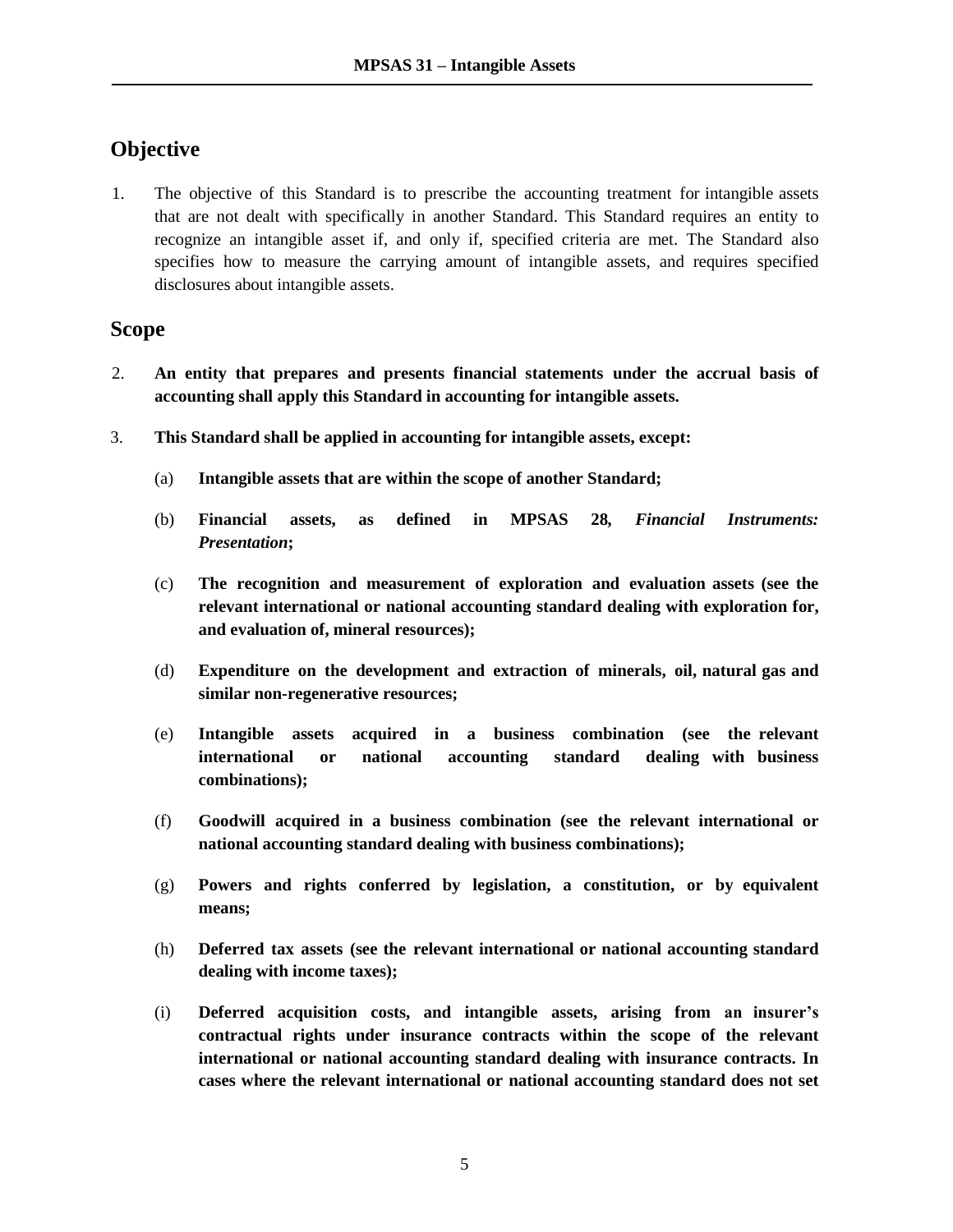**out specific disclosure requirements for those intangible assets, the disclosure requirements in this Standard apply to those intangible assets;**

- (j) **Non-current intangible assets classified as held for sale (or included in a disposal group that is classified as held for sale) in accordance with the relevant international or national accounting standard dealing with non-current assets held for sale and discontinued operations; and**
- (k) **In respect of intangible heritage assets. However, the disclosure requirements of paragraphs 115–127 apply to those heritage assets that are recognized.**
- 4. **This Standard applies to all public sector entities other than Government Business Enterprises (GBEs).**
- 5. The *Preface to Malaysian Public Sector Accounting Standards* issued by the Accountant General's Department explains that GBEs apply approved accounting standards issued by the Malaysian Accounting Standards Board (MASB). GBEs are defined in MPSAS 1, *Presentation of Financial Statements*
- 6. If another MPSAS prescribes the accounting for a specific type of intangible asset, an entity applies that MPSAS instead of this Standard. For example, this Standard does not apply to:
	- (a) Intangible assets held by an entity for sale in the ordinary course of operations (see MPSAS 11, *Construction Contracts*, and MPSAS 12, *Inventories*);
	- (b) Leases that are within the scope of MPSAS, *Leases*;
	- (c) Assets arising from employee benefits (see *MPSAS 25, Employee Benefits*); and
	- (d) Financial assets as defined in MPSAS 28. The recognition and measurement of some financial assets are covered by MPSAS 6, *Consolidated and Separate Financial Statements*, MPSAS 7, *Investments in Associates*, and MPSAS 8, *Interests in Joint Ventures*.
	- (e) Recognition and initial measurement of service concession assets that are within the scope of MPSAS 32, Service Concession Assets: Grantor. However, this Standard applies to the subsequent measurement and disclosure of such assets.
- 7. Some intangible assets may be contained in or on a physical substance such as a compact disc (in the case of computer software), legal documentation (in the case of a licence or patent), or film. In determining whether an asset that incorporates both intangible and tangible elements should be treated under MPSAS 17, *Property, Plant, and Equipment*, or as an intangible asset under this Standard, an entity uses judgement to assess which element is more significant. For example, the navigation software for a fighter aircraft is integral to the aircraft and is treated as property, plant and equipment. The same applies to the operating system of a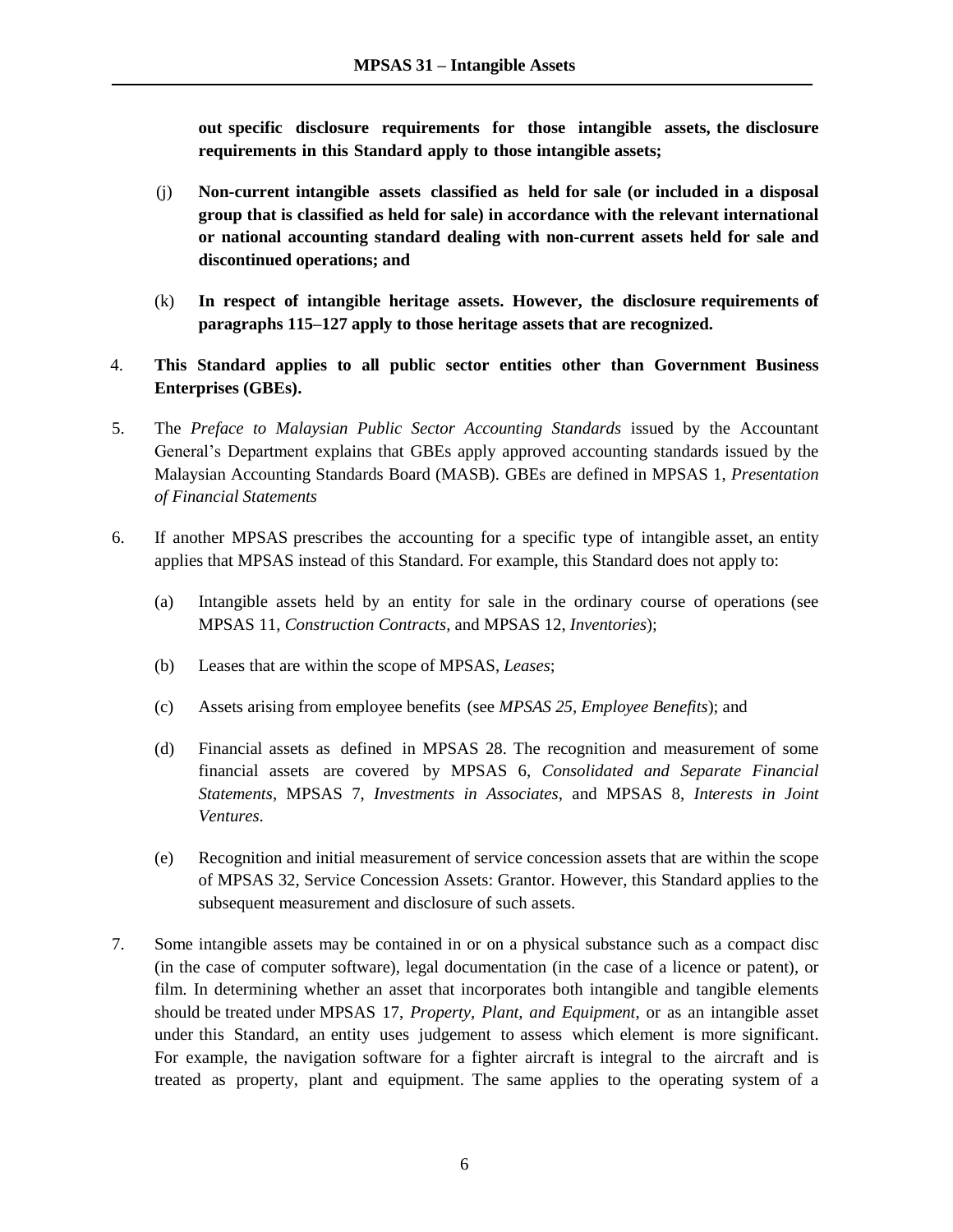computer. When the software is not an integral part of the related hardware, computer software is treated as an intangible asset.

- 8. This Standard applies to, among other things, expenditure on advertising, training, start-up, research, and development activities. Research and development activities are directed to the development of knowledge. Therefore, although these activities may result in an asset with physical substance (e.g., a prototype), the physical element of the asset is secondary to its intangible component, i.e., the knowledge embodied in it.
- 9. In the case of a finance lease, the underlying asset may be either tangible or intangible. After initial recognition, a lessee accounts for an intangible asset held under a finance lease in accordance with this Standard. Rights under licensing agreements for items such as motion picture films, video recordings, plays, manuscripts, patents, and copyrights are excluded from the scope of MPSAS 13 and are within the scope of this Standard.
- 10. Exclusions from the scope of a Standard may occur if activities or transactions are so specialized that they give rise to accounting issues that may need to be dealt with in a different way. Such issues arise in the accounting for expenditure on the exploration for, or development and extraction of, oil, gas, and mineral deposits in extractive industries, and in the case of insurance contracts. Therefore, this Standard does not apply to expenditure on such activities and contracts. However, this Standard applies to other intangible assets used (such as computer software), and other expenditure incurred (such as start-up costs), in extractive industries, or by insurers.

#### **Intangible Heritage Assets**

- 11. This Standard does not require an entity to recognize intangible heritage assets that would otherwise meet the definition of, and recognition criteria for, intangible assets. If an entity does recognize intangible heritage assets, it must apply the disclosure requirements of this Standard and may, but is not required to, apply the measurement requirements of this Standard.
- 12. Some intangible assets are described as intangible heritage assets because of their cultural, environmental, or historical significance. Examples of intangible heritage assets include recordings of significant historical events and rights to use the likeness of a significant public person on, for example, postage stamps or collectible coins. Certain characteristics, including the following, are often displayed by intangible heritage assets (although these characteristics are not exclusive to such assets):
	- (a) Their value in cultural, environmental, and historical terms is unlikely to be fully reflected in a financial value based purely on a market price;
	- (b) Legal and/or statutory obligations may impose prohibitions or severe restrictions on disposal by sale;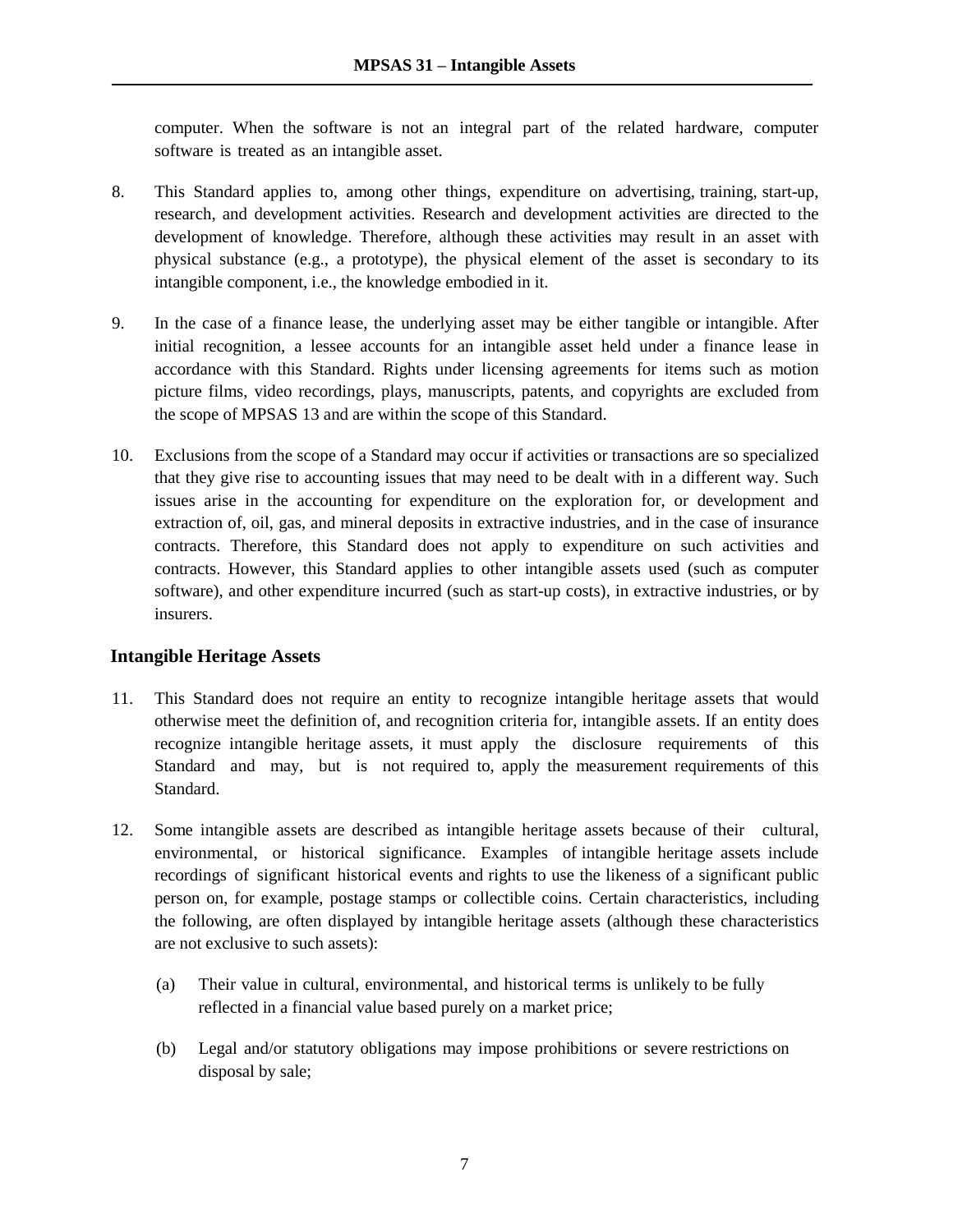- (c) Their value may increase over time; and
- (d) It may be difficult to estimate their useful lives, which in some cases could be several hundred years.
- 13. Public sector entities may have large holdings of intangible heritage assets that have been acquired over many years and by various means, including purchase, donation, bequest, and sequestration. These assets are rarely held for their ability to generate cash inflows, and there may be legal or social obstacles to using them for such purposes.
- 14. Some intangible heritage assets have future economic benefits or service potential other than their heritage value, for example, royalties paid to the entity for use of an historical recording. In these cases, an intangible heritage asset may be recognized and measured on the same basis as other items of cash-generating intangible assets. For other intangible heritage assets, their future economic benefit or service potential is limited to their heritage characteristics. The existence of both future economic benefits and service potential can affect the choice of measurement base.
- 15. The disclosure requirements in paragraphs 117–124 require entities to make disclosures about recognized intangible assets. Therefore, entities that recognize intangible heritage assets are required to disclose in respect of those assets such matters as, for example:
	- (a) The measurement basis used;
	- (b) The amortization method used, if any;
	- (c) The gross carrying amount;
	- (d) The accumulated amortization at the end of the period, if any; and
	- (e) A reconciliation of the carrying amount at the beginning and end of the period showing certain components thereof.

## **Definitions**

16. **The following terms are used in this Standard with the meanings specified:**

**Carrying amount is the amount at which an asset is recognized after deducting any accumulated amortization and accumulated impairment losses.**

**Development is the application of research findings or other knowledge to a plan or design for the production of new or substantially improved materials, devices, products, processes, systems or services before the start of commercial production or use.**

**An intangible asset is an identifiable non-monetary asset without physical substance.**

**Research is original and planned investigation undertaken with the prospect of gaining**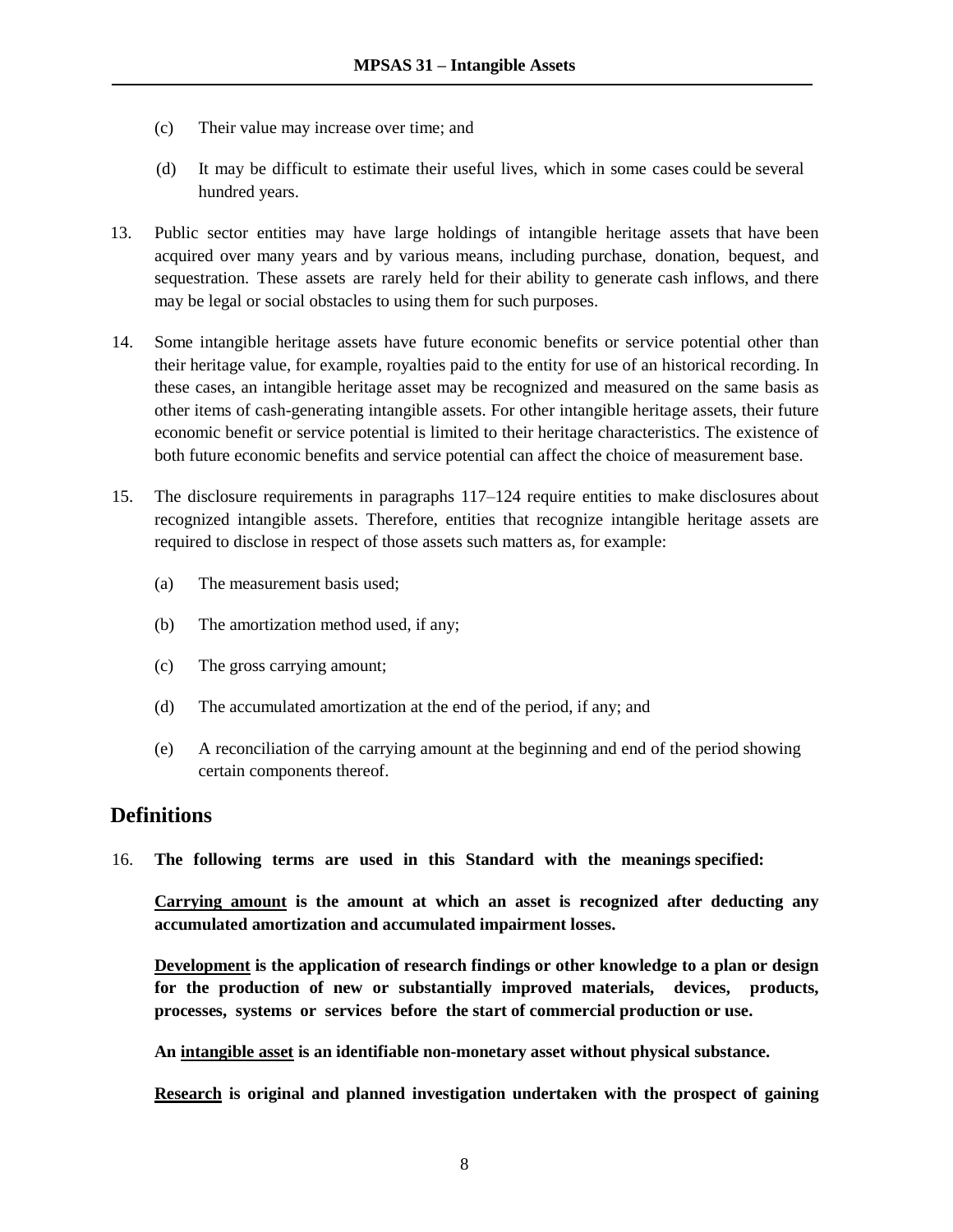**new scientific or technical knowledge and understanding.**

new scientific or technical knowledge and understanding.<br>Terms defined in other MPSASs are used in this Standard with the same meaning as in **those Standards, and are reproduced in the** *Glossary of Defined Terms* **published separately.**

CTOR

#### **Intangible Assets**

- 17. Entities frequently expend resources, or incur liabilities, on the acquisition, development, maintenance, or enhancement of intangible resources such as scientific or technical knowledge, design and implementation of new processes, or systems, licences, intellectual property, and trademarks (including brand names and publishing titles). Common examples of items encompassed by these broad headings are computer software, patents, copyrights, motion picture films, lists of users of a service, acquired fishing licences, acquired import quotas, and relationships with users of a service.
- 18. Not all the items described in paragraph 17 meet the definition of an intangible asset, i.e., identifiability, control over a resource, and existence of future economic benefits or service potential. If an item within the scope of this Standard does not meet the definition of an intangible asset, expenditure to acquire it or generate it internally is recognized as an expense when it is incurred.

#### 19. **An asset is identifiable if it either:**

- (a) **Is separable, i.e., is capable of being separated or divided from the entity and sold, transferred, licensed, rented, or exchanged, either individually or together with a related contract, identifiable asset or liability, regardless of whether the entity intends to do so; or**
- (b) **Arises from binding arrangements (including rights from contracts or other legal rights), regardless of whether those rights are transferable or separable from the entity or from other rights and obligations.**
- 20. For the purposes of this Standard, a binding arrangement describes an arrangement that confers similar rights and obligations on the parties to it as if it were in the form of a contract.

#### *Control of an Asset*

21. An entity controls an asset if the entity has the power to obtain the future economic benefits or service potential flowing from the underlying resource and to restrict the access of others to those benefits or that service potential.

The capacity of an entity to control the future economic benefits or service potential from an intangible asset would normally stem from legal rights that are enforceable in a court of law. In the absence of legal rights, it is more difficult to demonstrate control. However, legal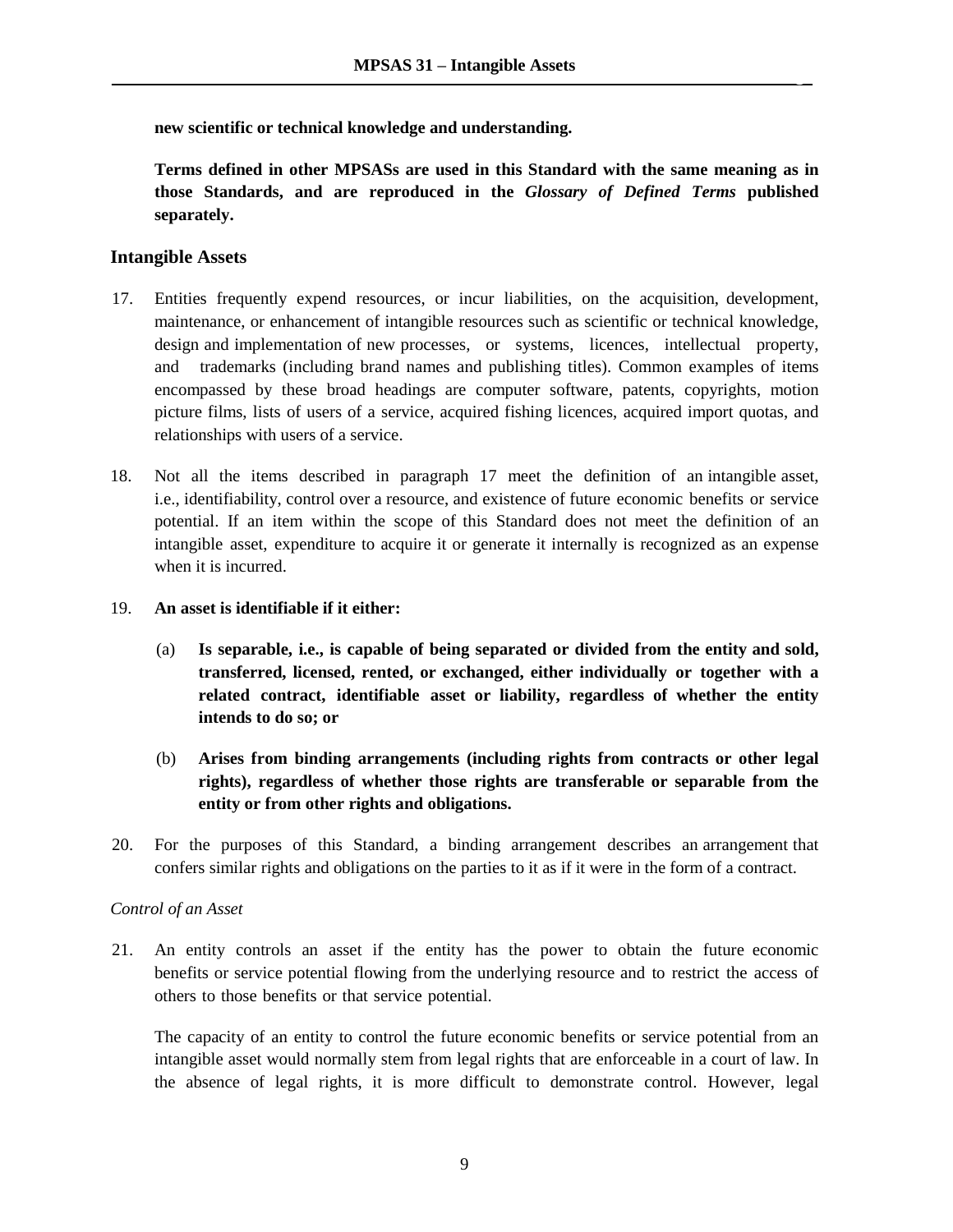enforceability of a right is not a necessary condition for control because an entity may be able to control the future economic benefits or service potential in some other way.

- 22. Scientific or technical knowledge may give rise to future economic benefits or service potential. An entity controls those benefits or that service potential if, for example, the knowledge is protected by legal rights such as copyrights, a restraint of trade agreement (where permitted), or by a legal duty on employees to maintain confidentiality.
- 23. An entity may have a team of skilled staff and may be able to identify incremental staff skills leading to future economic benefits or service potential from training. The entity may also expect that the staff will continue to make their skills available to the entity. However, an entity usually has insufficient control over the expected future economic benefits or service potential arising from a team of skilled staff and from training for these items to meet the definition of an intangible asset. For a similar reason, specific management or technical talent is unlikely to meet the definition of an intangible asset, unless it is protected by legal rights to use it and to obtain the future economic benefits or service potential expected from it, and it also meets the other parts of the definition.
- 24. An entity may have a portfolio of users of its services or its success rate in reaching intended users of its services and expect that, because of its efforts in building relationships with users of its services, those users will continue to use its services. However, in the absence of legal rights to protect, or other ways to control the relationships with users of a service or the loyalty of those users, the entity usually has insufficient control over the expected economic benefits or service potential from relationships with users of a service and loyalty for such items (e.g., portfolio of users of a service, market shares or success rates of a service, relationships with, and loyalty of, users of a service) to meet the definition of intangible assets. In the absence of legal rights to protect such relationships, exchange transactions for the same or similar noncontractual customer relationships provide evidence that the entity is nonetheless able to control the expected future economic benefits or service potential flowing from the relationships with the users of a service. Because such exchange transactions also provide evidence that the relationships with users of a service are separable, those relationships meet the definition of an intangible asset.

#### *Future Economic Benefits or Service Potential*

25. The future economic benefits or service potential flowing from an intangible asset may include revenue from the sale of products or services, cost savings, or other benefits resulting from the use of the asset by the entity. For example, the use of intellectual property in a production or service process may reduce future production or service costs or improve service delivery rather than increase future revenues (e.g., an on-line system that allows citizens to renew driving licences more quickly on-line, resulting in a reduction in office staff required to perform this function while increasing the speed of processing).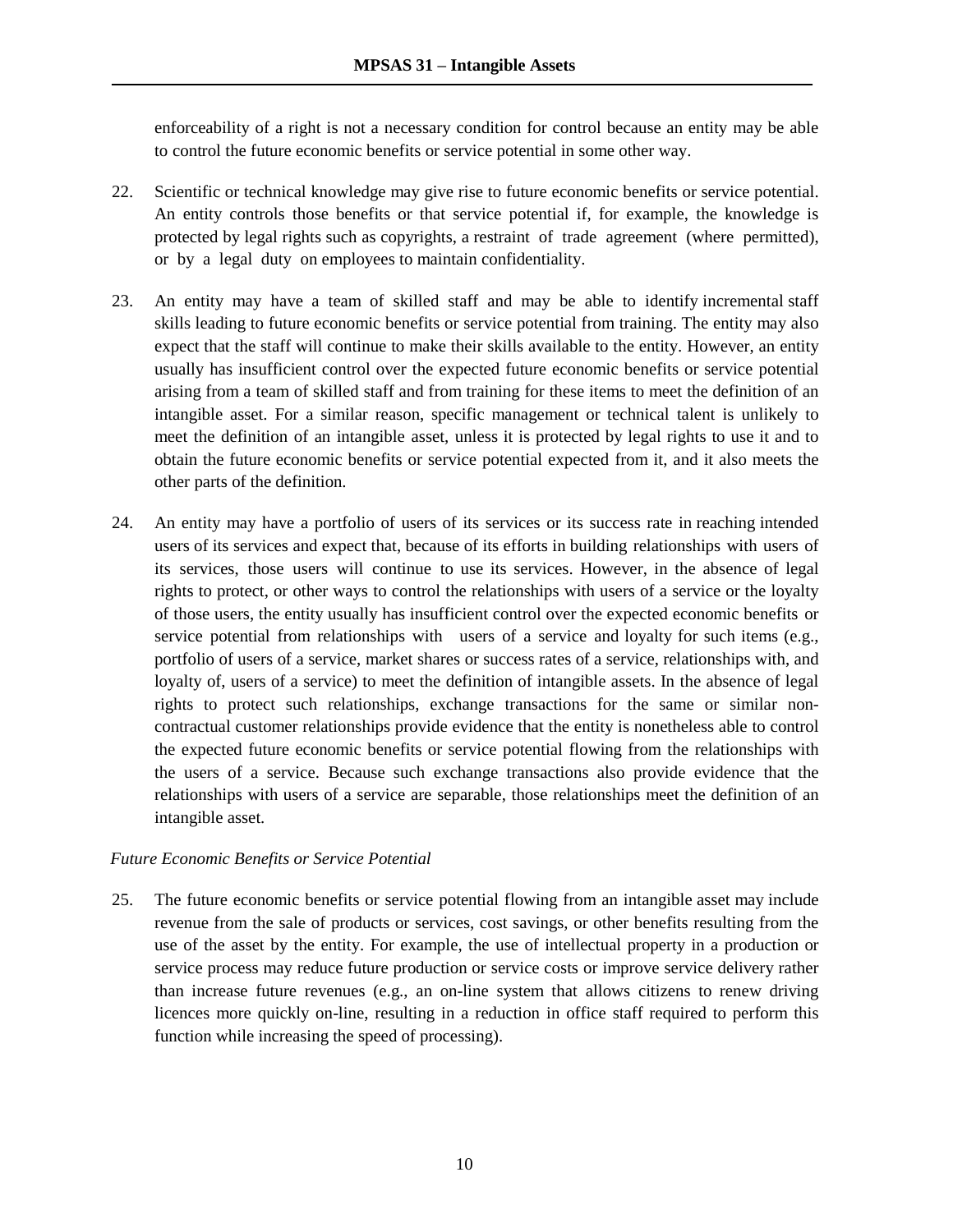# **Recognition and Measurement**

- 26. The recognition of an item as an intangible asset requires an entity to demonstrate that the item meets:
	- (a) The definition of an intangible asset (see paragraphs 17–25); and
	- (b) The recognition criteria (see paragraphs 28–30).

This requirement applies to the cost measured at recognition (the cost in an exchange transaction or to internally generate an intangible asset, or the fair value of an intangible asset acquired through a non-exchange transaction) and those incurred subsequently to add to, replace part of, or service it.

27. The nature of intangible assets is such that, in many cases, there are no additions to such an asset or replacements of part of it. Accordingly, most subsequent expenditures are likely to maintain the expected future economic benefits or service potential embodied in an existing intangible asset rather than meet the definition of an intangible asset and the recognition criteria in this Standard. In addition, it is often difficult to attribute subsequent expenditure directly to a particular intangible asset rather than to the entity's operations as a whole. Therefore, only rarely will subsequent expenditure— expenditure incurred after the initial recognition of an acquired intangible asset or after completion of an internally generated intangible asset—be recognized in the carrying amount of an asset. Consistent with paragraph 61, subsequent expenditure on brands, mastheads, publishing titles, lists users of a service, and items similar in substance (whether externally acquired or internally generated) is always recognized in surplus or deficit as incurred. This is because such expenditure cannot be distinguished from expenditure to develop the entity's operations as a whole.

#### 28. **An intangible asset shall be recognized if, and only if:**

- (a) **It is probable that the expected future economic benefits or service potential that are attributable to the asset will flow to the entity; and**
- (b) **The cost or fair value of the asset can be measured reliably.**

## 29. **An entity shall assess the probability of expected future economic benefits or service potential using reasonable and supportable assumptions that represent management's best estimate of the set of economic conditions that will exist over the useful life of the asset.**

30. An entity uses judgement to assess the degree of certainty attached to the flow of future economic benefits or service potential that are attributable to the use of the asset on the basis of the evidence available at the time of initial recognition, giving greater weight to external evidence.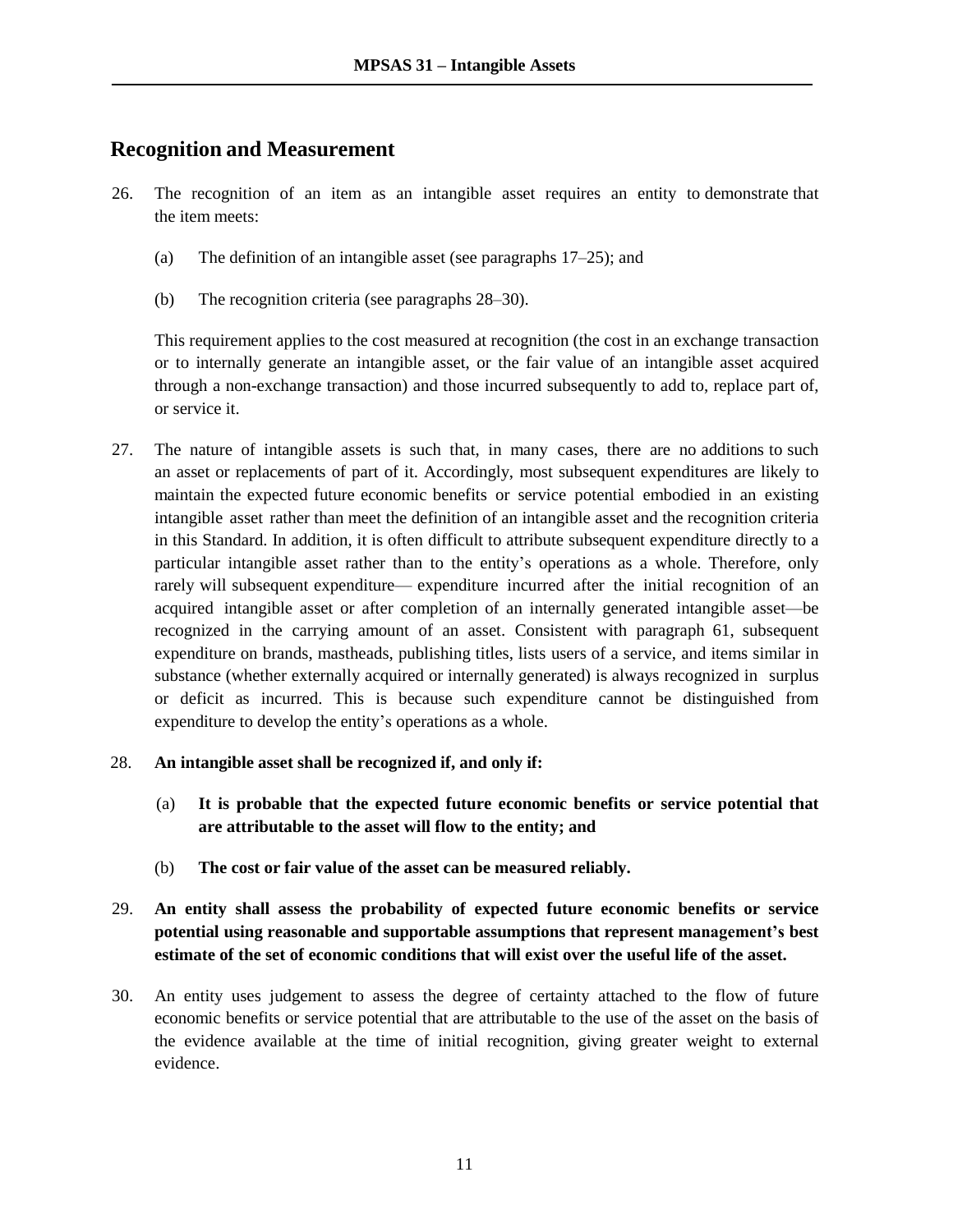31. **An intangible asset shall be measured initially at cost in accordance with paragraphs 32– 43. Where an intangible asset is acquired through a non- exchange transaction, its initial cost at the date of acquisition, shall be measured at its fair value as at that date.**

#### **Separate Acquisition**

- 32. Normally, the price an entity pays to acquire separately an intangible asset will reflect expectations about the probability that the expected future economic benefits or service potential embodied in the asset will flow to the entity. In other words, the entity expects there to be an inflow of economic benefits or service potential, even if there is uncertainty about the timing or the amount of the inflow. Therefore, the probability recognition criterion in paragraph 28(a) is always considered to be satisfied for separately acquired intangible assets.
- 33. In addition, the cost of a separately acquired intangible asset can usually be measured reliably. This is particularly so when the purchase consideration is in the form of cash or other monetary assets.
- 34. The cost of a separately acquired intangible asset comprises:
	- (a) Its purchase price, including import duties and non-refundable purchase taxes, after deducting trade discounts and rebates; and
	- (b) Any directly attributable cost of preparing the asset for its intended use.
- 35. Examples of directly attributable costs are:
	- (a) Costs of employee benefits (as defined in MPSAS 25) arising directly from bringing the asset to its working condition;
	- (b) Professional fees arising directly from bringing the asset to its working condition; and
	- (c) Costs of testing whether the asset is functioning properly.
- 36. Examples of expenditures that are not part of the cost of an intangible asset are:
	- (a) Costs of introducing a new product or service (including costs of advertising and promotional activities);
	- (b) Costs of conducting operations in a new location or with a new class of users of a service (including costs of staff training); and
	- (c) Administration and other general overhead costs.
- 37. Recognition of costs in the carrying amount of an intangible asset ceases when the asset is in the condition necessary for it to be capable of operating in the manner intended by management. Therefore, costs incurred in using or redeploying an intangible asset are not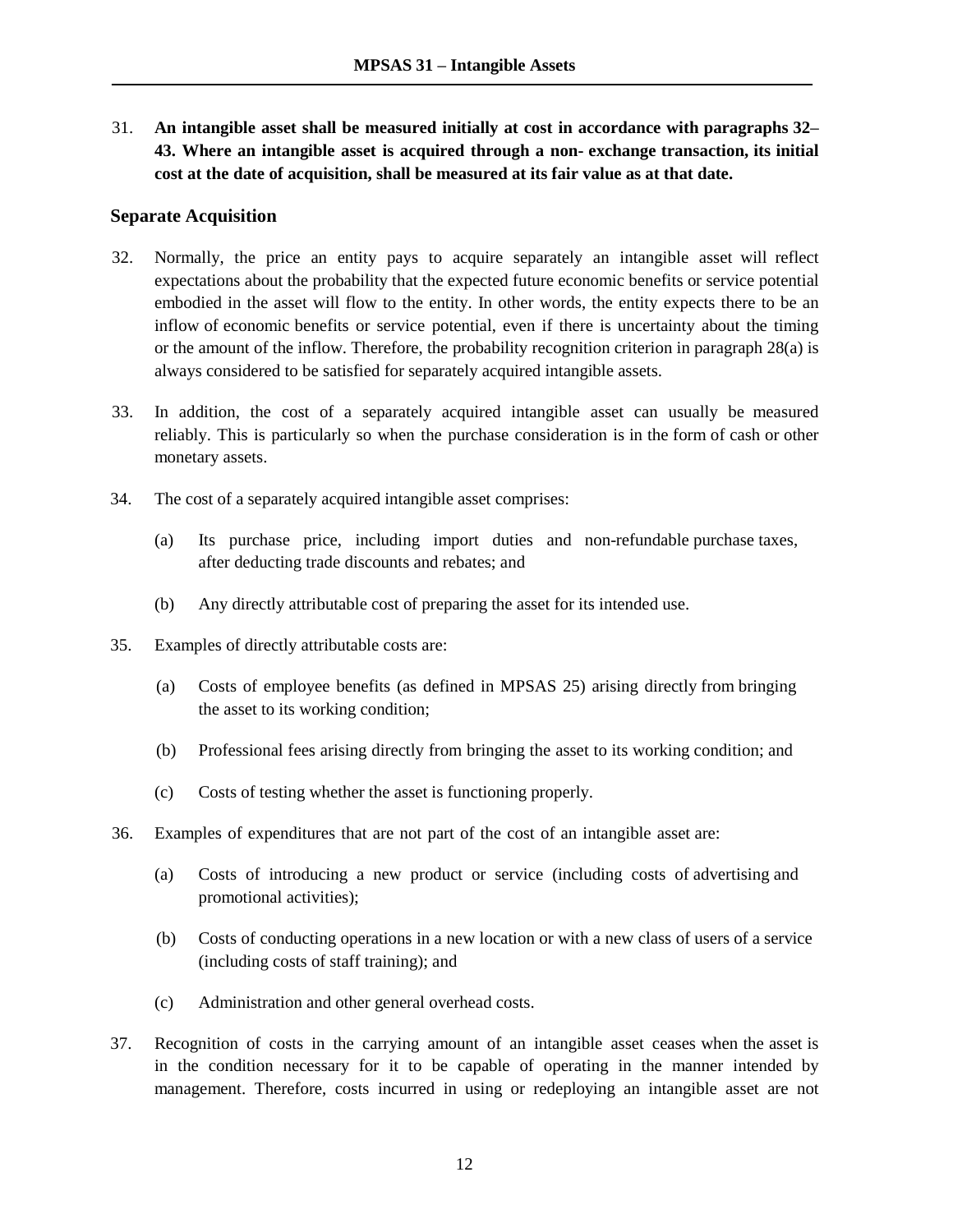included in the carrying amount of that asset. For example, the following costs are not included in the carrying amount of an intangible asset:

- (a) Costs incurred while an asset capable of operating in the manner intended by management has yet to be brought into use; and
- (b) Initial operating deficits, such as those incurred while demand for the asset's output builds up.
- 38. Some operations occur in connection with the development of an intangible asset, but are not necessary to bring the asset to the condition necessary for it to be capable of operating in the manner intended by management. These incidental operations may occur before or during the development activities. Because incidental operations are not necessary to bring an asset to the condition necessary for it to be capable of operating in the manner intended by management, the revenue and related expenses of incidental operations are recognized immediately in surplus or deficit, and included in their respective classifications of revenue and expense.
- 39. If payment for an intangible asset is deferred beyond normal credit terms, its cost is the cash price equivalent. The difference between this amount and the total payments is recognized as interest expense over the period of credit unless it is capitalized in accordance with the capitalization treatment permitted in MPSAS 5, *Borrowing Costs*.

#### **Subsequent Expenditure on an Acquired In-process Research and Development Project**

- 40. **Research or development expenditure that:**
	- (a) **Relates to an in-process research or development project acquired separately and recognized as an intangible asset;**
	- (b) **Is incurred after the acquisition of that project; and**

#### **shall be accounted for in accordance with paragraphs 52–60.**

- 41. Applying the requirements in paragraphs 52–60 means that subsequent expenditure on an inprocess research or development project acquired separately and recognized as an intangible asset is:
	- (a) Recognized as an expense when incurred if it is research expenditure;
	- (b) Recognized as an expense when incurred if it is development expenditure that does not satisfy the criteria for recognition as an intangible asset in paragraph 55; and
	- (c) Added to the carrying amount of the acquired in-process research or development project if it is development expenditure that satisfies the recognition criteria in paragraph 55.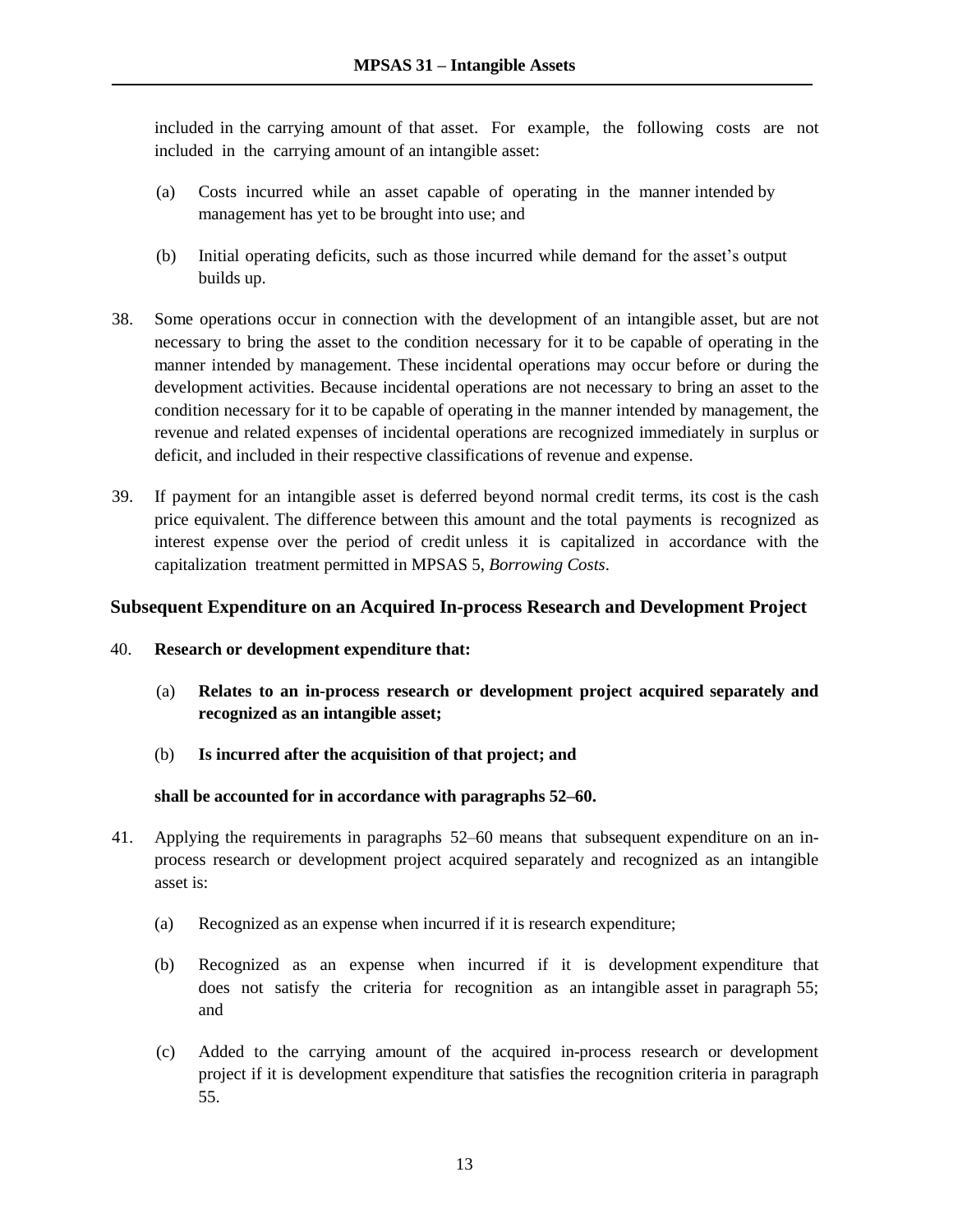#### **Intangible Assets Acquired through Non-Exchange Transactions**

- 42. In some cases, an intangible asset may be acquired through a non-exchange transaction. This may happen when another public sector entity transfers to an entity in a non-exchange transaction, intangible assets such as airport landing rights, licences to operate radio or television stations, import licences or quotas or rights to access other restricted resources. A private citizen, for example a Nobel Prize winner, may bequeath his or her personal papers, including the copyright to his or her publications to the national archives (a public sector entity) in a non-exchange transaction.
- 43. Under these circumstances the cost of the item is its fair value at the date it is acquired. For the purposes of this Standard, the measurement at recognition of an intangible asset acquired through a non-exchange transaction, at its fair value consistent with the requirements of paragraph 74, does not constitute a revaluation. Accordingly, the revaluation requirements in paragraph 74, and the supporting commentary in paragraphs 75–86 only apply when an entity elects to revalue an intangible item in subsequent reporting periods.

#### **Exchanges of Assets**

- 44. One or more intangible assets may be acquired in exchange for a non- monetary asset or assets, or a combination of monetary and non-monetary assets. The following discussion refers simply to an exchange of one non- monetary asset for another, but it also applies to all exchanges described in the preceding sentence. The cost of such an intangible asset is measured at fair value unless the fair value of neither the asset received nor the asset given up is reliably measurable. The acquired asset is measured in this way even if an entity cannot immediately derecognize the asset given up. If the acquired asset is not measured at fair value, its cost is measured at the carrying amount of the asset given up.
- 45. Paragraph 28(b) specifies that a condition for the recognition of an intangible asset is that the cost of the asset can be measured reliably. The fair value of an intangible asset for which comparable market transactions do not exist is reliably measurable if:
	- (a) The variability in the range of reasonable fair value estimates is not significant for that asset: or
	- (b) The probabilities of the various estimates within the range can be reasonably assessed and used in estimating fair value.

If an entity is able to determine reliably the fair value of either the asset received or the asset given up, then the fair value of the asset given up is used to measure cost unless the fair value of the asset received is more clearly evident.

#### **Internally Generated Goodwill**

46. **Internally generated goodwill shall not be recognized as an asset.**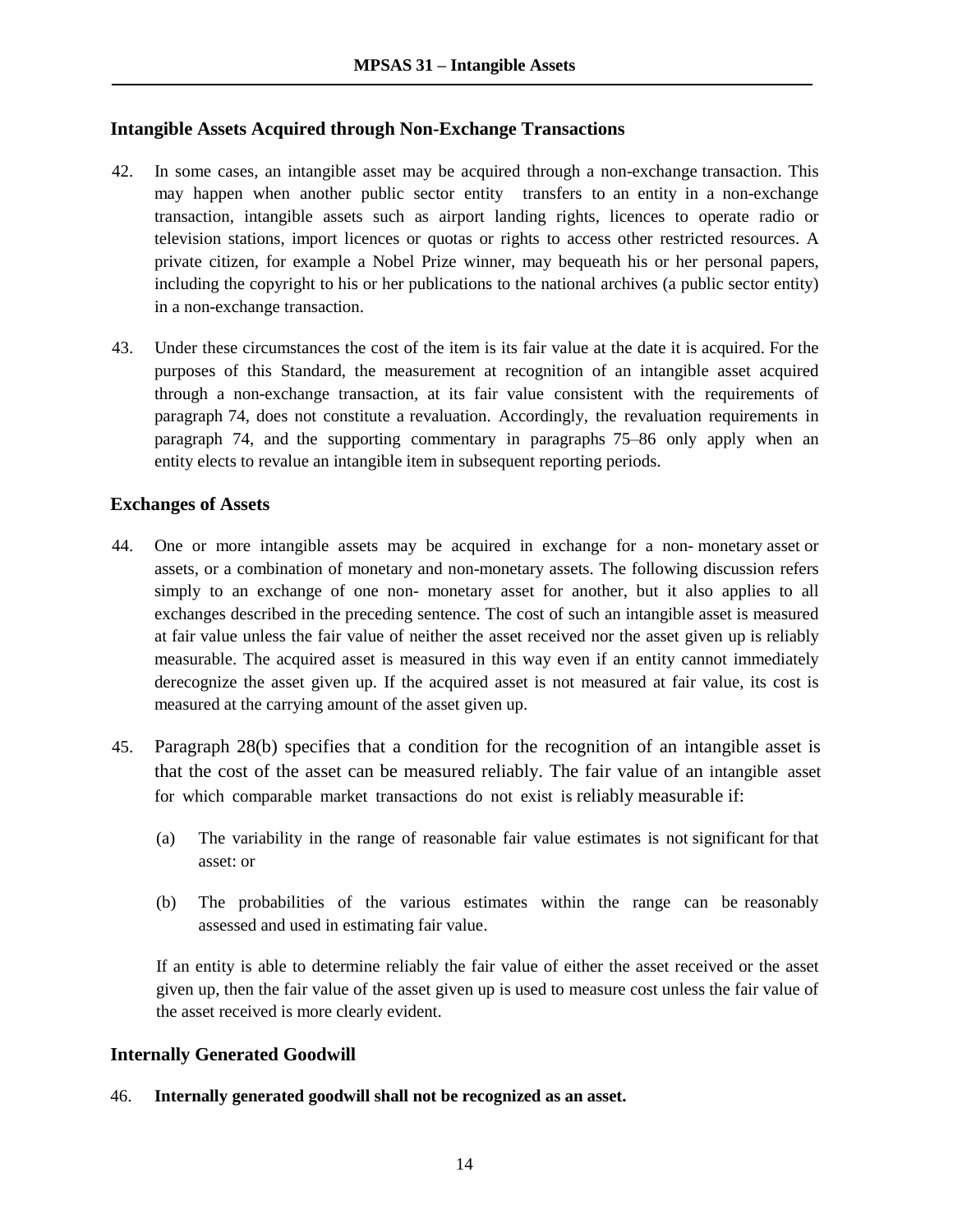- 47. In some cases, expenditure is incurred to generate future economic benefits or service potential, but it does not result in the creation of an intangible asset that meets the recognition criteria in this Standard. Such expenditure is often described as contributing to internally generated goodwill. Internally generated goodwill is not recognized as an asset because it is not an identifiable resource (i.e., it is not separable nor does it arise from binding arrangements) (including rights from contracts or other legal rights) controlled by the entity that can be measured reliably at cost.
- 48. Differences between the market value of an entity and the carrying amount of its identifiable net assets at any time may capture a range of factors that affect the value of the entity. However, such differences do not represent the cost of intangible assets controlled by the entity.

#### **Internally Generated Intangible Assets**

- 49. It is sometimes difficult to assess whether an internally generated intangible asset qualifies for recognition because of problems in:
	- (a) Identifying whether and when there is an identifiable asset that will generate expected future economic benefits or service potential; and
	- (b) Determining the cost of the asset reliably. In some cases, the cost of generating an intangible asset internally cannot be distinguished from the cost of maintaining or enhancing the entity's internally generated goodwill or of running day-to-day operations.

Therefore, in addition to complying with the general requirements for the recognition and initial measurement of an intangible asset, an entity applies the requirements and guidance in paragraphs 50–65 to all internally generated intangible assets.

- 50. To assess whether an internally generated intangible asset meets the criteria for recognition, an entity classifies the generation of the asset into:
	- (a) A research phase; and
	- (b) A development phase.

Although the terms "research" and "development" are defined, the terms "research phase" and "development phase" have a broader meaning for the purpose of this Standard.

51. If an entity cannot distinguish the research phase from the development phase of an internal project to create an intangible asset, the entity treats the expenditure on that project as if it were incurred in the research phase only.

#### *Research Phase*

52. **No intangible asset arising from research (or from the research phase of an internal**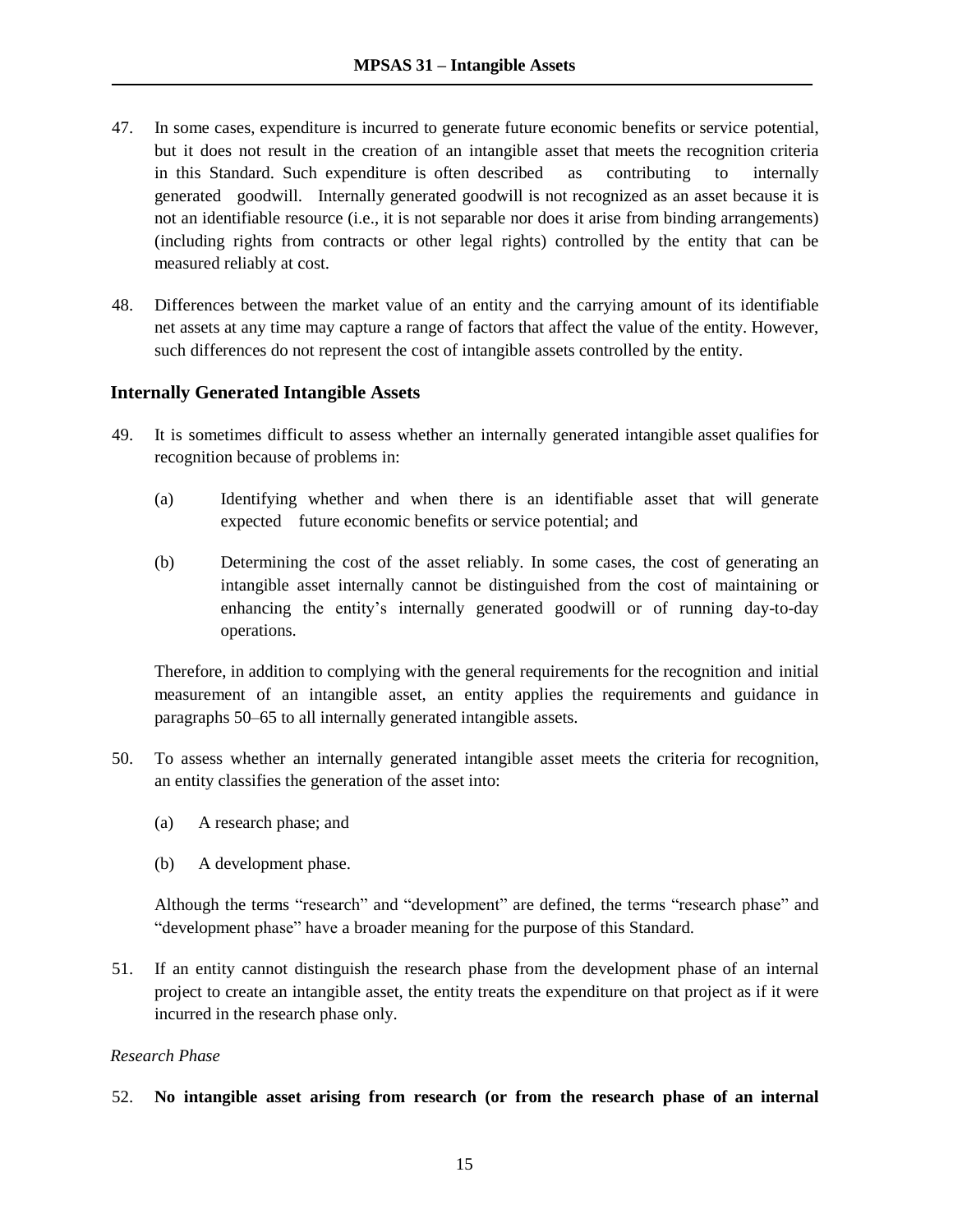**project) shall be recognized. Expenditure on research (or on the research phase of an internal project) shall be recognized as an expense when it is incurred.**

- 53. In the research phase of an internal project, an entity cannot demonstrate that an intangible asset exists that will generate probable future economic benefits or service potential. Therefore, this expenditure is recognized as an expense when it is incurred.
- 54. Examples of research activities are:
	- (a) Activities aimed at obtaining new knowledge;
	- (b) The search for, evaluation and final selection of, applications of research findings or other knowledge;
	- (c) The search for alternatives for materials, devices, products, processes, systems, or services; and
	- (d) The formulation, design, evaluation, and final selection of possible alternatives for new or improved materials, devices, products, processes, systems, or services.

#### *Development Phase*

- 55. **An intangible asset arising from development (or from the development phase of an internal project) shall be recognized if, and only if, an entity can demonstrate all of the following:**
	- (a) **The technical feasibility of completing the intangible asset so that it will be available for use or sale;**
	- (b) **Its intention to complete the intangible asset and use or sell it;**
	- (c) **Its ability to use or sell the intangible asset;**
	- (d) **How the intangible asset will generate probable future economic benefits or service potential. Among other things, the entity can demonstrate the existence of a market for the output of the intangible asset or the intangible asset itself or, if it is to be used internally, the usefulness of the intangible asset;**
	- (e) **The availability of adequate technical, financial and other resources to complete the development and to use or sell the intangible asset; and**
	- (f) **Its ability to measure reliably the expenditure attributable to the intangible asset during its development.**
- 56. In the development phase of an internal project, an entity can, in some instances, identify an intangible asset and demonstrate that the asset will generate probable future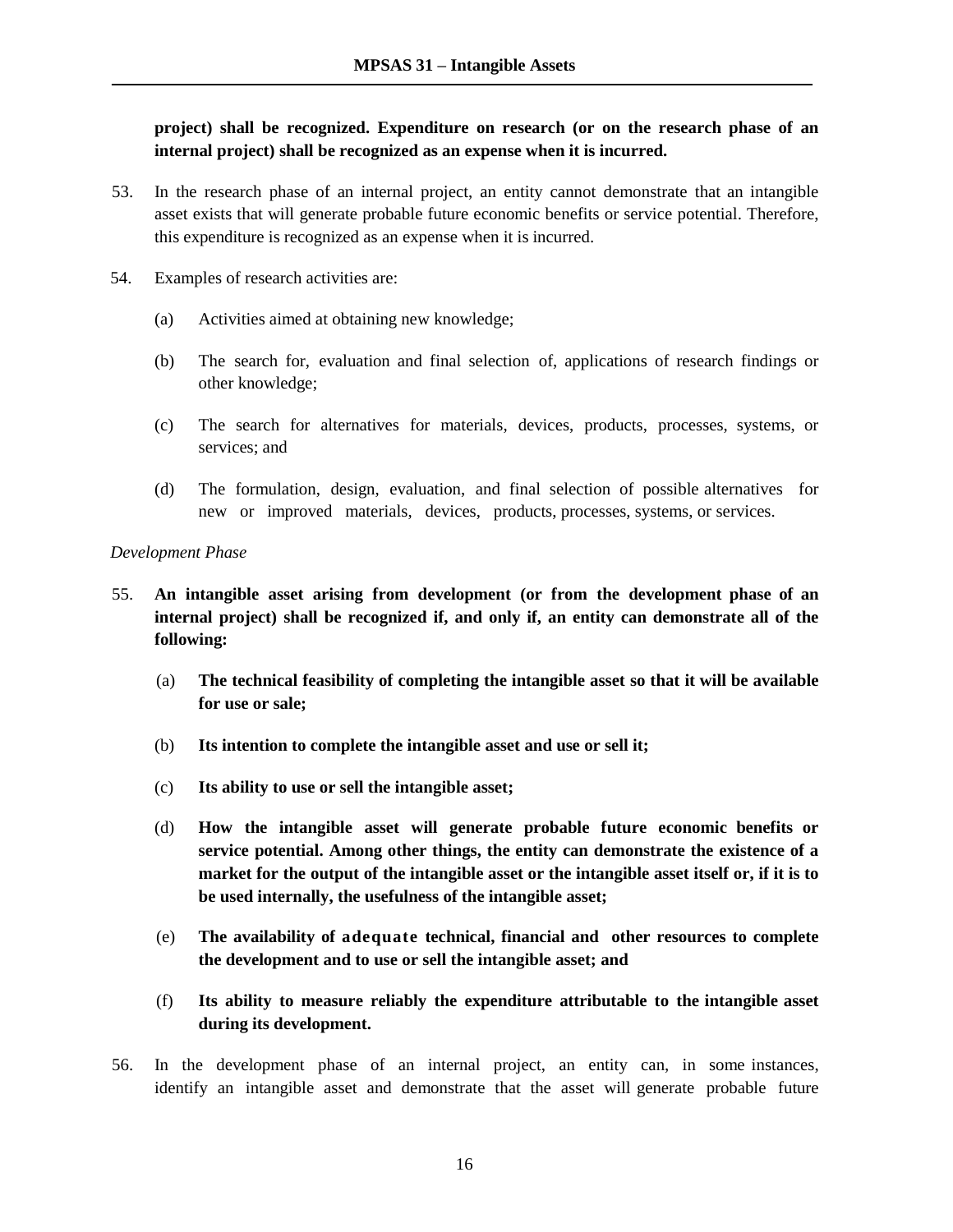$\mathfrak{c}$ t is economic benefits or service potential. This is because the development phase of a project is further advanced than the research phase.

CTOR

- 57. Examples of development activities are:
	- (a) The design, construction, and testing of pre-production or pre-use prototypes and models;
	- (b) The design of tools, jigs, moulds, and dies involving new technology;
	- (c) The design, construction, and operation of a pilot plant or operation that is not of a scale economically feasible for commercial production or use in providing services;
	- (d) The design, construction, and testing of a chosen alternative for new or improved materials, devices, products, processes, systems, or services; and
	- (e) Website costs and software development costs.
- 58. To demonstrate how an intangible asset will generate probable future economic benefits or service potential, an entity assesses the future economic benefits or service potential to be received from the asset using the principles in either MPSAS 21, *Impairment of Non-Cash-Generating Assets* or MPSAS, *Impairment of Cash-Generating Assets*, as appropriate. If the asset will generate economic benefits or service potential only in combination with other assets, the entity applies the concept of cash-generating units in MPSAS 26.
- 59. Availability of resources to complete, use, and obtain the benefits from an intangible asset can be demonstrated by, for example, an operating plan showing the technical, financial, and other resources needed and the entity's ability to secure those resources. In some cases, an entity demonstrates the availability of external finance by obtaining a lender's or funder's indication of its willingness to fund the plan.
- 60. An entity's costing systems can often measure reliably the cost of generating an intangible asset internally, such as salary and other expenditure incurred in securing logos, copyrights or licences, or developing computer software.

## 61. **Internally generated brands, mastheads, publishing titles, lists of users of a service, and items similar in substance shall not be recognized as intangible assets.**

62. Expenditure on internally generated brands, mastheads, publishing titles, lists of users of a service, and items similar in substance cannot be distinguished from the cost of developing the entity's operations as a whole. Therefore, such items are not recognized as intangible assets.

#### *Cost of an Internally Generated Intangible Asset*

63. The cost of an internally generated intangible asset for the purpose of paragraph 31 is the sum of expenditure incurred from the date when the intangible asset first meets the recognition criteria in paragraphs 28, 29, and 55. Paragraph 70 prohibits reinstatement of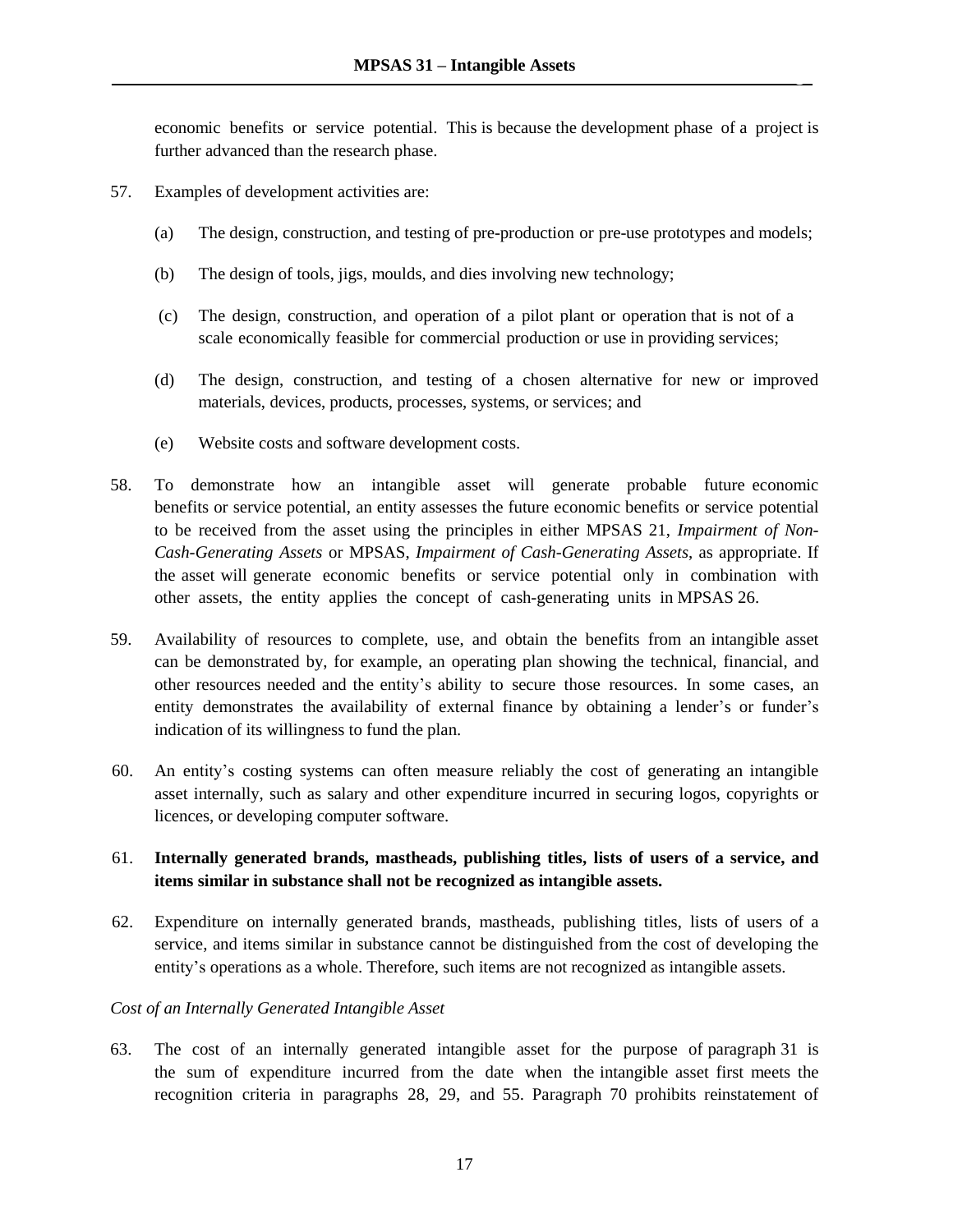expenditure previously recognized as an expense.

- 64. The cost of an internally generated intangible asset comprises all directly attributable costs necessary to create, produce, and prepare the asset to be capable of operating in the manner intended by management. Examples of directly attributable costs are:
	- (a) Costs of materials and services used or consumed in generating the intangible asset;
	- (b) Costs of employee benefits (as defined in MPSAS 25) arising from the generation of the intangible asset;
	- (c) Fees to register a legal right; and
	- (d) Amortization of patents and licences that are used to generate the intangible asset.

MPSAS 5 specifies criteria for the recognition of interest as an element of the cost of an asset that is a qualifying asset.

- 65. The following are not components of the cost of an internally generated intangible asset:
	- (a) Selling, administrative and other general overhead expenditure unless this expenditure can be directly attributed to preparing the asset for use;
	- (b) Identified inefficiencies and initial operating deficits incurred before the asset achieves planned performance; and
	- (c) Expenditure on training staff to operate the asset.

#### **Recognition of an Expense**

- 66. **Expenditure on an intangible item shall be recognized as an expense when it is incurred unless it forms part of the cost of an intangible asset that meets the recognition criteria (see paragraphs 26–65).**
- 67. In some cases, expenditure is incurred to provide future economic benefits or service potential to an entity, but no intangible asset or other asset is acquired or created that can be recognized. In the case of the supply of goods, the entity recognizes such expenditure as an expense when it has a right to access those goods. In the case of the supply of services, the entity recognizes the expenditure as an expense when it receives the services. For example, expenditure on research is recognized as an expense when it is incurred (see paragraph 52). Other examples of expenditure that is recognized as an expense when it is incurred include:
	- (a) Expenditure on start-up activities (i.e., start-up costs), unless this expenditure is included in the cost of an item of property, plant, and equipment in accordance with MPSAS 17. Start-up costs may consist of establishment costs such as legal and secretarial costs incurred in establishing a legal entity, expenditure to open a new facility or operation (i.e.,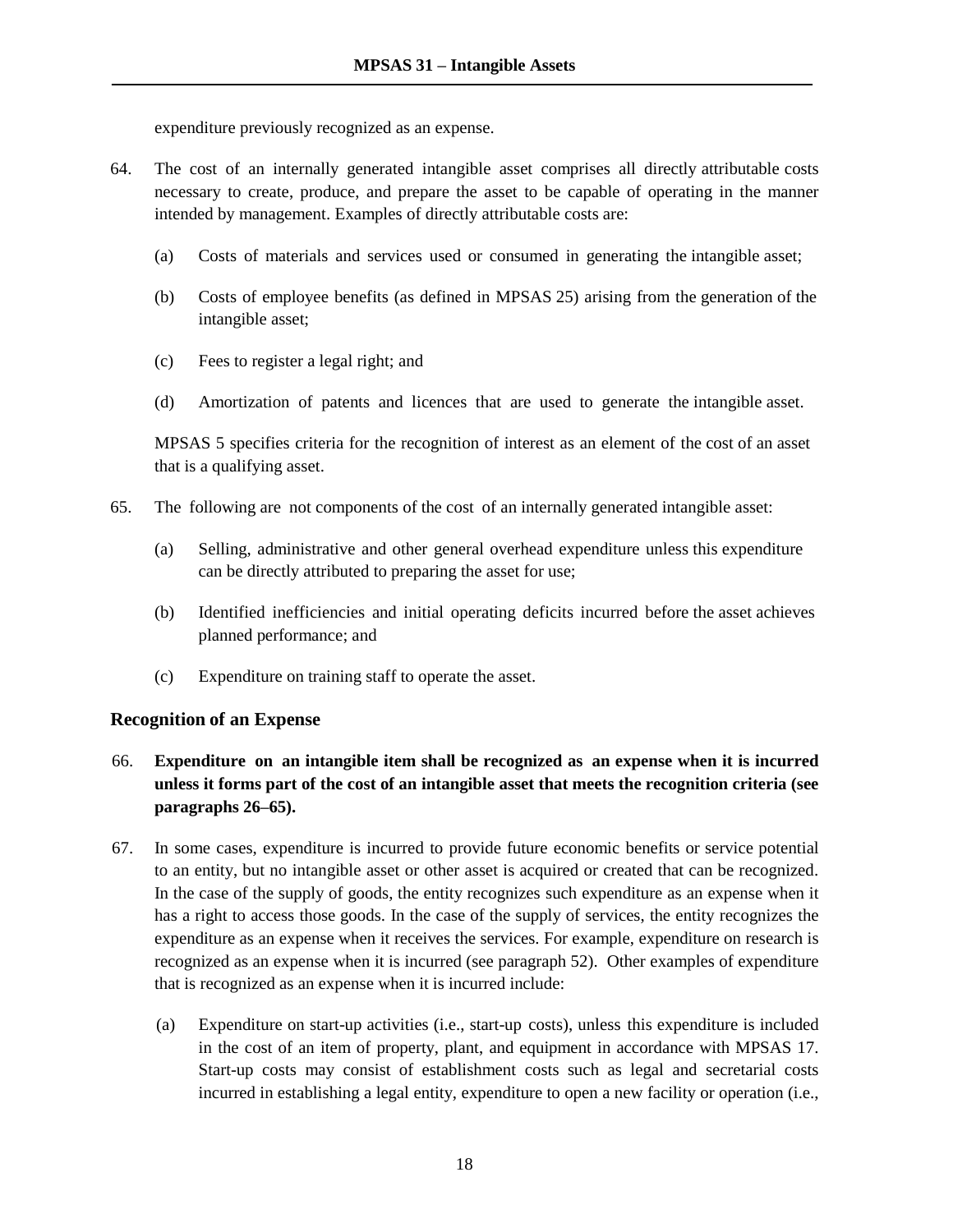pre-opening costs), or expenditures for starting new operations or launching new products or processes (i.e., pre-operating costs);

- (b) Expenditure on training activities;
- (c) Expenditure on advertising and promotional activities (including mail order catalogues and information pamphlets); and
- (d) Expenditure on relocating or reorganizing part or all of an entity.
- 68. An entity has a right to access goods when it owns them. Similarly, it has a right to access goods when they have been constructed by a supplier in accordance with the terms of a supply contract and the entity could demand delivery of them in return for payment. Services are received when they are performed by a supplier in accordance with a contract to deliver them to the entity and not when the entity uses them to deliver another service, for example, to deliver information about a service to users of that service.
- 69. Paragraph 66 does not preclude an entity from recognizing a prepayment as an asset when payment for goods has been made in advance of the entity obtaining a right to access those goods. Similarly, paragraph 66 does not preclude an entity from recognizing a prepayment as an asset when payment for services has been made in advance of the entity receiving those services.

#### *Past Expenses not to be Recognized as an Asset*

70. **Expenditure on an intangible item that was initially recognized as an expense under this Standard shall not be recognized as part of the cost of an intangible asset at a later date.**

#### **Subsequent Measurement**

- 71. **An entity shall choose either the cost model in paragraph 73 or the revaluation model in paragraph 74 as its accounting policy. If an intangible asset is accounted for using the revaluation model, all the other assets in its class shall also be accounted for using the same model, unless there is no active market for those assets.**
- 72. A class of intangible assets is a grouping of assets of a similar nature and use in an entity's operations. The items within a class of intangible assets are revalued simultaneously to avoid selective revaluation of assets and the reporting of amounts in the financial statements representing a mixture of costs and values as at different dates.

#### *Cost Model*

73. **After initial recognition, an intangible asset shall be carried at its cost less any accumulated amortization and any accumulated impairment losses.**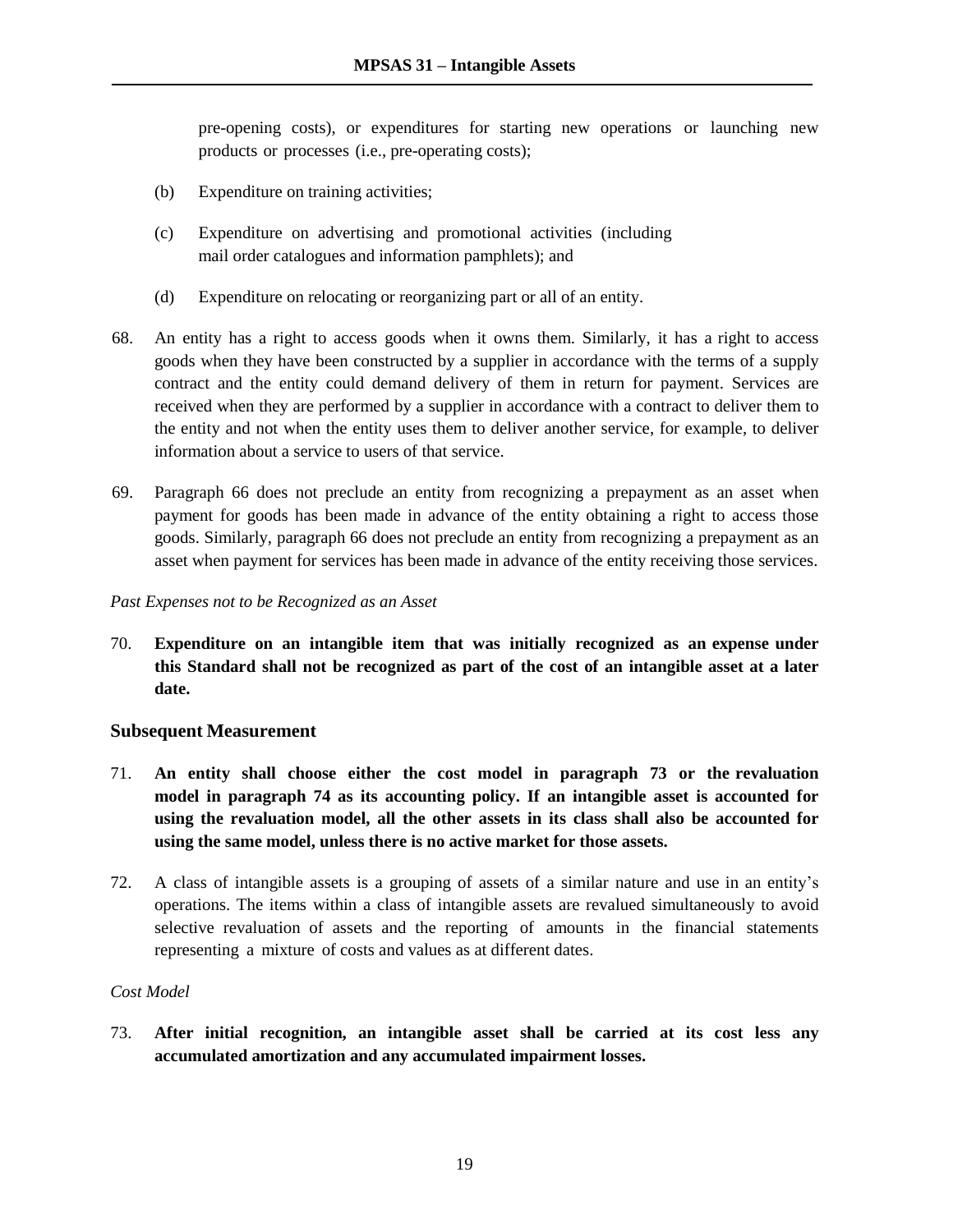#### *Revaluation Model*

- 74. **After initial recognition, an intangible asset shall be carried at a revalued amount, being its fair value at the date of the revaluation less any subsequent accumulated amortization. For the purpose of revaluations under this Standard, fair value shall be determined by reference to an active market. Revaluations shall be made with such regularity that at the reporting date the carrying amount of the asset does not differ materially from its fair value.**
- 75. The revaluation model does not allow:
	- (a) The revaluation of intangible assets that have not previously been recognized as assets; or
	- (b) The initial recognition of intangible assets at amounts other than cost.
- 76. The revaluation model is applied after an asset has been initially recognized at cost. However, if only part of the cost of an intangible asset is recognized as an asset because the asset did not meet the criteria for recognition until part of the way through the process (see paragraph 63), the revaluation model may be applied to the whole of that asset. Also, the revaluation model may be applied to an intangible asset that was received through a non-exchange transaction (see paragraphs 42–43).
- 77. It is uncommon for an active market to exist for an intangible asset, although this may happen. For example, in some jurisdictions, an active market may exist for freely transferable homogeneous classes of licences or production quotas the entity has acquired from another entity. However, an active market cannot exist for brands, newspaper mastheads, music and film publishing rights, patents, or trademarks, because each such asset is unique. Also, although intangible assets are bought and sold, contracts are negotiated between individual buyers and sellers, and transactions are relatively infrequent. For these reasons, the price paid for one asset may not provide sufficient evidence of the fair value of another. Moreover, prices are often not available to the public.
- 78. The frequency of revaluations depends on the volatility of the fair values of the intangible assets being revalued. If the fair value of a revalued asset differs materially from its carrying amount, a further revaluation is necessary. Some intangible assets may experience significant and volatile movements in fair value, thus necessitating annual revaluation. Such frequent revaluations are unnecessary for intangible assets with only insignificant movements in fair value.
- 79. If an intangible asset is revalued, any accumulated amortization at the date of the revaluation is either:
	- (a) Restated proportionately with the change in the gross carrying amount of the asset so that the carrying amount of the asset after revaluation equals its revalued amount; or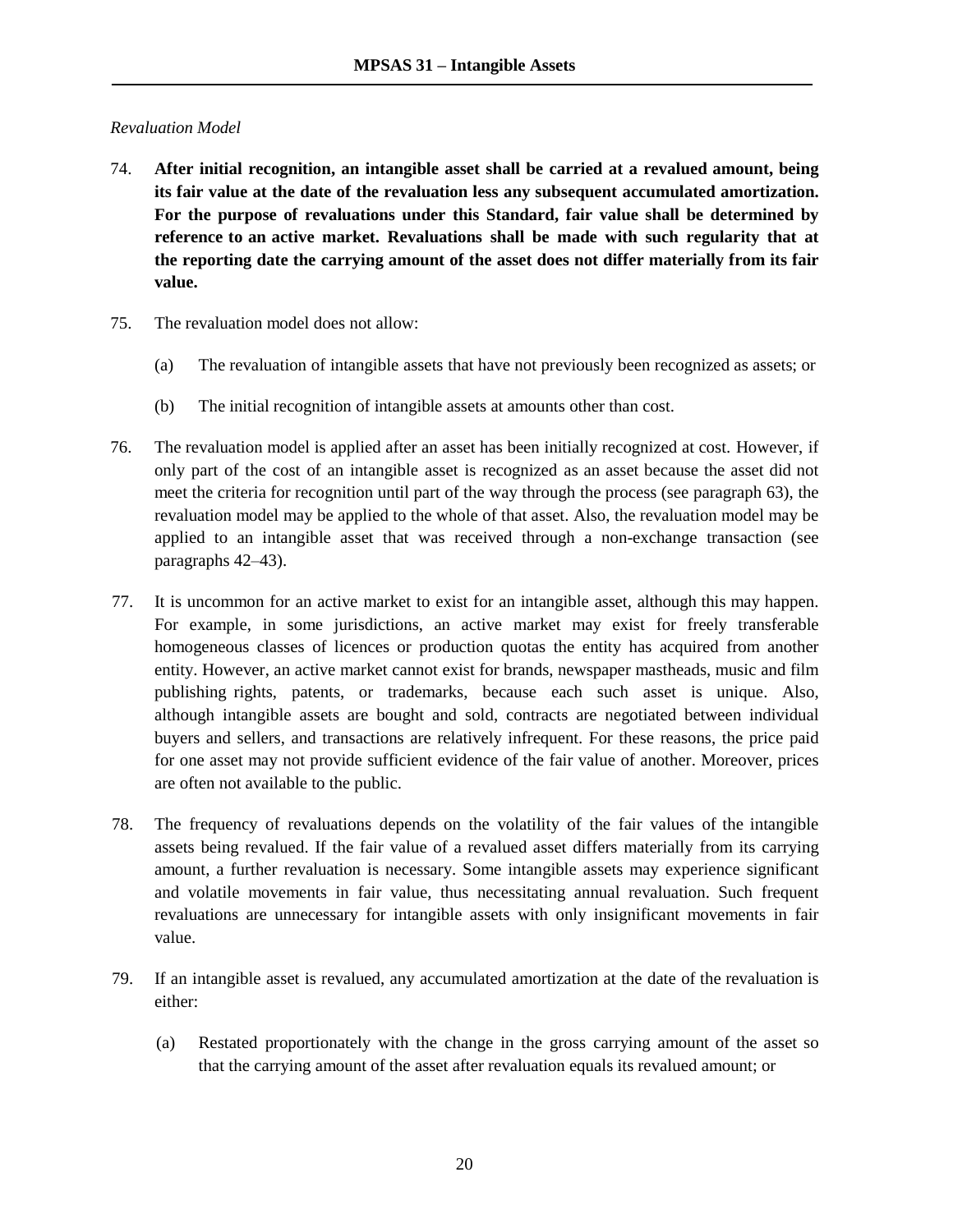- (b) Eliminated against the gross carrying amount of the asset and the net amount restated to the revalued amount of the asset.
- 80. **If an intangible asset in a class of revalued intangible assets cannot be revalued because there is no active market for this asset, the asset shall be carried at its cost less any accumulated amortization and impairment losses.**
- 81. **If the fair value of a revalued intangible asset can no longer be determined by reference to an active market, the carrying amount of the asset shall be its revalued amount at the date of the last revaluation by reference to the active market less any subsequent accumulated amortization and any subsequent accumulated impairment losses.**
- 82. The fact that an active market no longer exists for a revalued intangible asset may indicate that the asset may be impaired and that it needs to be tested in accordance with MPSAS 21 or MPSAS 26, as appropriate.
- 83. If the fair value of the asset can be determined by reference to an active market at a subsequent measurement date, the revaluation model is applied from that date.
- 84. **If an intangible asset's carrying amount is increased as a result of a revaluation, the increase shall be credited directly to revaluation surplus. However, the increase shall be recognized in surplus or deficit to the extent that it reverses a revaluation decrease of the same asset previously recognized in surplus or deficit.**
- 85. **If an intangible asset's carrying amount is decreased as a result of a revaluation, the decrease shall be recognized in surplus or deficit. However, the decrease shall be recognized directly in net assets/equity to the extent of any credit balance in the revaluation surplus in respect of that asset. The decrease recognized directly in net assets/equity reduces the amount accumulated in net assets/equity under the heading of revaluation surplus.**
- 86. The cumulative revaluation surplus included in net assets/equity may be transferred directly to accumulated surpluses or deficits when the surplus is realized. The whole surplus may be realized on the retirement or disposal of the asset. However, some of the surplus may be realized as the asset is used by the entity; in such a case, the amount of the surplus realized is the difference between amortization based on the revalued carrying amount of the asset and amortization that would have been recognized based on the asset's historical cost. The transfer from revaluation surplus to accumulated surpluses or deficits is not made through surplus or deficit.

#### **Useful Life**

87. **An entity shall assess whether the useful life of an intangible asset is finite or indefinite and, if finite, the length of, or number of production or similar units constituting, that useful life. An intangible asset shall be regarded by the entity as having an indefinite**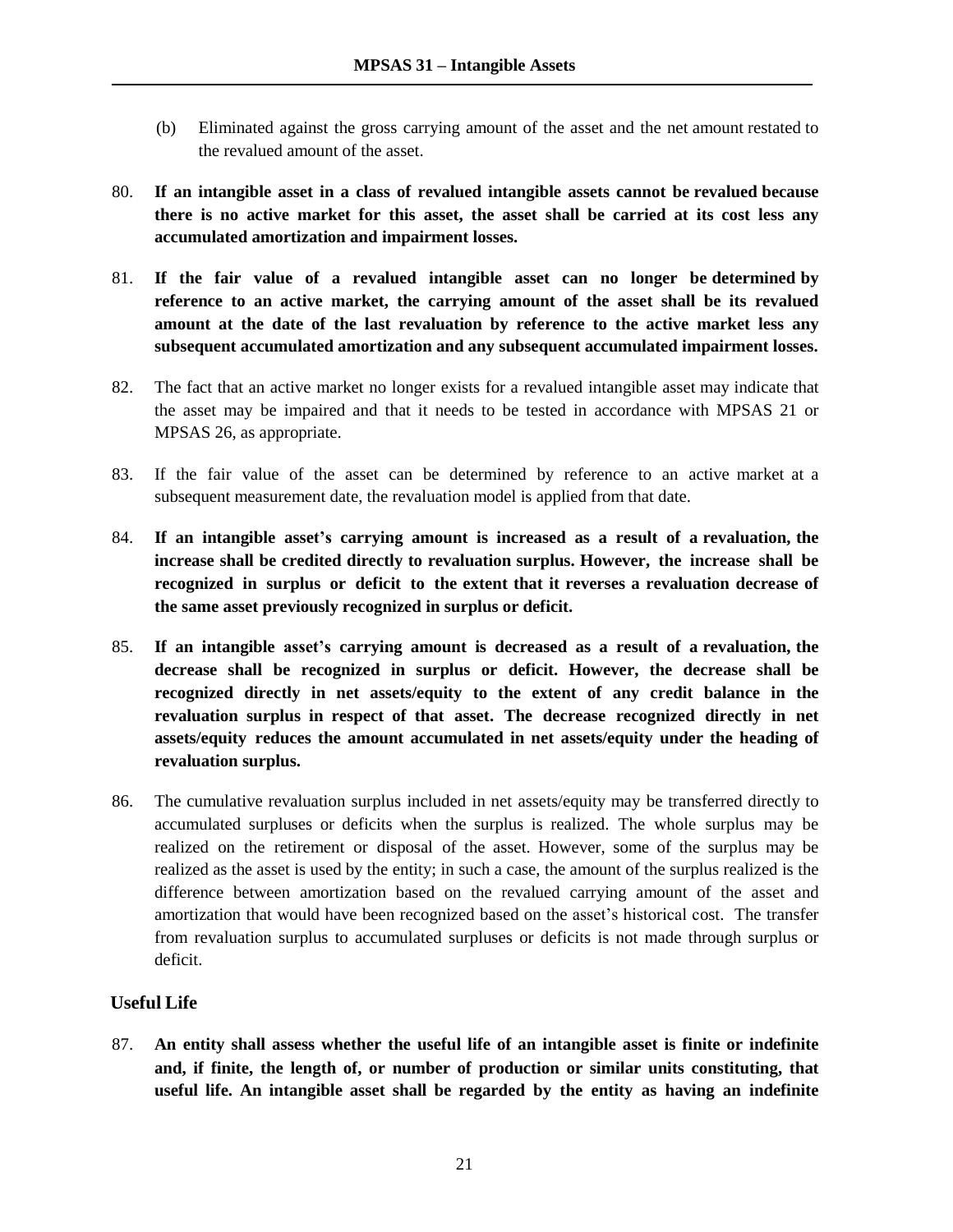**useful life when, based on an analysis of all of the relevant factors, there is no foreseeable limit to the period over which the asset is expected to generate net cash inflows for, or provide service potential to, the entity.**

- 88. The accounting for an intangible asset is based on its useful life. An intangible asset with a finite useful life is amortized (see paragraphs 96–105), and an intangible asset with an indefinite useful life is not (see paragraphs 106–109). The Illustrative Examples accompanying this Standard illustrate the determination of useful life for different intangible assets, and the subsequent accounting for those assets based on the useful life determinations.
- 89. Many factors are considered in determining the useful life of an intangible asset, including:
	- (a) The expected usage of the asset by the entity and whether the asset could be managed efficiently by another management team;
	- (b) Typical product life cycles for the asset and public information on estimates of useful lives of similar assets that are used in a similar way;
	- (c) Technical, technological, commercial, or other types of obsolescence;
	- (d) The stability of the industry in which the asset operates and changes in the market demand for the products or services output from the asset;
	- (e) Expected actions by competitors or potential competitors;
	- (f) The level of maintenance expenditure required to obtain the expected future economic benefits or service potential from the asset and the entity's ability and intention to reach such a level;
	- (g) The period of control over the asset and legal or similar limits on the use of the asset, such as the expiry dates of related leases; and
	- (h) Whether the useful life of the asset is dependent on the useful life of other assets of the entity.
- 90. The term "indefinite" does not mean "infinite." The useful life of an intangible asset reflects only that level of future maintenance expenditure required to maintain the asset at its standard of performance assessed at the time of estimating the asset's useful life, and the entity's ability and intention to reach such a level. A conclusion that the useful life of an intangible asset is indefinite should not depend on planned future expenditure in excess of that required to maintain the asset at that standard of performance.
- 91. Given the history of rapid changes in technology, computer software and many other intangible assets are susceptible to technological obsolescence. Therefore, it is likely that their useful life is short.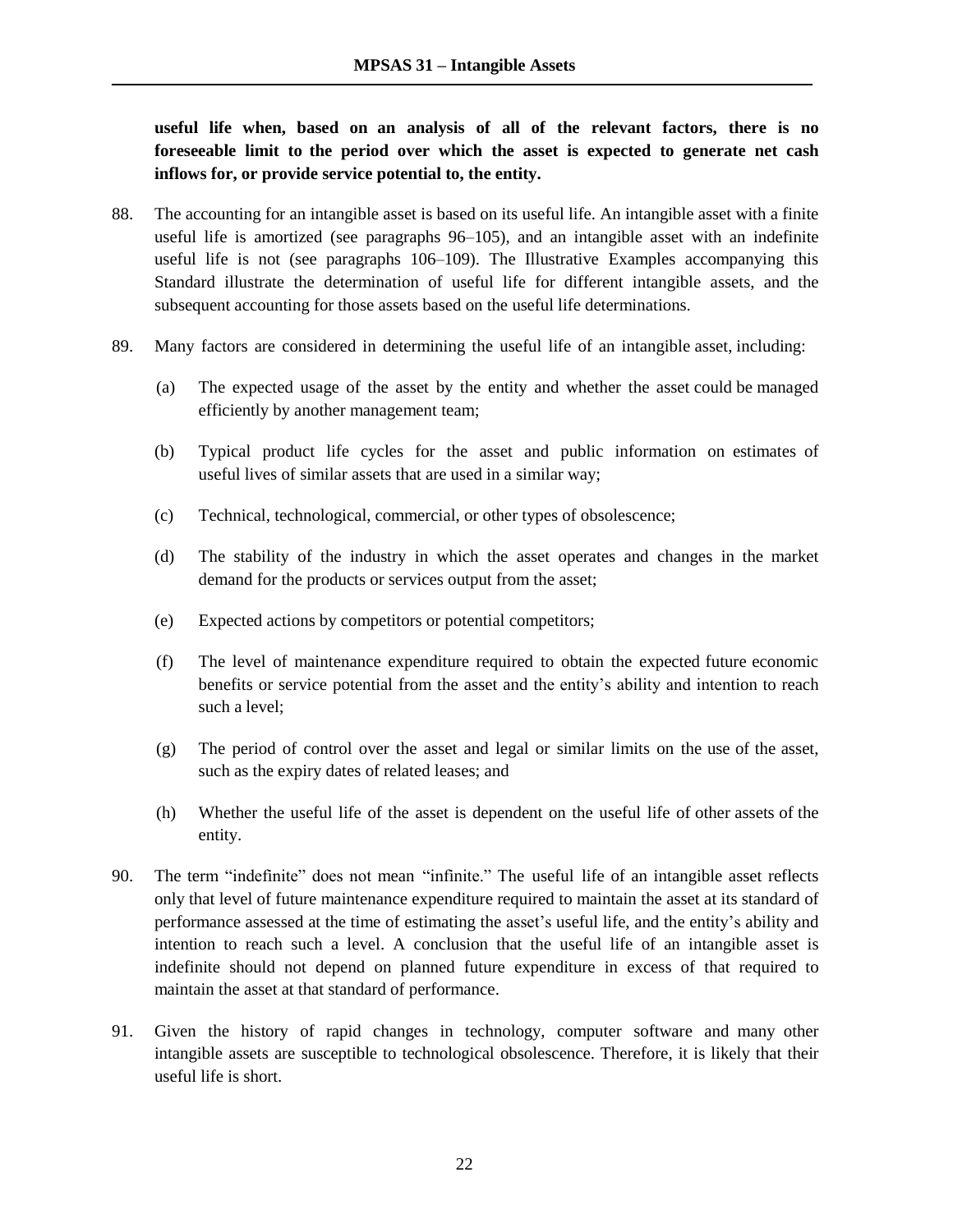- 92. The useful life of an intangible asset may be very long or even indefinite. Uncertainty justifies estimating the useful life of an intangible asset on a prudent basis, but it does not justify choosing a life that is unrealistically short.
- 93. **The useful life of an intangible asset that arises from binding arrangements (including rights from contracts or other legal rights) shall not exceed the period of the binding arrangement (including rights from contracts or other legal rights), but may be shorter depending on the period over which the entity expects to use the asset. If the binding arrangements (including rights from contracts or other legal rights) are conveyed for a limited term that can be renewed, the useful life of the intangible asset shall include the renewal period(s) only if there is evidence to support renewal by the entity without significant cost.**
- 94. There may be economic, political, social, and legal factors influencing the useful life of an intangible asset. Economic, political, or social factors determine the period over which future economic benefits or service potential will be received by the entity. Legal factors may restrict the period over which the entity controls access to such economic benefits or service potential. The useful life is the shorter of the periods determined by these factors.
- 95. Existence of the following factors, among others, indicates that an entity would be able to renew the binding arrangements (including rights from contracts or other legal rights) without significant cost:
	- (a) There is evidence, possibly based on experience, that the binding arrangements (including rights from contracts or other legal rights) will be renewed. If renewal is contingent upon the consent of a third party, this includes evidence that the third party will give its consent;
	- (b) There is evidence that any conditions necessary to obtain renewal will be satisfied; and
	- (c) The cost to the entity of renewal is not significant when compared with the future economic benefits or service potential expected to flow to the entity from renewal.

If the cost of renewal is significant when compared with the future economic benefits or service potential expected to flow to the entity from renewal, the "renewal" cost represents, in substance, the cost to acquire a new intangible asset at the renewal date.

# **Intangible Assets with Finite Useful Lives**

#### **Amortization Period and Amortization Method**

96. **The depreciable amount of an intangible asset with a finite useful life shall be allocated on a systematic basis over its useful life. Amortization shall begin when the asset is available for use, i.e., when it is in the location and condition necessary for it to be capable of operating in the manner intended by management. Amortization shall**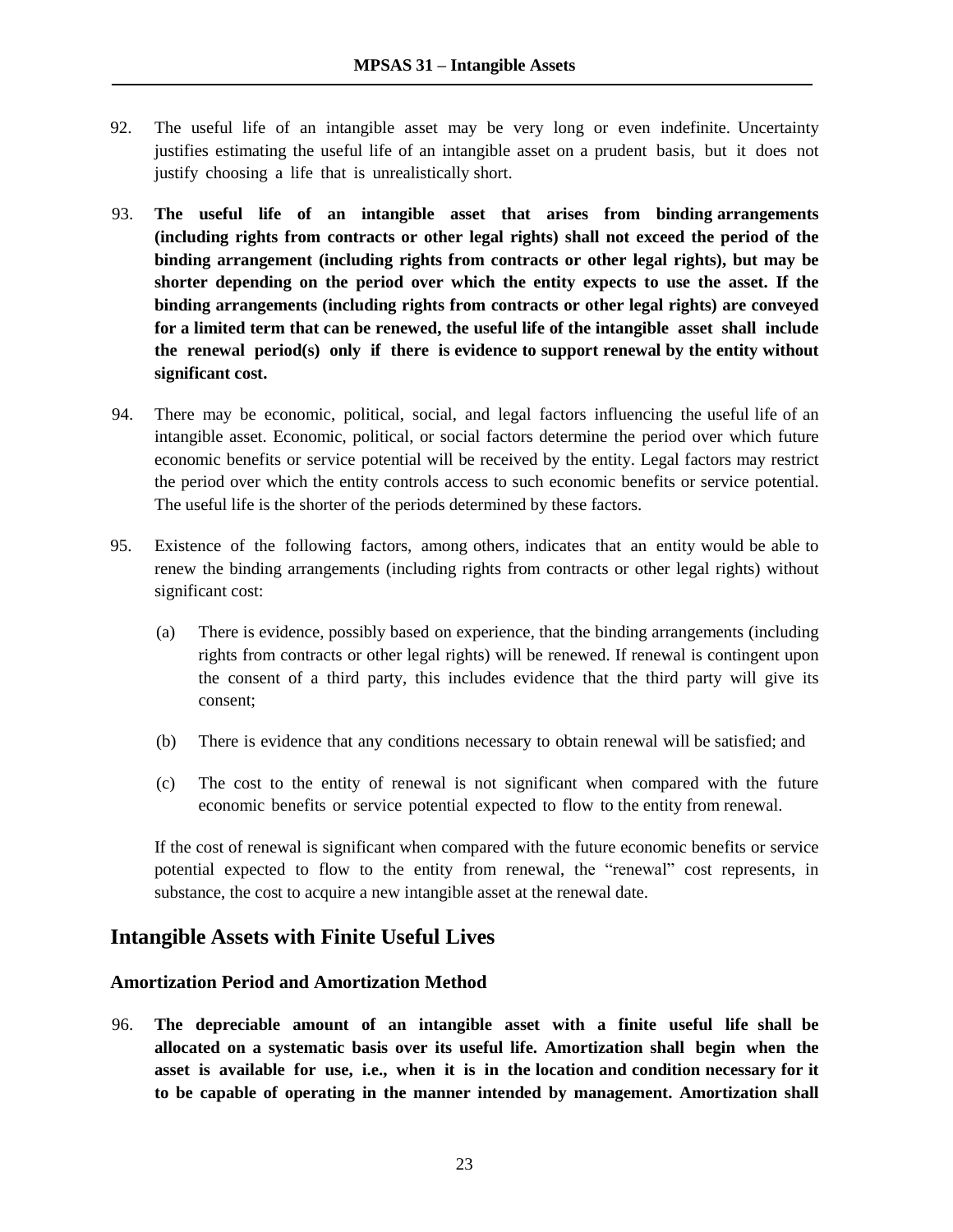**cease at the earlier of the date that the asset is classified as held for sale (or included in a disposal group that is classified as held for sale) in accordance with the relevant international or national accounting standard dealing with non- current assets held for sale and discontinued operations and the date that the asset is derecognized. The amortization method used shall reflect the pattern in which the asset's future economic benefits or service potential are expected to be consumed by the entity. If that pattern cannot be determined reliably, the straight-line method shall be used. The amortization charge for each period shall be recognized in surplus or deficit unless this or another Standard permits or requires it to be included in the carrying amount of another asset.**

- 97. A variety of amortization methods can be used to allocate the depreciable amount of an asset on a systematic basis over its useful life. These methods include the straight-line method, the diminishing balance method, and the unit of production method. The method used is selected on the basis of the expected pattern of consumption of the expected future economic benefits or service potential embodied in the asset and is applied consistently from period to period, unless there is a change in the expected pattern of consumption of those future economic benefits or service potential.
- 98. Amortization is usually recognized in surplus or deficit. However, sometimes the future economic benefits or service potential embodied in an asset are absorbed in producing other assets. In this case, the amortization charge constitutes part of the cost of the other asset and is included in its carrying amount. For example, the amortization of intangible assets used in a production process is included in the carrying amount of inventories (see MPSAS 12).

#### **Residual Value**

- 99. **The residual value of an intangible asset with a finite useful life shall be assumed to be zero unless:**
	- (a) **There is a commitment by a third party to acquire the asset at the end of its useful life; or**
	- (b) **There is an active market for the asset, and:**
		- (i) **Residual value can be determined by reference to that market; and**
		- (ii) **It is probable that such a market will exist at the end of the asset's useful life.**
- 100. The depreciable amount of an asset with a finite useful life is determined after deducting its residual value. A residual value other than zero implies that an entity expects to dispose of the intangible asset before the end of its economic life.
- 101. An estimate of an asset's residual value is based on the amount recoverable from disposal using prices prevailing at the date of the estimate for the sale of a similar asset that has reached the end of its useful life and has operated under conditions similar to those in which the asset will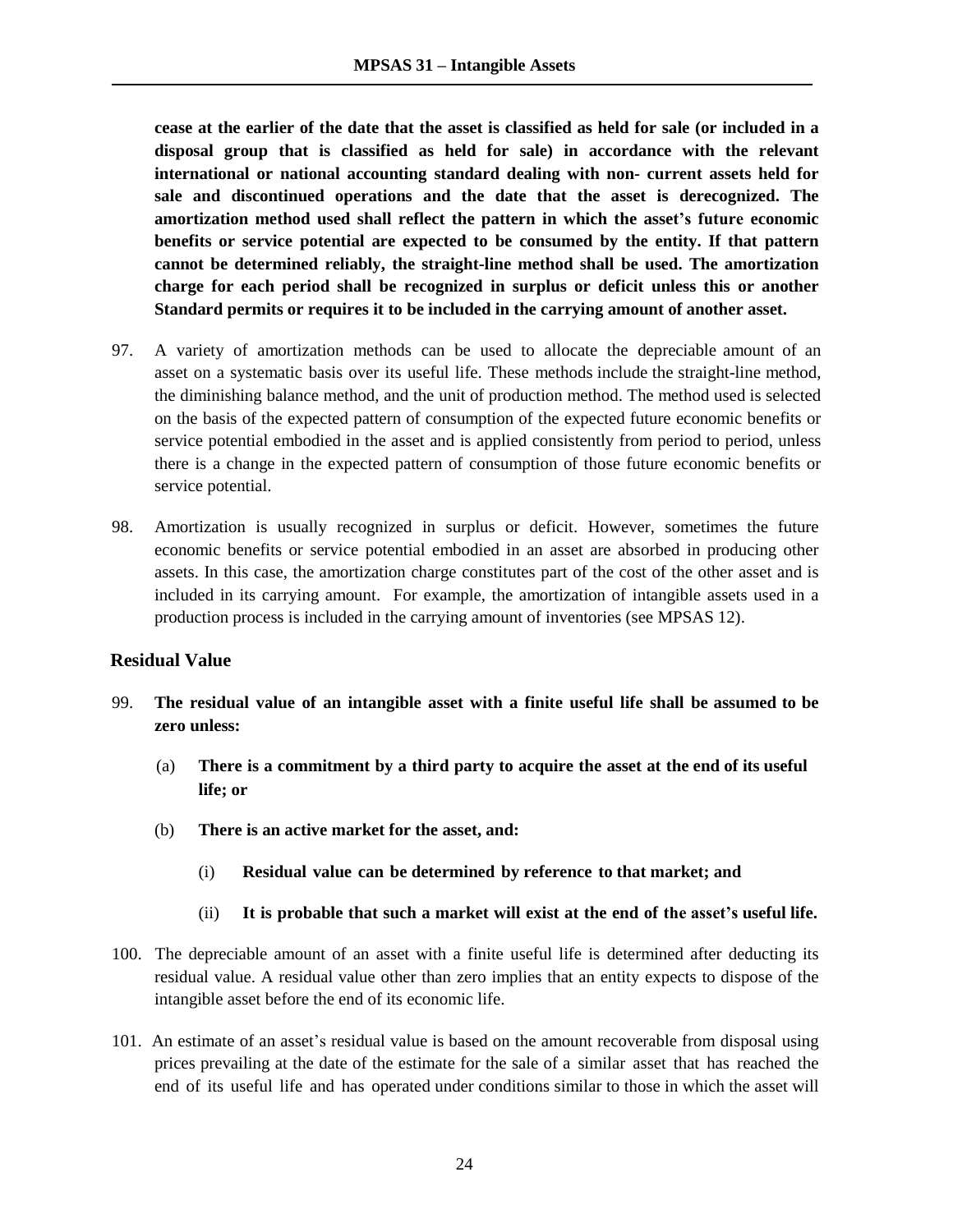be used. The residual value is reviewed at least at each reporting date. A change in the asset's residual value is accounted for as a change in an accounting estimate in accordance with MPSAS 3, *Accounting Policies, Changes in Accounting Estimates and Errors*.

102. The residual value of an intangible asset may increase to an amount equal to or greater than the asset's carrying amount. If it does, the asset's amortization charge is zero unless and until its residual value subsequently decreases to an amount below the asset's carrying amount.

#### **Review of Amortization Period and Amortization Method**

- 103. **The amortization period and the amortization method for an intangible asset with a finite useful life shall be reviewed at least at each reporting date. If the expected useful life of the asset is different from previous estimates, the amortization period shall be changed accordingly. If there has been a change in the expected pattern of consumption of the future economic benefits or service potential embodied in the asset, the amortization method shall be changed to reflect the changed pattern. Such changes shall be accounted for as changes in accounting estimates in accordance with MPSAS 3.**
- 104. During the life of an intangible asset, it may become apparent that the estimate of its useful life is inappropriate. For example, the recognition of an impairment loss may indicate that the amortization period needs to be changed.
- 105. Over time, the pattern of future economic benefits or service potential expected to flow to an entity from an intangible asset may change. For example, it may become apparent that a diminishing balance method of amortization is appropriate rather than a straight-line method. Another example is if use of the rights represented by a licence is deferred pending action on other components of the entity's strategic plan. In this case, economic benefits or service potential that flow from the asset may not be received until later periods.

# **Intangible Assets with Indefinite Useful Lives**

#### 106. **An intangible asset with an indefinite useful life shall not be amortized.**

- 107. In accordance with MPSAS 21 and MPSAS 26, an entity is required to test an intangible asset with an indefinite useful life or an intangible asset not yet available for use for impairment by comparing its recoverable service amount or its recoverable amount, as appropriate, with its carrying amount:
	- (a) Annually; and
	- (b) Whenever there is an indication that the intangible asset may be impaired.

#### **Review of Useful Life Assessment**

#### 108. **The useful life of an intangible asset that is not being amortized shall be reviewed each**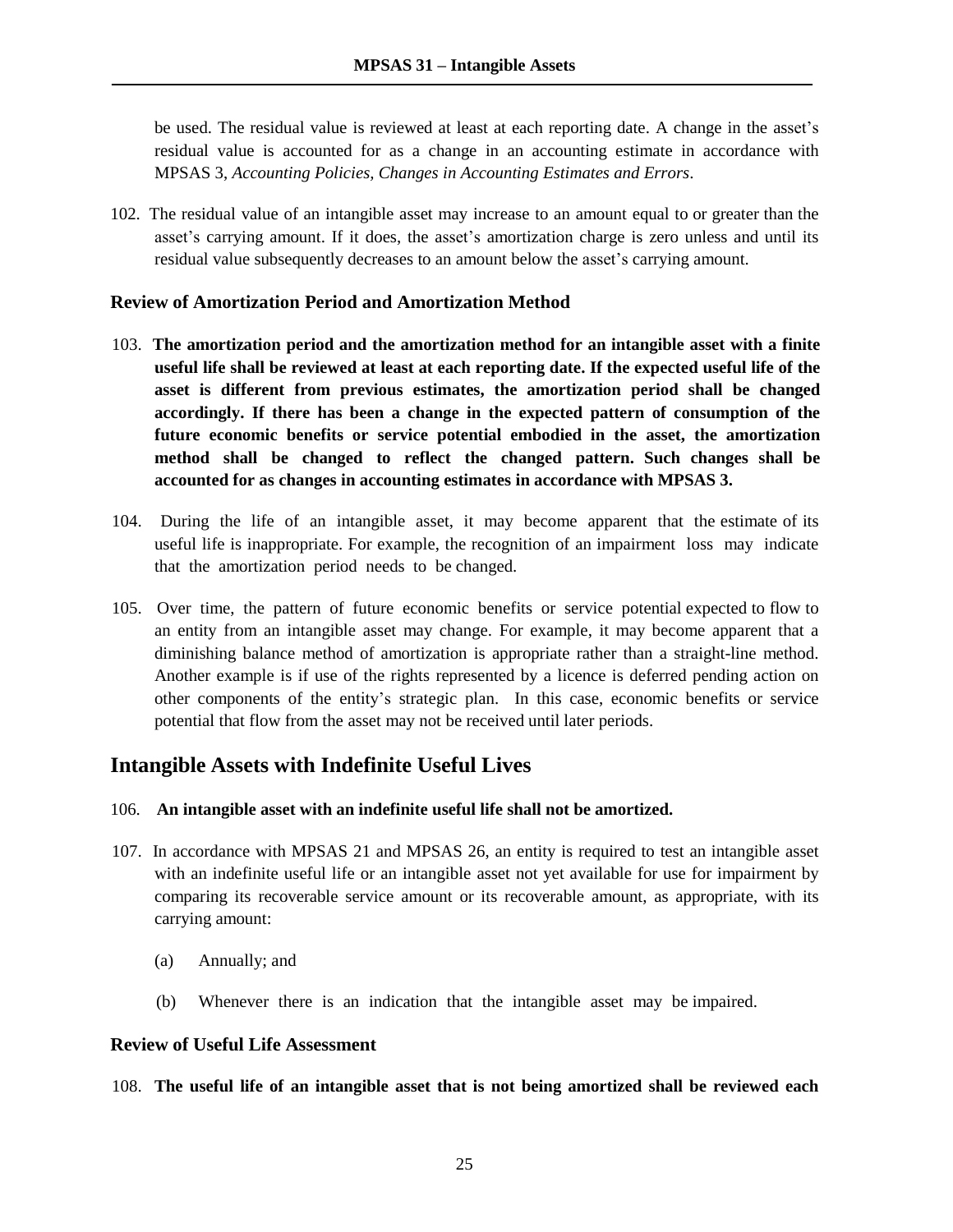**reporting period to determine whether events and circumstances continue to support an indefinite useful life assessment for that asset. If they do not, the change in the useful life assessment from indefinite to finite shall be accounted for as a change in an accounting estimate in accordance with MPSAS 3.**

109. For intangible assets measured under the cost model, reassessing the useful life of an intangible asset as finite rather than indefinite in accordance with either MPSAS 21 or MPSAS 26, as appropriate, is an indicator that the asset may be impaired. As a result, the entity tests the asset for impairment by comparing its recoverable service amount or its recoverable amount, determined in accordance with either MPSAS 21 or MPSAS 26, as appropriate, with its carrying amount, and recognizing any excess of the carrying amount over the recoverable service amount or recoverable amount as appropriate, as an impairment loss.

# **Recoverability of the Carrying Amount - Impairment Losses**

110. To determine whether an intangible asset measured under the cost model is impaired, an entity applies either MPSAS 21 or MPSAS 26, as appropriate. Those Standards explain when and how an entity reviews the carrying amount of its assets, how it determines the recoverable service amount or recoverable amount of an asset, as appropriate, and when it recognizes or reverses an impairment loss.

# **Retirements and Disposals**

- 111. **An intangible asset shall be derecognized:**
	- (a) **On disposal (including disposal through a non-exchange transaction); or**
	- (b) **When no future economic benefits or service potential are expected from its use or disposal.**
- 112. **The gain or loss arising from the derecognition of an intangible asset shall be determined as the difference between the net disposal proceeds, if any, and the carrying amount of the asset. It shall be recognized in surplus or deficit when the asset is derecognized (unless MPSAS 13 requires otherwise on a sale and leaseback).**
- 113. The disposal of an intangible asset may occur in a variety of ways (e.g., by sale, by entering into a finance lease, or through a non-exchange transaction). In determining the date of disposal of such an asset, an entity applies the criteria in MPSAS 9, *Revenue from Exchange Transactions* for recognizing revenue from the sale of goods. MPSAS 13 applies to disposal by a sale and leaseback.
- 114. If, in accordance with the recognition principle in paragraph 28, an entity recognizes in the carrying amount of an asset the cost of a replacement for part of an intangible asset, then it derecognizes the carrying amount of the replaced part. If it is not practicable for an entity to determine the carrying amount of the replaced part, it may use the cost of the replacement as an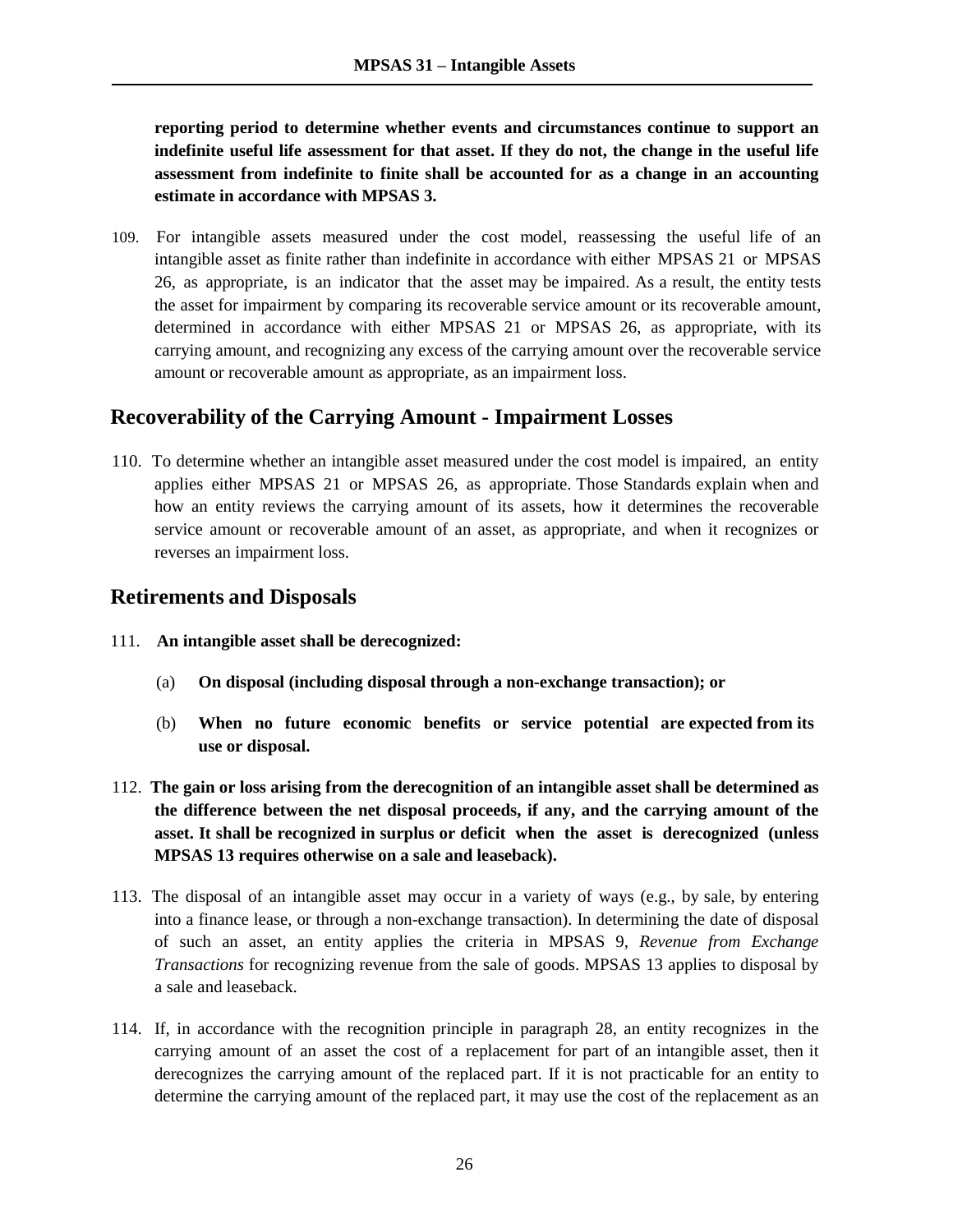ally<br>I indication of what the cost of the replaced part was at the time it was acquired or internally generated.

CTOR

- 115. The consideration receivable on disposal of an intangible asset is recognized initially at its fair value. If payment for the intangible asset is deferred, the consideration received is recognized initially at the cash price equivalent. The difference between the nominal amount of the consideration and the cash price equivalent is recognized as interest revenue in accordance with MPSAS 9 reflecting the effective yield on the receivable.
- 116. Amortization of an intangible asset with a finite useful life does not cease when the intangible asset is no longer used, unless the asset has been fully depreciated or is classified as held for sale (or included in a disposal group that is classified as held for sale) in accordance with the relevant international or national accounting standard dealing with non-current assets held for sale and discontinued operations.

## **Disclosure**

#### **General**

- 117. **An entity shall disclose the following for each class of intangible assets, distinguishing between internally generated intangible assets and other intangible assets:**
	- (a) **Whether the useful lives are indefinite or finite and, if finite, the useful lives or the amortization rates used;**
	- (b) **The amortization methods used for intangible assets with finite useful lives;**
	- (c) **The gross carrying amount and any accumulated amortization (aggregated with accumulated impairment losses) at the beginning and end of the period;**
	- (d) **The line item(s) of the statement of financial performance in which any amortization of intangible assets is included;**
	- (e) **A reconciliation of the carrying amount at the beginning and end of the period showing:**
		- (i) **Additions, indicating separately those from internal development and those acquired separately;**
		- (ii) **Assets classified as held for sale or included in a disposal group classified as held for sale in accordance with the relevant international or national accounting standard dealing with non-current assets held for sale and discontinued operations and other disposals;**
		- (iii) **Increases or decreases during the period resulting from revaluations under**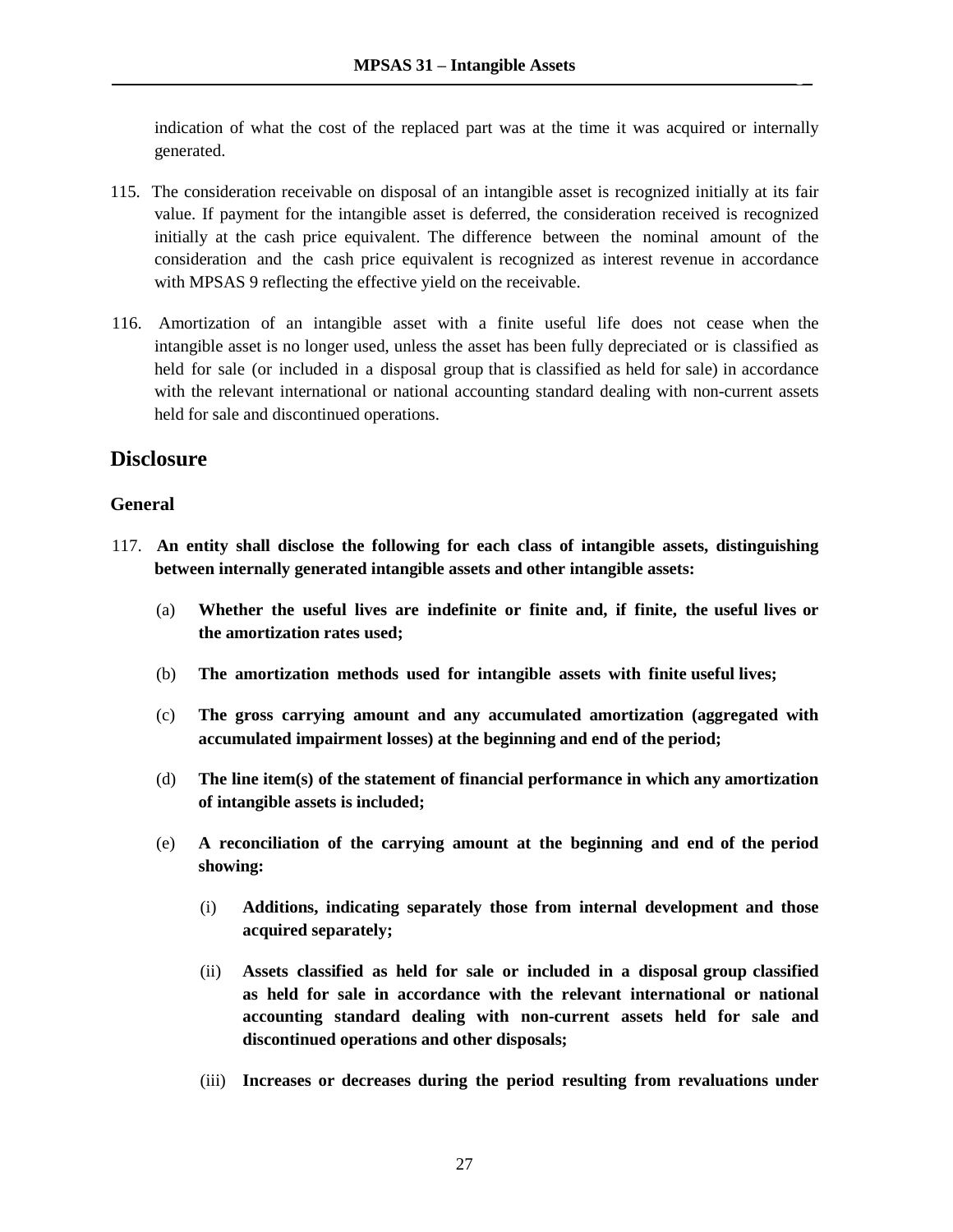**paragraphs 74, 84 and 85 (if any);**

- (iv) **Impairment losses recognized in surplus or deficit during the period in accordance with MPSAS 21 or MPSAS 26 (if any);**
- (v) **Impairment losses reversed in surplus or deficit during the period in accordance with MPSAS 21 or MPSAS 26 (if any);**
- (vi) **Any amortization recognized during the period;**
- (vii) **Net exchange differences arising on the translation of the financial statements into the presentation currency, and on the translation of a foreign operation into the presentation currency of the entity; and**
- (viii) **Other changes in the carrying amount during the period.**
- 118. A class of intangible assets is a grouping of assets of a similar nature and use in an entity's operations. Examples of separate classes may include:
	- (a) Brand names;
	- (b) Mastheads and publishing titles;
	- (c) Computer software;
	- (d) Licences;
	- (e) Copyrights, patents, and other industrial property rights, service, and operating rights;
	- (f) Recipes, formulae, models, designs, and prototypes; and
	- (g) Intangible assets under development.

The classes mentioned above are disaggregated (aggregated) into smaller (larger) classes if this results in more relevant information for the users of the financial statements.

- 119. An entity discloses information on impaired intangible assets in accordance with MPSAS 21 or MPSAS 26 in addition to the information required by paragraph  $117(e)(iii)-(v)$ .
- 120. MPSAS 3 requires an entity to disclose the nature and amount of a change in an accounting estimate that has a material effect in the current period or is expected to have a material effect in subsequent periods. Such disclosure may arise from changes in:
	- (a) The assessment of an intangible asset's useful life;
	- (b) The amortization method; or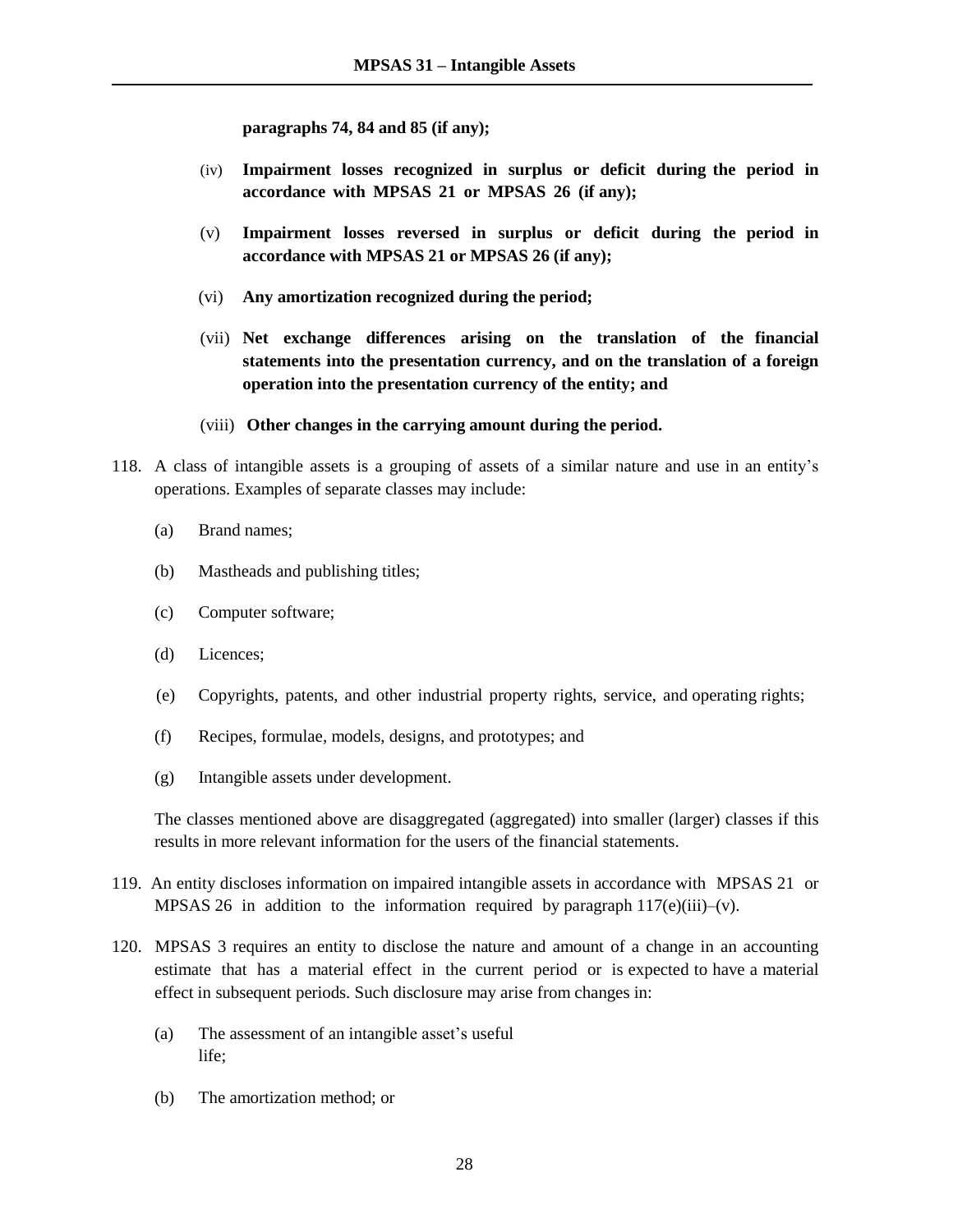- (c) Residual values.
- 121. **An entity shall also disclose:**
	- (a) **For an intangible asset assessed as having an indefinite useful life, the carrying amount of that asset and the reasons supporting the assessment of an indefinite useful life. In giving these reasons, the entity shall describe the factor(s) that played a significant role in determining that the asset has an indefinite useful life.**
	- (b) **A description, the carrying amount, and remaining amortization period of any individual intangible asset that is material to the entity's financial statements.**
	- (c) **For intangible assets acquired through a non-exchange transaction and initially recognized at fair value (see paragraphs 42–43):**
		- (i) **The fair value initially recognized for these assets;**
		- (ii) **Their carrying amount; and**
		- (iii) **Whether they are measured after recognition under the cost model or the revaluation model.**
	- (d) **The existence and carrying amounts of intangible assets whose title is restricted and the carrying amounts of intangible assets pledged as security for liabilities.**
	- (e) **The amount of contractual commitments for the acquisition of intangible assets.**
- 122. When an entity describes the factor(s) that played a significant role in determining that the useful life of an intangible asset is indefinite, the entity considers the list of factors in paragraph 89.

#### **Intangible Assets Measured after Recognition using the Revaluation Model**

- 123. **If intangible assets are accounted for at revalued amounts, an entity shall disclose the following:**
	- (a) **By class of intangible assets:**
		- (i) **The effective date of the revaluation;**
		- (ii) **The carrying amount of revalued intangible assets; and**
		- (iii) **The carrying amount that would have been recognized had the revalued class of intangible assets been measured after recognition using the cost model in paragraph 73;**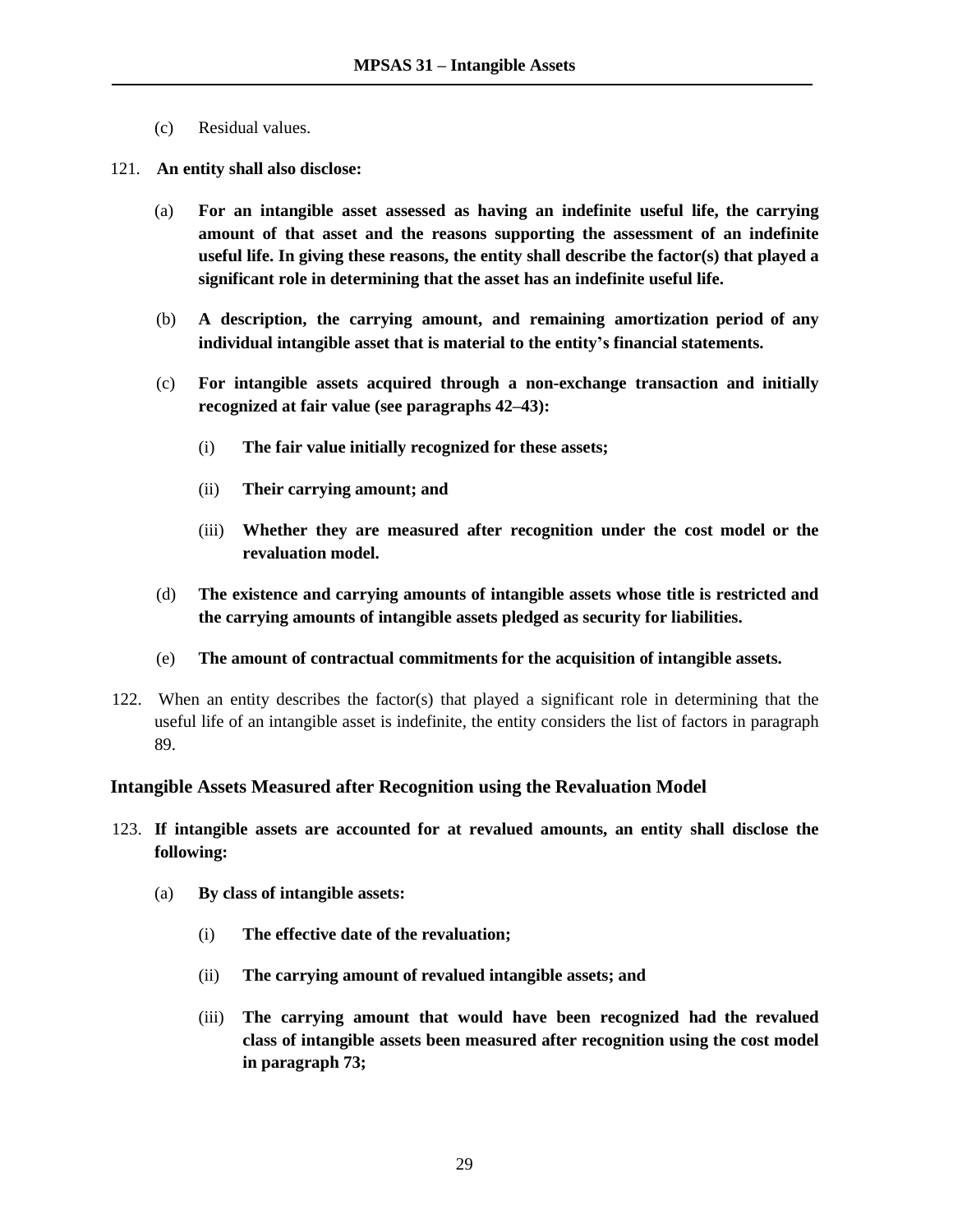- (b) **The amount of the revaluation surplus that relates to intangible assets at the beginning and end of the reporting period, indicating the changes during the reporting period and any restrictions on the distribution of the balance to owners; and**
- (c) **The methods and significant assumptions applied in estimating the assets' fair values.**
- 124. It may be necessary to aggregate the classes of revalued assets into larger classes for disclosure purposes. However, classes are not aggregated if this would result in the combination of a class of intangible assets that includes amounts measured under both the cost and revaluation models.

#### **Research and Development Expenditure**

- 125. **An entity shall disclose the aggregate amount of research and development expenditure recognized as an expense during the period.**
- 126. Research and development expenditure comprises all expenditure that is directly attributable to research or development activities (see paragraphs 64 and 65 for guidance on the type of expenditure to be included for the purpose of the disclosure requirement in paragraph 125).

#### **Other Information**

- 127. An entity is encouraged, but not required, to disclose the following information:
	- (a) A description of any fully amortized intangible asset that is still in use; and
	- (b) A brief description of significant intangible assets controlled by the entity but not recognized as assets because they did not meet the recognition criteria in this Standard.

# **Transition**

- 128. **An entity that has previously recognized intangible assets shall apply this Standard retrospectively in accordance with MPSAS 3.**
- 129. **An entity that has not previously recognized intangible assets and uses the accrual basis of accounting shall apply this Standard prospectively. However, retrospective application is permitted.**
- 130. For intangible items that meet:
	- (a) The recognition criteria in this Standard (including reliable measurement of original cost); and
	- (b) The criteria in this Standard for revaluation (including existence of an active market);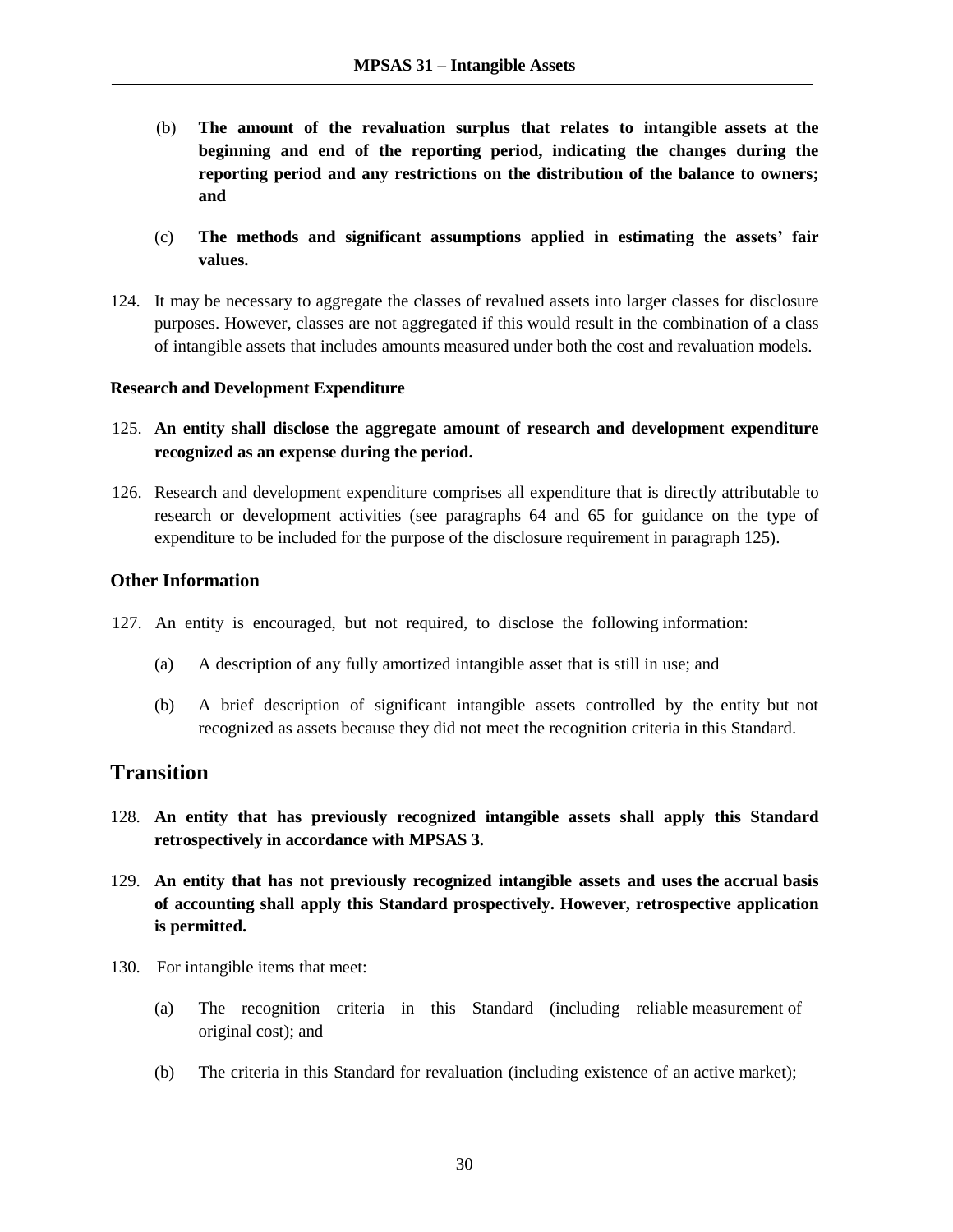an entity may elect to measure an intangible asset on the date of transition, at its fair value and use that fair value as its deemed cost at that date.

- 131. An entity may elect to use a previous revaluation of an intangible asset at, or before, the date of transition as deemed cost at the date of the revaluation, if the revaluation was, at the date of the revaluation, broadly comparable to:
	- (a) Fair value; or
	- (b) Cost or depreciated cost in accordance with MPSASs, adjusted to reflect, for example, changes in a general or specific price index.

# **Effective Date**

- 132. **An entity shall apply this Standard for annual financial statements covering periods beginning on or after January 1, 2017. Earlier application is encouraged. If an entity applies this Standard for a period beginning before January 1, 2017, it shall disclose that fact and apply MPSAS 21 and MPSAS 26 at the same time.**
- 133. When an entity adopts the accrual basis of accounting as defined by MPSASs for financial reporting purposes subsequent to this effective date, this Standard applies to the entity's annual financial statements covering periods beginning on or after the date of adoption.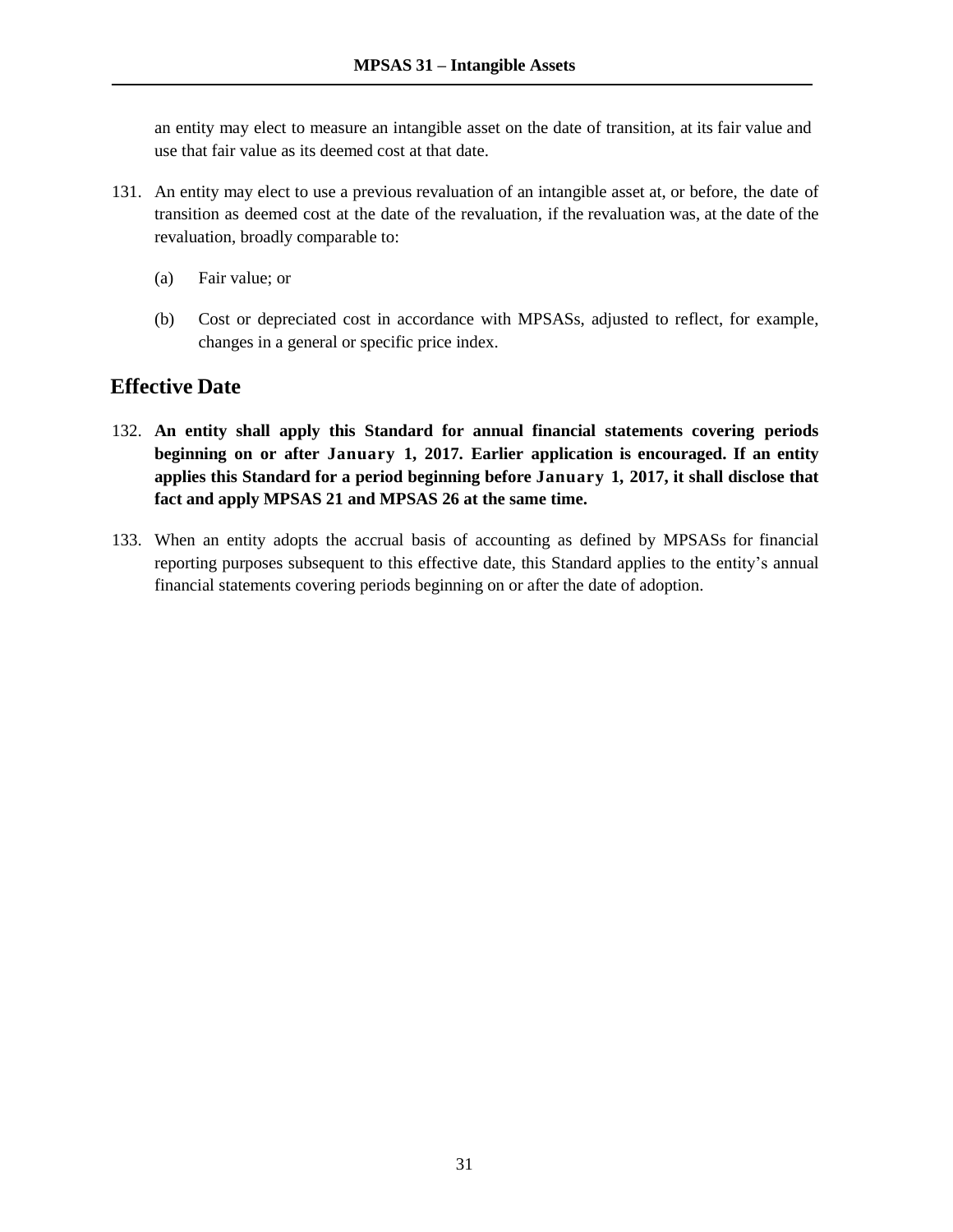# **Appendix A**

# **Application Guidance**

*This Appendix is an integral part of MPSAS 31.*

#### **Website Costs**

- AG1. An entity may incur internal expenditure on the development and operation of its own website for internal or external access. A website designed for external access may be used for various purposes such as to disseminate information, create awareness of services, request comment on draft legislation, promote and advertise an entity's own services and products, provide electronic services, and sell services and products. A website designed for internal access may be used to store entity policies and details of users of a service, and search relevant information.
- AG2. The stages of a website's development can be described as follows:
	- (a) Planning—includes undertaking feasibility studies, defining objectives and specifications, evaluating alternatives, and selecting preferences;
	- (b) Application and Infrastructure Development—includes obtaining a domain name, purchasing and developing hardware and operating software, installing developed applications, and stress testing;
	- (c) Graphical Design Development—includes designing the appearance of web pages; and
	- (d) Content Development—includes creating, purchasing, preparing, and uploading information, either textual or graphical in nature, on the website before the completion of the website's development. This information may either be stored in separate databases that are integrated into (or accessed from) the website or coded directly into the web pages.
- AG3. Once development of a website has been completed, the Operating stage begins. During this stage, an entity maintains and enhances the applications, infrastructure, graphical design, and content of the website.
- AG4. When accounting for internal expenditure on the development and operation of an entity's own website for internal or external access, the issues are:
	- (a) Whether the website is an internally generated intangible asset that is subject to the requirements of this Standard; and
	- (b) The appropriate accounting treatment of such expenditure.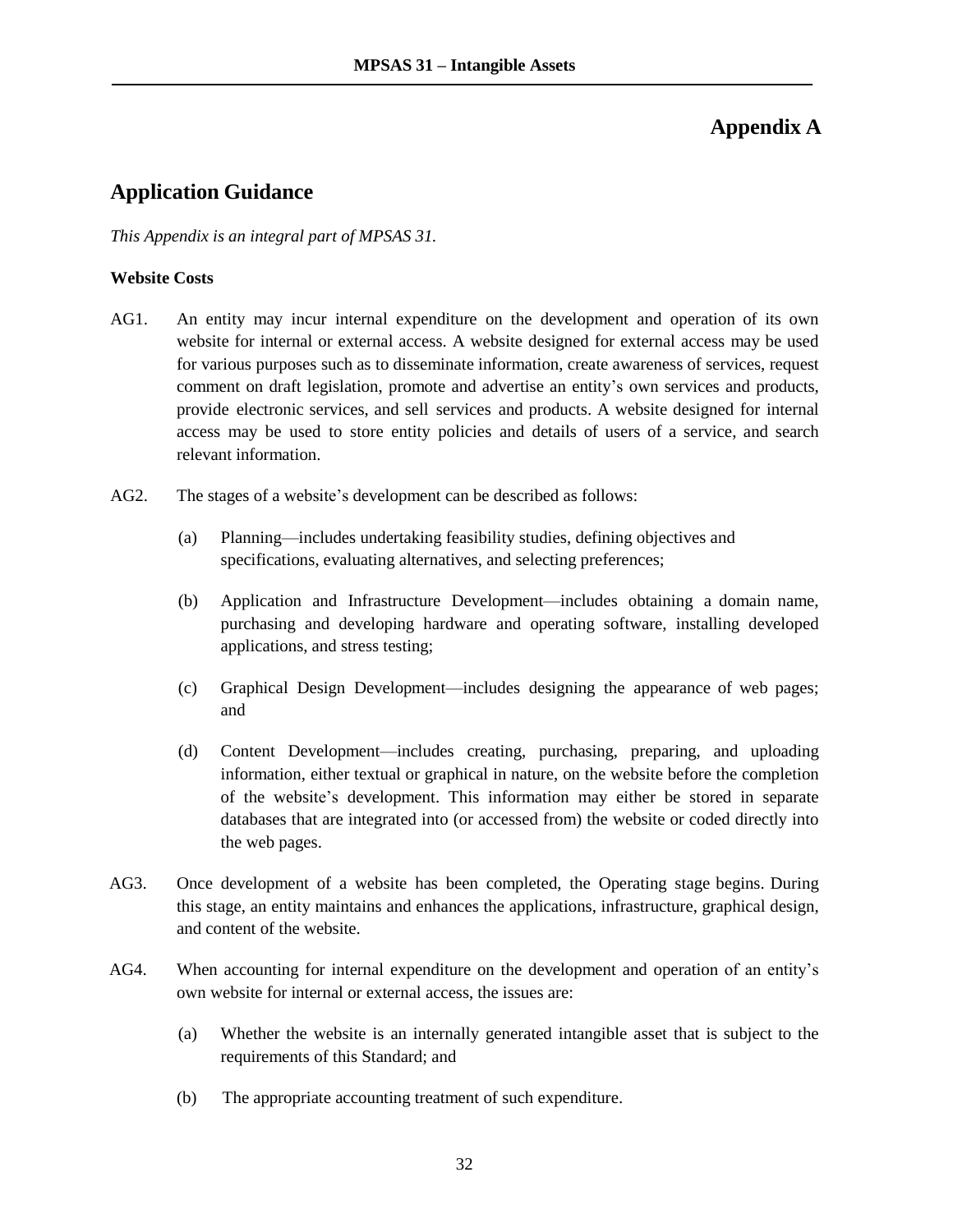- AG5. This Application Guidance does not apply to expenditure on purchasing, developing, and operating hardware (e.g., web servers, staging servers, production servers, and Internet connections) of a website. Such expenditure is accounted for under MPSAS 17. Additionally, when an entity incurs expenditure on an Internet service provider hosting the entity's website, the expenditure is recognized as an expense when the services are received.
- AG6. MPSAS 31 does not apply to intangible assets held by an entity for sale in the ordinary course of operations (see MPSAS 11 and MPSAS 12) or leases that fall within the scope of MPSAS 13. Accordingly, this Application Guidance does not apply to expenditure on the development or operation of a website (or website software) for sale to another entity. When a website is leased under an operating lease, the lessor applies this Application Guidance. When a website is leased under a finance lease, the lessee applies this Application Guidance after initial recognition of the leased asset.
- AG7. An entity's own website that arises from development and is for internal or external access is an internally generated intangible asset that is subject to the requirements of this Standard.
- AG8. A website arising from development is recognized as an intangible asset if, and only if, in addition to complying with the general requirements described in paragraph 28 of this Standard for recognition and initial measurement, an entity can satisfy the requirements in paragraph 55 of this Standard. In particular, an entity may be able to satisfy the requirement to demonstrate how its website will generate probable future economic benefits or serviced potential in accordance with paragraph 55(d) of this Standard when, for example, the website is capable of generating revenues, including direct revenues from enabling orders to be placed, or providing services using the website, rather than at a physical location using civil servants. An entity is not able to demonstrate how a website developed solely or primarily for promoting and advertising its own services and products will generate probable future economic benefits or service potential, and consequently all expenditure on developing such a website is recognized as an expense when incurred.
- AG9. Any internal expenditure on the development and operation of an entity's own website is accounted for in accordance with this Standard. The nature of each activity for which expenditure is incurred (e.g., training employees and maintaining the website) and the website's stage of development or post-development are evaluated to determine the appropriate accounting treatment (additional guidance is provided in the table included at the end of this Application Guidance). For example:
	- (a) The Planning stage is similar in nature to the research phase in paragraphs 52– 54 of this Standard. Expenditure incurred in this stage is recognized as an expense when it is incurred;
	- (b) The Application and Infrastructure Development stage, the Graphical Design stage, and the Content Development stage, to the extent that content is developed for purposes other than to advertise and promote an entity's own services and products,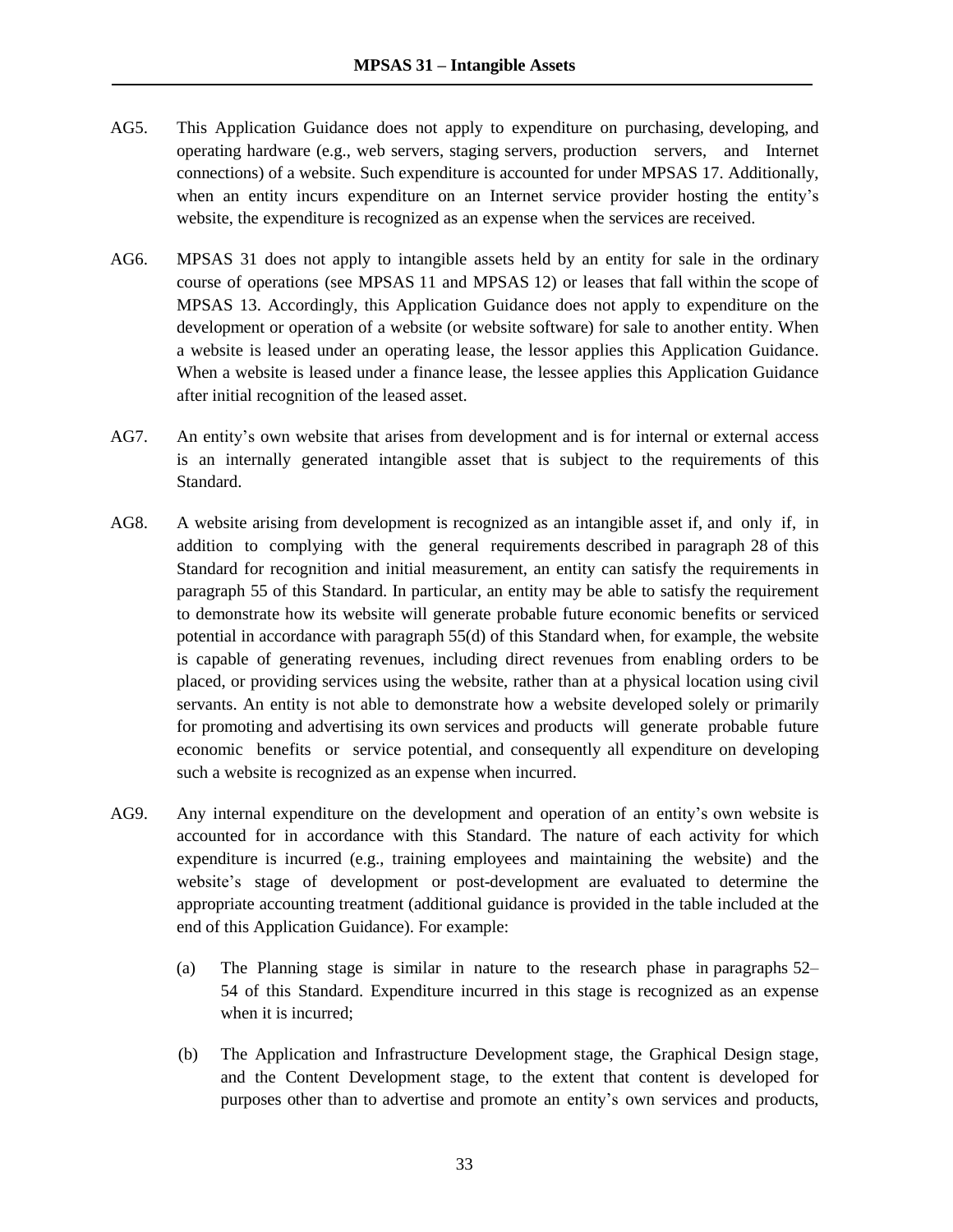are similar in nature to the development phase in paragraphs 55–62 of this Standard. Expenditure incurred in these stages is included in the cost of a website recognized as an intangible asset in accordance with paragraph AG8 when the expenditure can be directly attributed and is necessary to creating, producing or preparing the website for it to be capable of operating in the manner intended by management. For example, expenditure on purchasing or creating content (other than content that advertises and promotes an entity's own services and products) specifically for a website, or expenditure to enable use of the content (e.g., a fee for acquiring a license to reproduce) on the website, is included in the cost of development when this condition is met. However, in accordance with paragraph 83 of this Standard, expenditure on an intangible item that was initially recognized as an expense in previous financial statements is not recognized as part of the cost of an intangible asset at a later date (e.g., if the costs of a copyright have been fully amortized, and the content is subsequently provided on a website);

- (c) Expenditure incurred in the Content Development stage, to the extent that content is developed to advertise and promote an entity's own services and products (e.g., digital photographs of products), is recognized as an expense when incurred in accordance with paragraph 67(c) of this Standard. For example, when accounting for expenditure on professional services for taking digital photographs of an entity's own products and for enhancing their display, expenditure is recognized as an expense as the professional services are received during the process, not when the digital photographs are displayed on the website; and
- (d) The Operating stage begins once development of a website is complete. Expenditure incurred in this stage is recognized as an expense when it is incurred unless it meets the recognition criteria in paragraph 28 of this Standard.
- AG10. A website that is recognized as an intangible asset under paragraph AG8 of this Application Guidance is measured after initial recognition by applying the requirements of paragraphs 71–86 of this Standard. The best estimate of a website's useful life should be short, as described in paragraph 91.
- AG11. The guidance in paragraphs AG1–AG10 does not specifically apply to software development costs. However, an entity may apply the principles in these paragraphs.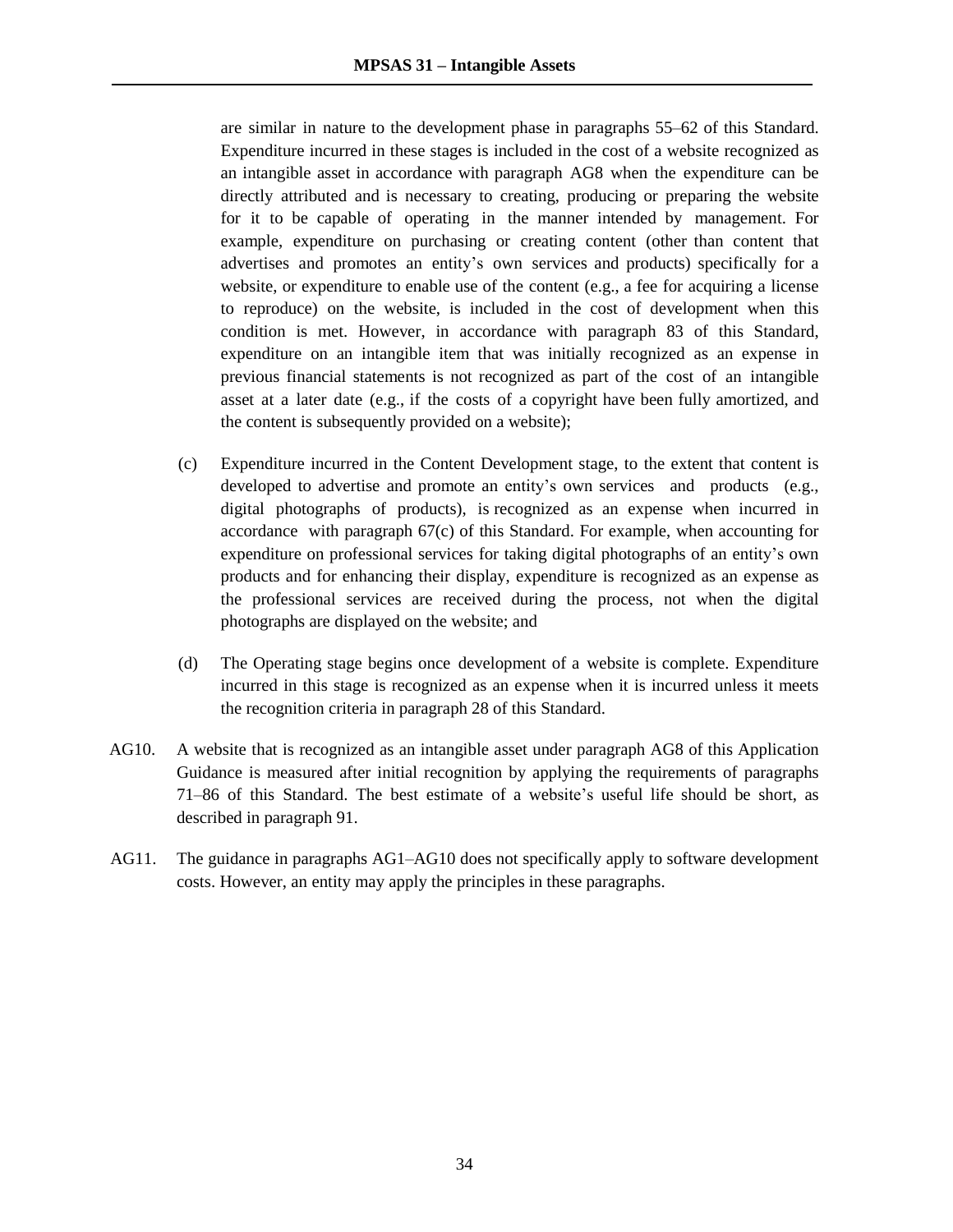# **ILLUSTRATIVE EXAMPLES**

#### **CONTENTS**

|                                                                    | Paragraph        |  |  |  |
|--------------------------------------------------------------------|------------------|--|--|--|
| Recognition and Measurement of an Internally-Generated             |                  |  |  |  |
|                                                                    | $IE1-IE5$        |  |  |  |
|                                                                    | IE1–IE4          |  |  |  |
|                                                                    | IE5              |  |  |  |
|                                                                    | IE6–IE21         |  |  |  |
|                                                                    | IE8-IE9          |  |  |  |
|                                                                    | IE10–IE11        |  |  |  |
|                                                                    | $IE12-E13$       |  |  |  |
|                                                                    | IE14-IE15        |  |  |  |
| An Acquired Broadcasting License that Expires in Five Years—Part B | IE16–IE17        |  |  |  |
| An Acquired Right to Operate a Public Transit Route Between        |                  |  |  |  |
|                                                                    | IE18-IE19        |  |  |  |
|                                                                    | IE20–IE21        |  |  |  |
|                                                                    | IE <sub>22</sub> |  |  |  |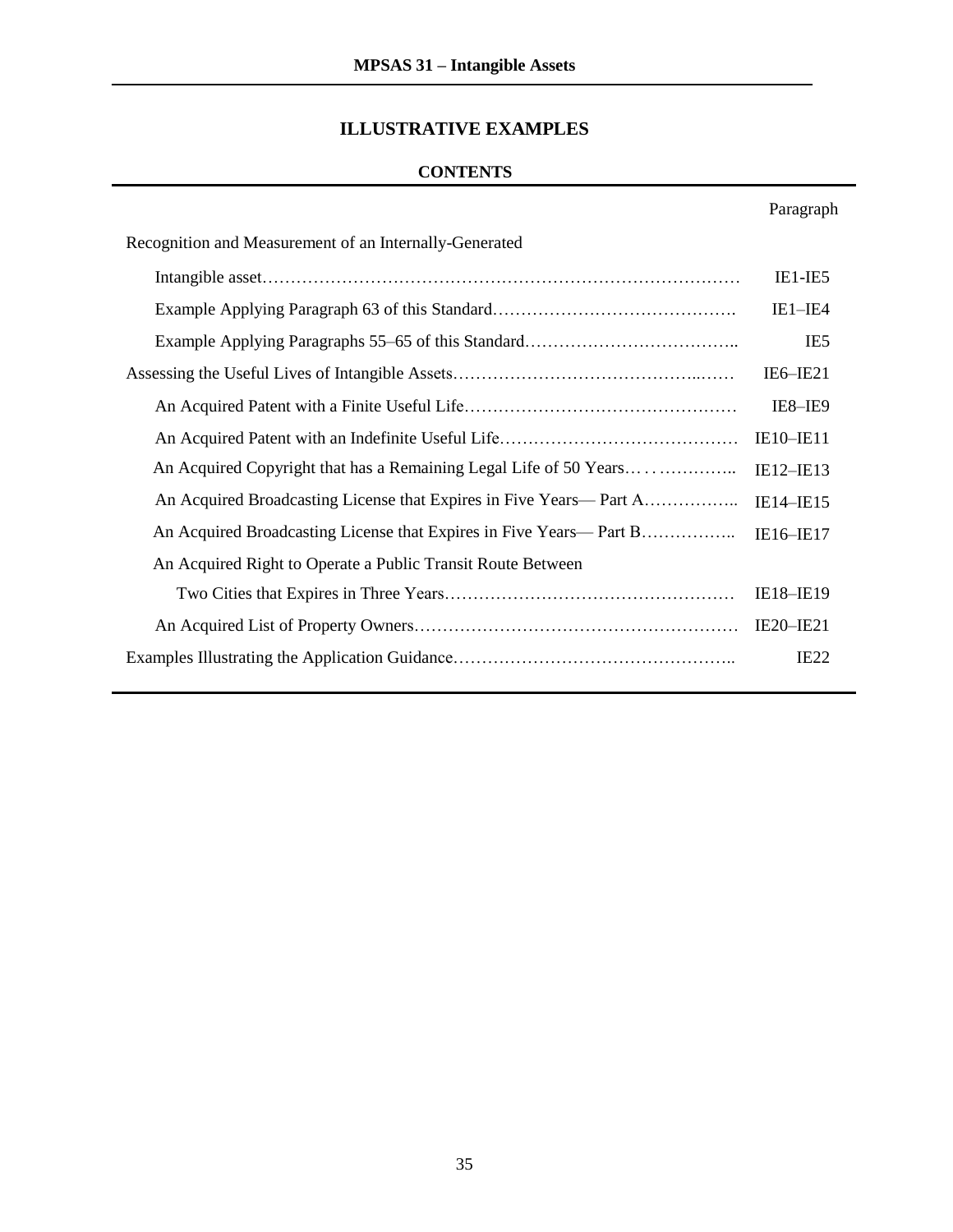# **Illustrative Examples**

*These examples accompany, but are not part of, MPSAS 31.*

#### **Recognition and Measurement of an Internally-Generated Intangible Asset**

#### *Example Applying Paragraph 63 of this Standard*

- IE1. An entity developed a new system to schedule court cases more effectively that will result in increased service delivery. During the financial year ending March 31, 20X8, expenditure incurred for the development of the system was RM  $1,000$ ,<sup>1</sup> of which RM 900 was incurred before March 1, 20X8 and RM 100 was incurred between March 1, 20X8 and March 31, 20X8. The entity is able to demonstrate that, at March 1, 20X8, the newly developed system met the criteria for recognition as an intangible asset. The recoverable service amount of the system (including future cash outflows to complete the development before it is available for use) is estimated to be RM 500.
- IE2. At the end of the financial year, the developed system is recognized as an intangible asset at a cost of RM 100 (expenditure incurred since the date when the recognition criteria were met, i.e., March 1, 20X8). The RM 900 expenditure incurred before March 1, 20X8 is recognized as an expense because the recognition criteria were not met until March 1, 20X8. This expenditure does not form part of the cost of the system recognized in the statement of financial position.
- IE3. During the financial year ending March 31, 20X9, expenditure incurred is RM 2,000. At the end of this financial year, the recoverable service amount of the system (including future cash outflows to complete the system before it is available for use) is estimated to be RM 1,900.
- IE4. As at March 31, 20X9, the cost of the developed system is RM 2,100 (RM 100 expenditure recognized at the end of 20X8 plus RM 2,000 expenditure recognized in the 20X9 financial year). The entity recognizes an impairment loss of RM 200 to adjust the carrying amount of the developed system before the impairment loss (RM U2,100) to its recoverable service amount (RM 1,900). This impairment loss will be reversed in a subsequent period if the requirements for the reversal of an impairment loss in MPSAS 21 are met.

#### *Example Applying Paragraphs 55–65 of this Standard*

IE5. An entity is developing a system which produces statistical reports for its internal use and for sale to third-parties. The system is technically feasible, the entity is aware that there is a demand for this type of report and which third-parties are willing to pay for the product and therefore will generate probable future economic benefits. The expenditure attributable to the development of this system can be identified and measured reliably.

 $\overline{1}$ 

In this Standard, monetary amounts are denominated in "Ringgit Malaysia" (RM).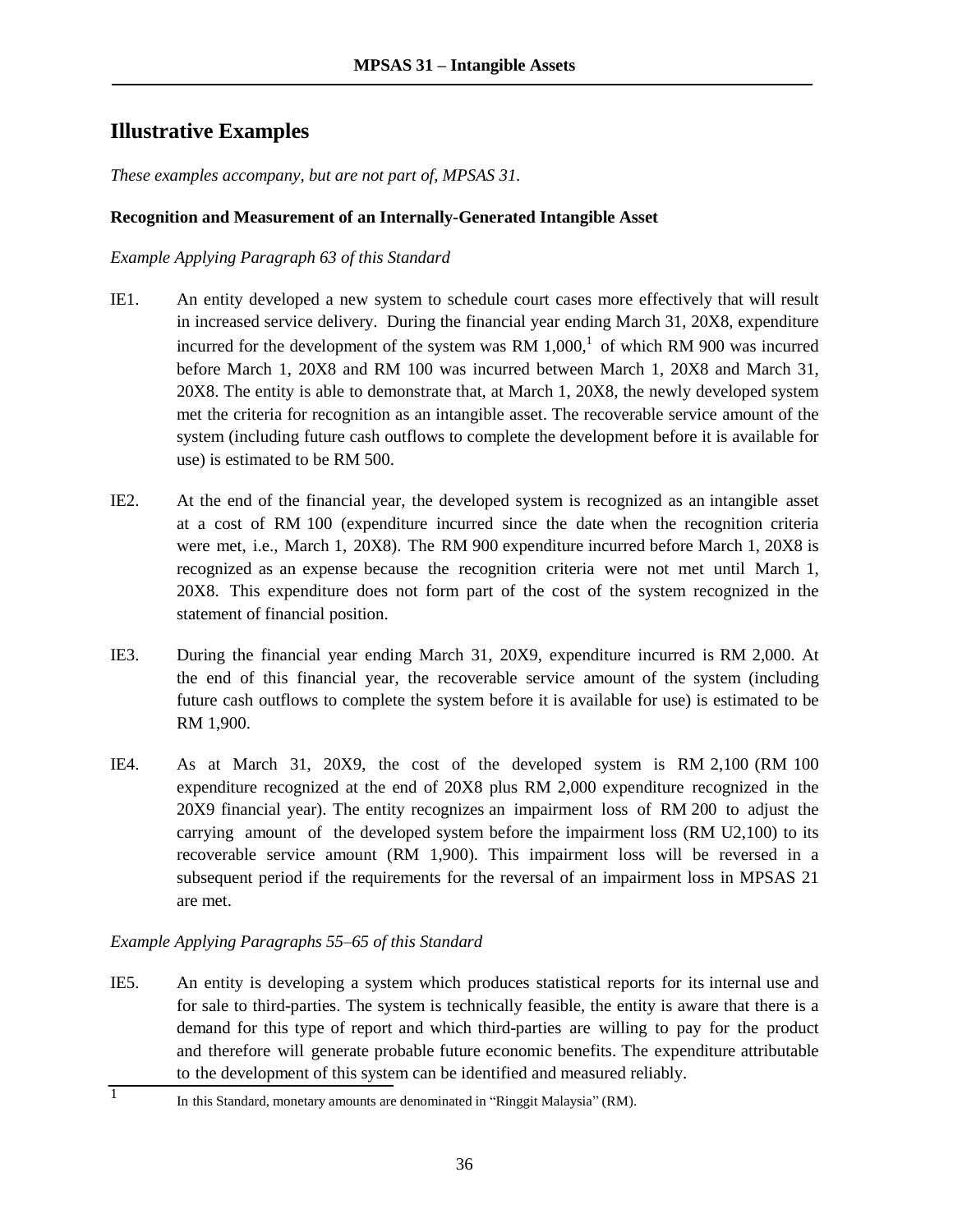#### **Assessing the Useful Lives of Intangible Assets**

- IE6. The following guidance provides examples on determining the useful life of an intangible asset in accordance with this Standard.
- IE7. Each of the following examples describes an acquired intangible asset, the facts and circumstances surrounding the determination of its useful life, and the subsequent accounting based on that determination.

#### *An Acquired Patent with a Finite Useful Life*

- IE8. Entity A acquires a patent over a formula for a vaccine, from Entity B to secure Entity A's ability to provide free vaccinations to its constituents. The vaccine protected by the patent is expected to be a source of service potential for at least 15 years. Entity A has a commitment from Entity C to purchase that patent in five years for 60 per cent of the fair value of the patent at the date it was acquired, and Entity A intends to sell the patent in five years.
- IE9. The patent would be amortized over its five-year useful life to Entity A, with a residual value equal to 60 per cent of the patent's fair value at the date it was acquired. The patent would also be reviewed for impairment in accordance with MPSAS 21.

#### *An Acquired Patent with an Indefinite Useful Life*

- IE10. Entity A acquires an asset, the patent over a formula for a vaccine, from Entity B to secure Entity A's ability to provide free vaccinations to its constituents. It is expected that the formula will need to be slightly modified every 10 years to maintain its efficacy. There is evidence to support ongoing renewal of the patent. A contract with Entity B stipulates that Entity B will maintain the efficacy of the formula continuously, and evidence supports its ability to do so. The costs to renew the patent and maintain the efficacy of the formula are expected to be insignificant and will be paid to the Entity B when the improvements are made.
- IE11. An analysis of product lifecycle studies, and demographic and environmental trends, provides evidence that the patent will provide service potential to Entity A by enabling it to deliver its vaccination program for an indefinite period. Accordingly, the patent would be treated as having an indefinite useful life. Therefore, the patent would not be amortized unless its useful life is determined to be finite. The patent would be tested for impairment in accordance with MPSAS21.

#### *An Acquired Copyright that has a Remaining Legal Life of 50 Years*

IE12. Entity A acquires a copyright from Entity B to enable it to reproduce and sell the copyrighted material on a cost-recovery basis to its constituency. An analysis of the habits of the entity's constituency and other trends provides evidence that the copyrighted material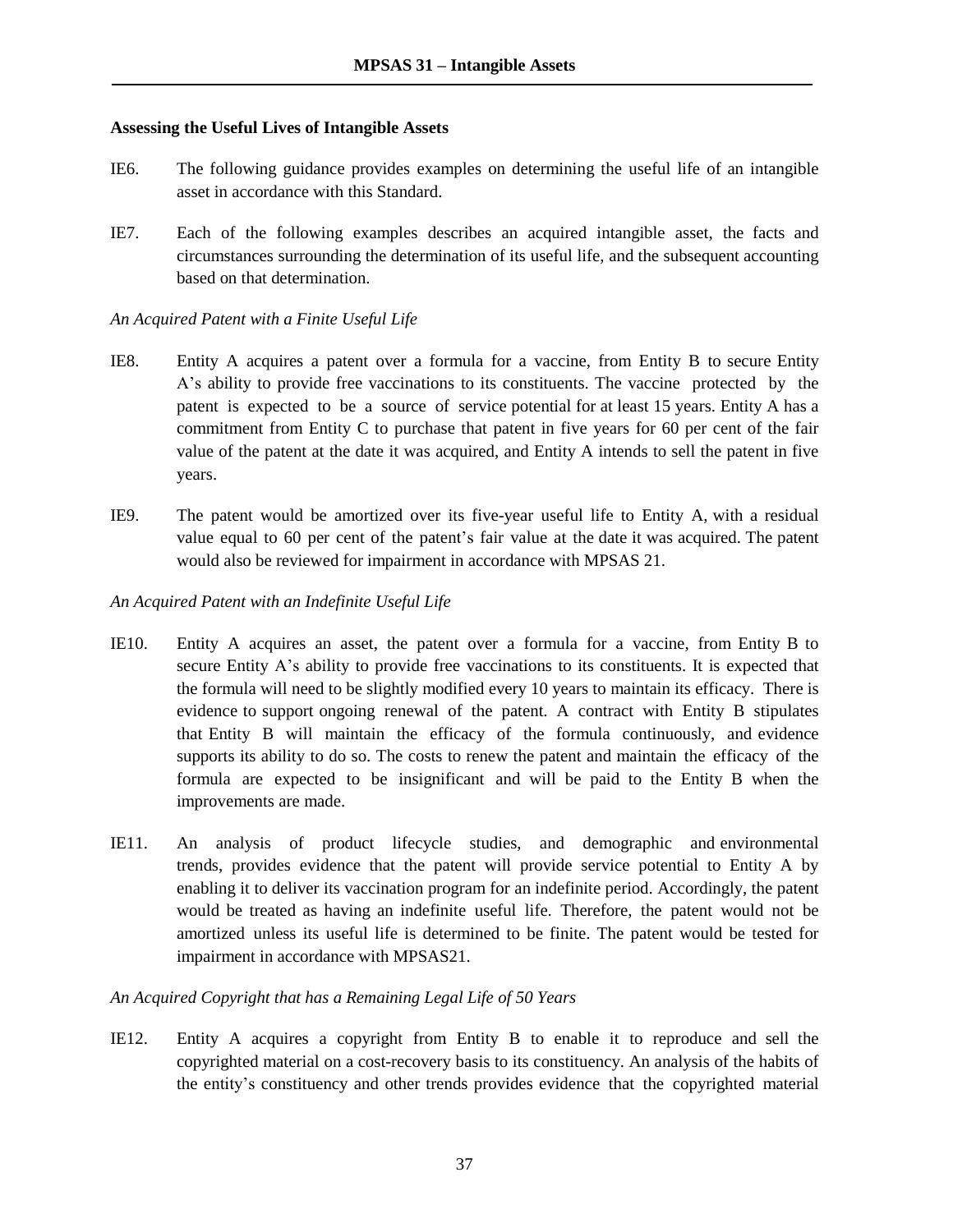will generate net cash inflows for only 30 more years.

IE13. The copyright would be amortized over its 30-year estimated useful life. The copyright also would be reviewed for impairment in accordance with MPSAS 21.

#### *An Acquired Broadcasting License that Expires in Five Years—Part A*

- IE14. Entity A acquires a broadcasting license from Entity B. Entity A intends to provide free broadcasting services in the community. The broadcasting license is renewable every 10 years if Entity A provides at least an average level of service to its users of its service and complies with the relevant legislative requirements. The license may be renewed indefinitely at little cost and has been renewed twice before the most recent acquisition. Entity A intends to renew the license indefinitely and evidence supports its ability to do so. Historically, there has been no compelling challenge to the license renewal. The technology used in broadcasting is not expected to be replaced by another technology at any time in the foreseeable future. Therefore, the license is expected to contribute to Entity A's ability to provide free broadcasting services indefinitely.
- IE15. Entity B does not recognize its power to grant broadcasting licenses as an intangible asset. The broadcasting license would be treated by Entity A as having an indefinite useful life because it is expected to contribute to the entity's ability to provide free broadcasting services indefinitely. Therefore, the license would not be amortized until its useful life is determined to be finite. The license would be tested for impairment in accordance with MPSAS 21.

#### *An Acquired Broadcasting License that Expires in Five Years—Part B*

- IE16. The licensing authority subsequently decides that it will no longer renew broadcasting licenses, but rather will auction the licenses. At the time the licensing authority's decision is made, Entity A's broadcasting license has three years until it expires. Entity A expects that the license will continue to provide service potential until the license expires.
- IE17. Because the broadcasting license can no longer be renewed, its useful life is no longer indefinite. Thus, the acquired license would be amortized by Entity A over its remaining three-year useful life and immediately tested for impairment in accordance with MPSAS 21.

#### *An Acquired Right to Operate a Public Transit Route Between Two Cities that Expires in Three Years*

IE18. Entity A acquires from Entity B a right to operate a public transit route between two cities, which generates revenues. The transit route may be renewed every five years, and Entity A intends to comply with the applicable rules and regulations surrounding renewal. Transit route renewals are routinely granted at a minimal cost and historically have been renewed when the entity that holds the rights to the route has complied with the applicable rules and regulations. Entity A expects to provide transit services on the route indefinitely. An analysis of demand and cash flows supports those assumptions.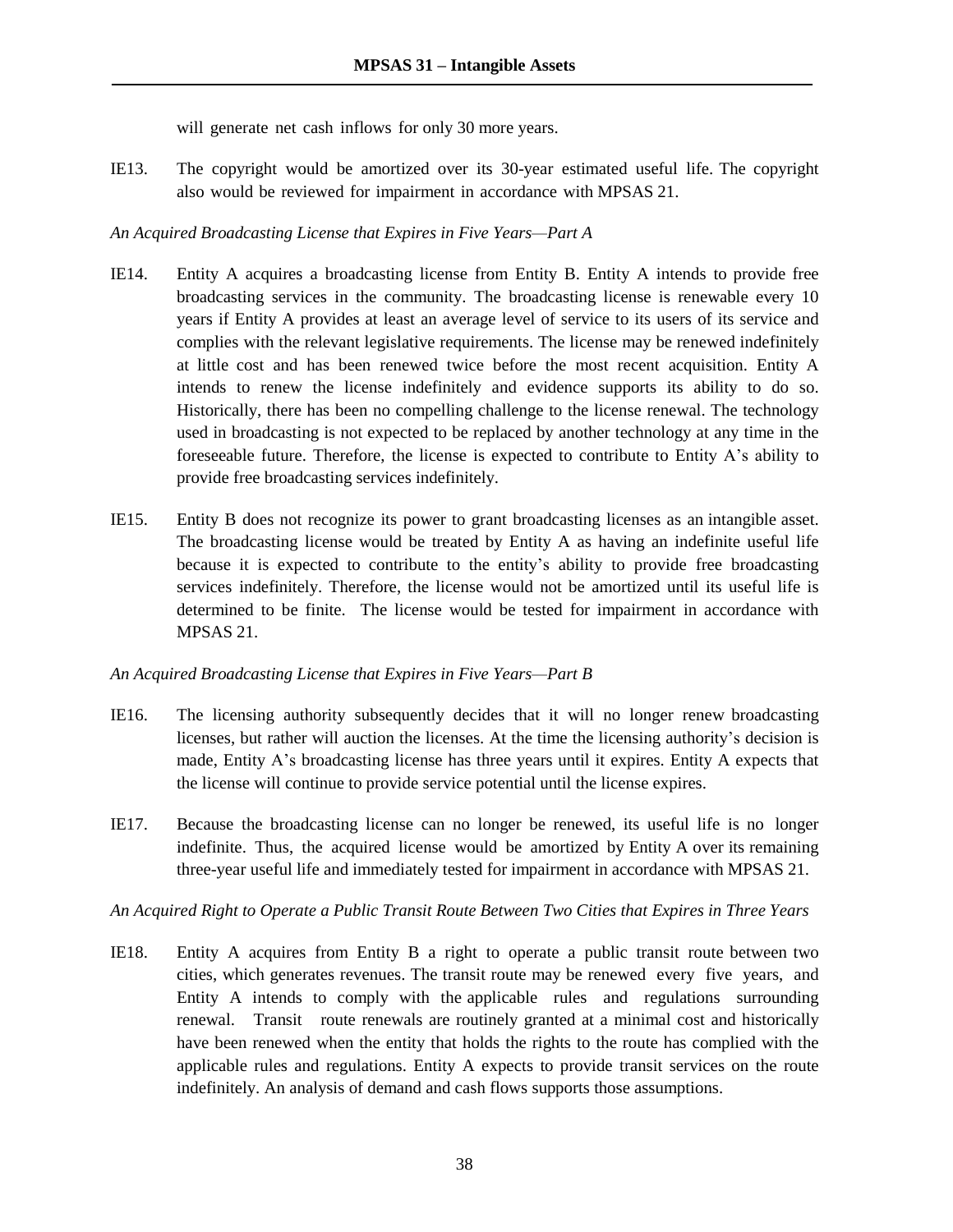IE19. Because the facts and circumstances support the public transit route providing cash flows to Entity A for an indefinite period of time, the intangible asset related to the transit route is treated as having an indefinite useful life. Therefore, the intangible asset would not be amortized until its useful life is determined to be finite. It would be tested for impairment in accordance with MPSAS 26 annually and whenever there is an indication that it may be impaired.

#### *An Acquired List of Property Owners*

- IE20. A local authority (Entity A) acquires a list of property owners from another public sector entity which is responsible for registering property deeds (Entity B). Entity B is at another level of government, and is not part of Entity A's reporting entity. Entity A intends to use the list to generate tax revenues and Entity A expects that it will be able to derive benefit from the information on the acquired list<sup>2</sup> for at least one year, but no more than three years.
- IE21. The list of property owners would be amortized over Entity A's best estimate of its useful life, say 18 months. Although Entity B may intend to add property owner names and other information to the list in the future, the expected benefits to Entity A of the acquired list relate only to the property owners on that list at the date Entity A acquired the list. The list of property owners also would be reviewed for impairment in accordance with MPSAS 21 by assessing annually and whenever there is any indication that it may be impaired.

#### **Examples Illustrating the Application Guidance**

IE22. The purpose of the table is to illustrate examples of expenditure that occur during each of the stages described in paragraphs AG2–AG3 and to illustrate application of paragraphs AG4–AG11 to assist in clarifying their meaning. It is not intended to be a comprehensive checklist of expenditure that might be incurred.

<sup>&</sup>lt;sup>2</sup> Although the local authority may intend to add property owners and other information to the database in the future, the expected benefits of the acquired database relate only to the property owners on that database at the date it was acquired. Subsequent additions would be considered to be internally-developed intangible assets, and accounted for in accordance with this Standard.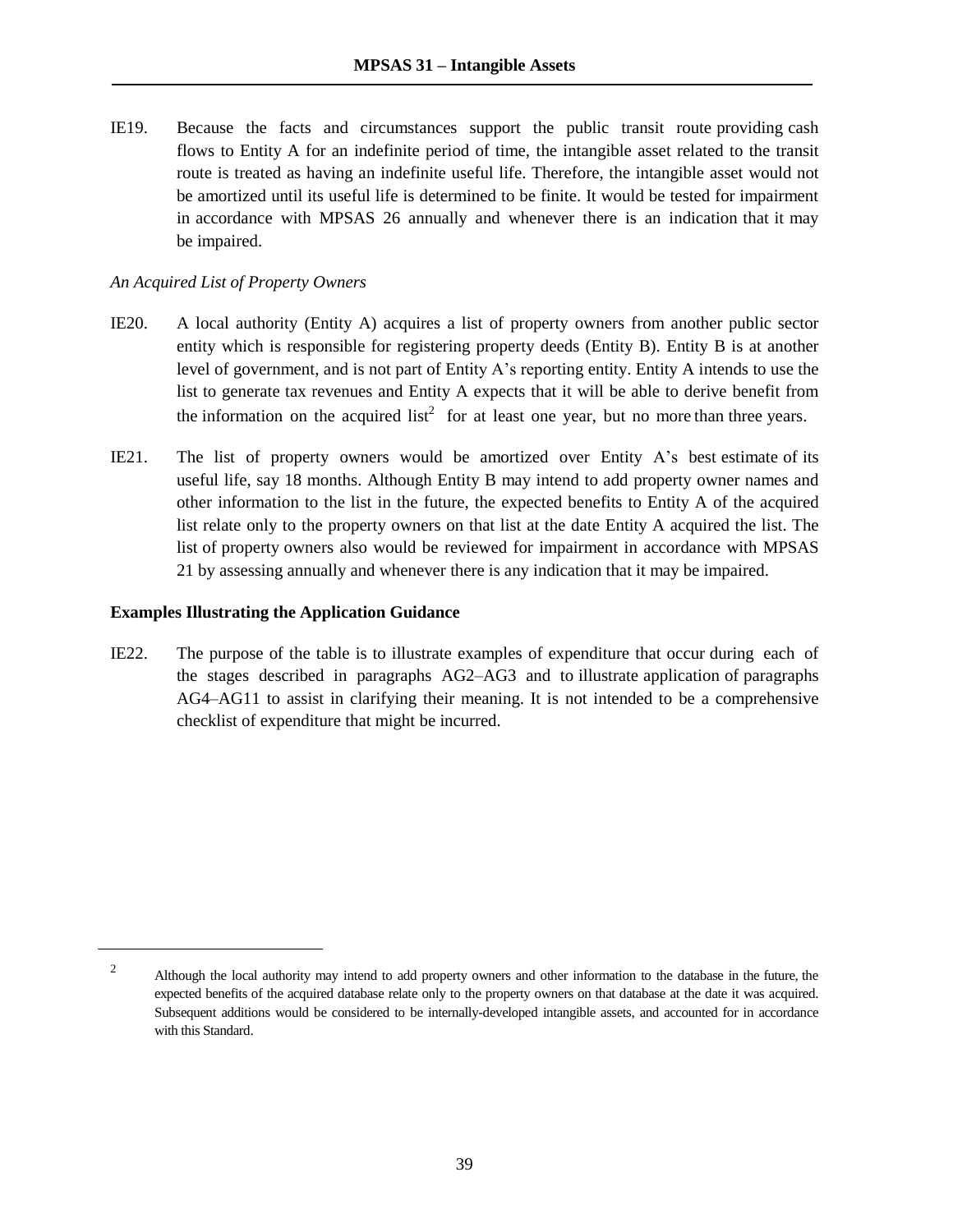CTOR

| <b>STAGE/NATURE OF</b><br><b>EXPENDITURE</b>      |                                                                                                                                                                                                                                                                                                                                                             | <b>ACCOUNTING TREATMENT</b>                                                                                                                                                                                                                                                                                                                                                                                    |  |  |
|---------------------------------------------------|-------------------------------------------------------------------------------------------------------------------------------------------------------------------------------------------------------------------------------------------------------------------------------------------------------------------------------------------------------------|----------------------------------------------------------------------------------------------------------------------------------------------------------------------------------------------------------------------------------------------------------------------------------------------------------------------------------------------------------------------------------------------------------------|--|--|
|                                                   | <b>Planning</b>                                                                                                                                                                                                                                                                                                                                             |                                                                                                                                                                                                                                                                                                                                                                                                                |  |  |
|                                                   | Undertaking feasibility studies;<br>Defining hardware and software<br>specifications;<br>Evaluating alternative products and<br>suppliers; and                                                                                                                                                                                                              | Recognize as an expense when incurred in<br>accordance with paragraph 52 of this Standard.                                                                                                                                                                                                                                                                                                                     |  |  |
| <b>Application and Infrastructure Development</b> |                                                                                                                                                                                                                                                                                                                                                             |                                                                                                                                                                                                                                                                                                                                                                                                                |  |  |
| $\bullet$<br>$\bullet$<br>٠                       | Purchasing or developing hardware.<br>Obtaining a domain name;<br>Developing operating software (e.g.,<br>operating system and server software);<br>Developing code for the<br>application;<br>Installing developed applications on the<br>web server; and                                                                                                  | Apply the requirements of MPSAS<br>17.<br>Recognize as an expense when incurred, unless<br>the expenditure can be directly attributed to<br>preparing the website to operate in the manner<br>intended by management, and the website meets<br>the recognition criteria in paragraphs 28 and $553$<br>of this Standard.                                                                                        |  |  |
|                                                   | <b>Graphical Design Development</b>                                                                                                                                                                                                                                                                                                                         |                                                                                                                                                                                                                                                                                                                                                                                                                |  |  |
|                                                   | Designing the appearance (e.g., layout<br>and color) of web pages.                                                                                                                                                                                                                                                                                          | Recognize as an expense when incurred, unless<br>the expenditure can be directly attributed to<br>preparing the website to operate in the manner<br>intended by management, and the website meets<br>the recognition criteria in paragraphs 28 and $554$<br>of this Standard.                                                                                                                                  |  |  |
| <b>Content Development</b>                        |                                                                                                                                                                                                                                                                                                                                                             |                                                                                                                                                                                                                                                                                                                                                                                                                |  |  |
|                                                   | Creating, purchasing, preparing (e.g.,<br>creating links and identifying tags), and<br>uploading information, either textual or<br>graphic in nature, on the website before<br>the completion of the website's<br>development. Examples of content include<br>information about an entity, services, or<br>products, and topics that subscribers<br>access. | Recognize as an expense when incurred in<br>accordance with paragraph $67(c)$ of this Standard<br>to the extent that content is developed to advertise<br>and promote an entity's own services and<br>products (e.g., digital photographs of products).<br>Otherwise, recognize as<br>an expense when<br>incurred, unless the expenditure can be directly<br>attributed to preparing the website to operate in |  |  |

 $\overline{3}$  All expenditure on developing a website solely or primarily for promoting, advertising, or providing information to the public at large regarding the entity's own products and services is recognized an expense when incurred in accordance with paragraph 66 of this Standard.

4 See footnote 3.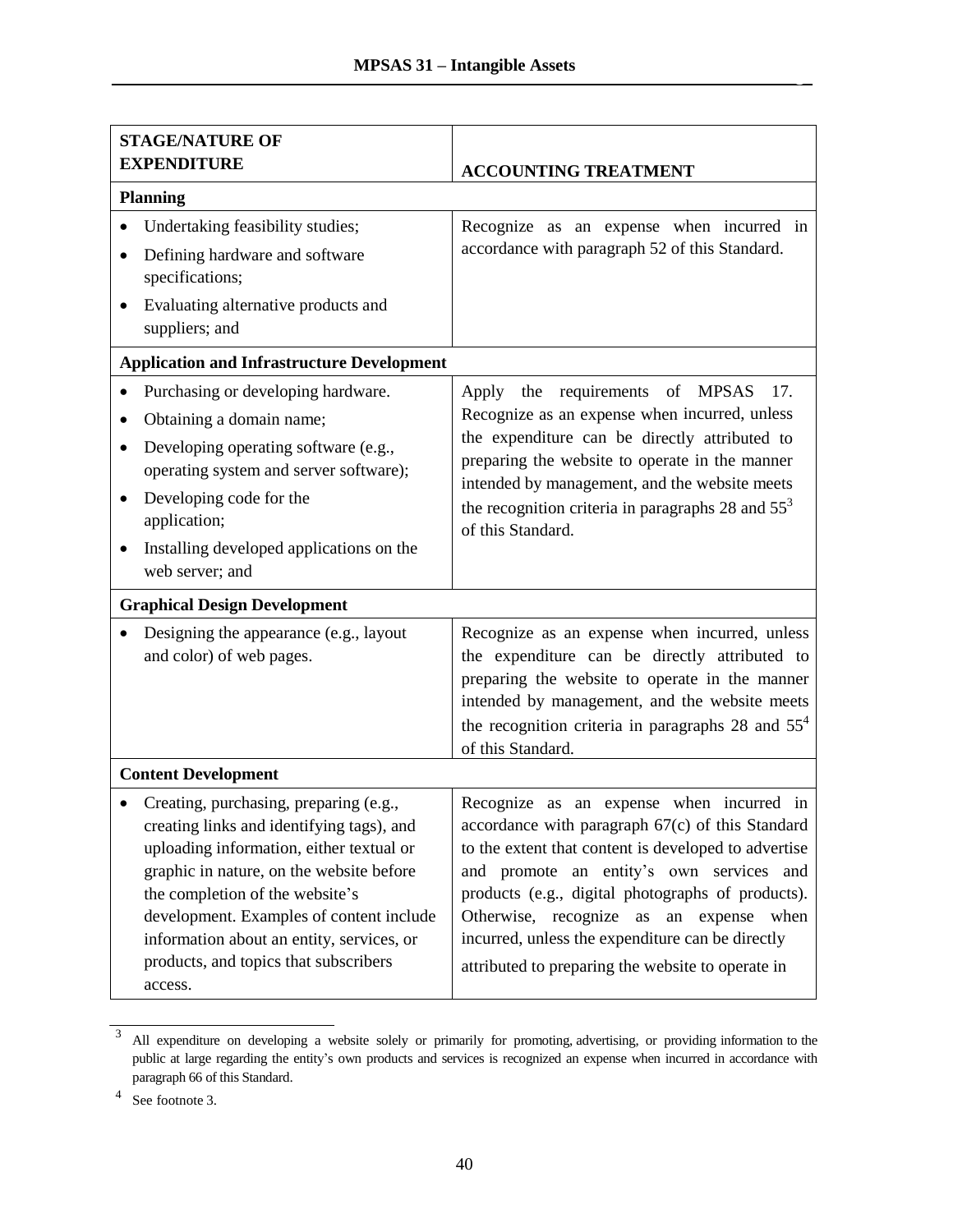| <b>STAGE/NATURE OF</b>                                                                                                                                                                                                                                                                                                                                                                                                  | <b>ACCOUNTING TREATMENT</b>                                                                                                                                                                                                               |  |  |  |
|-------------------------------------------------------------------------------------------------------------------------------------------------------------------------------------------------------------------------------------------------------------------------------------------------------------------------------------------------------------------------------------------------------------------------|-------------------------------------------------------------------------------------------------------------------------------------------------------------------------------------------------------------------------------------------|--|--|--|
| <b>EXPENDITURE</b>                                                                                                                                                                                                                                                                                                                                                                                                      | the manner intended by management, and the<br>the recognition criteria<br>website<br>meets<br>in<br>paragraphs 28 and 55 <sup>5</sup> of this Standard.                                                                                   |  |  |  |
| <b>Operating</b>                                                                                                                                                                                                                                                                                                                                                                                                        |                                                                                                                                                                                                                                           |  |  |  |
| Updating graphics and revising content;<br>Adding new functions, features, and<br>$\bullet$<br>content;<br>Registering the website with search<br>٠<br>engines;<br>Backing up data;<br>Reviewing security access; and<br>Analyzing usage of the website.                                                                                                                                                                | Assess whether it meets the definition of an<br>intangible asset and the recognition criteria set<br>out in paragraph 28 of this Standard, in which<br>case the expenditure is recognized in the carrying<br>amount of the website asset. |  |  |  |
| <b>Other</b>                                                                                                                                                                                                                                                                                                                                                                                                            |                                                                                                                                                                                                                                           |  |  |  |
| Selling, administrative, and other general<br>overhead expenditure unless it can be<br>directly attributed to preparing the website<br>for use to operate in the manner intended by<br>management;<br>Clearly identified inefficiencies and initial<br>operating deficits incurred before the<br>website achieves planned performance<br>(e.g., false-start testing); and<br>Training employees to operate the website. | Recognize as an expense when incurred in<br>accordance with<br>paragraphs<br>$63 - 69$ of<br>this<br>Standard.                                                                                                                            |  |  |  |
|                                                                                                                                                                                                                                                                                                                                                                                                                         |                                                                                                                                                                                                                                           |  |  |  |

<sup>5</sup>

See footnote 3.